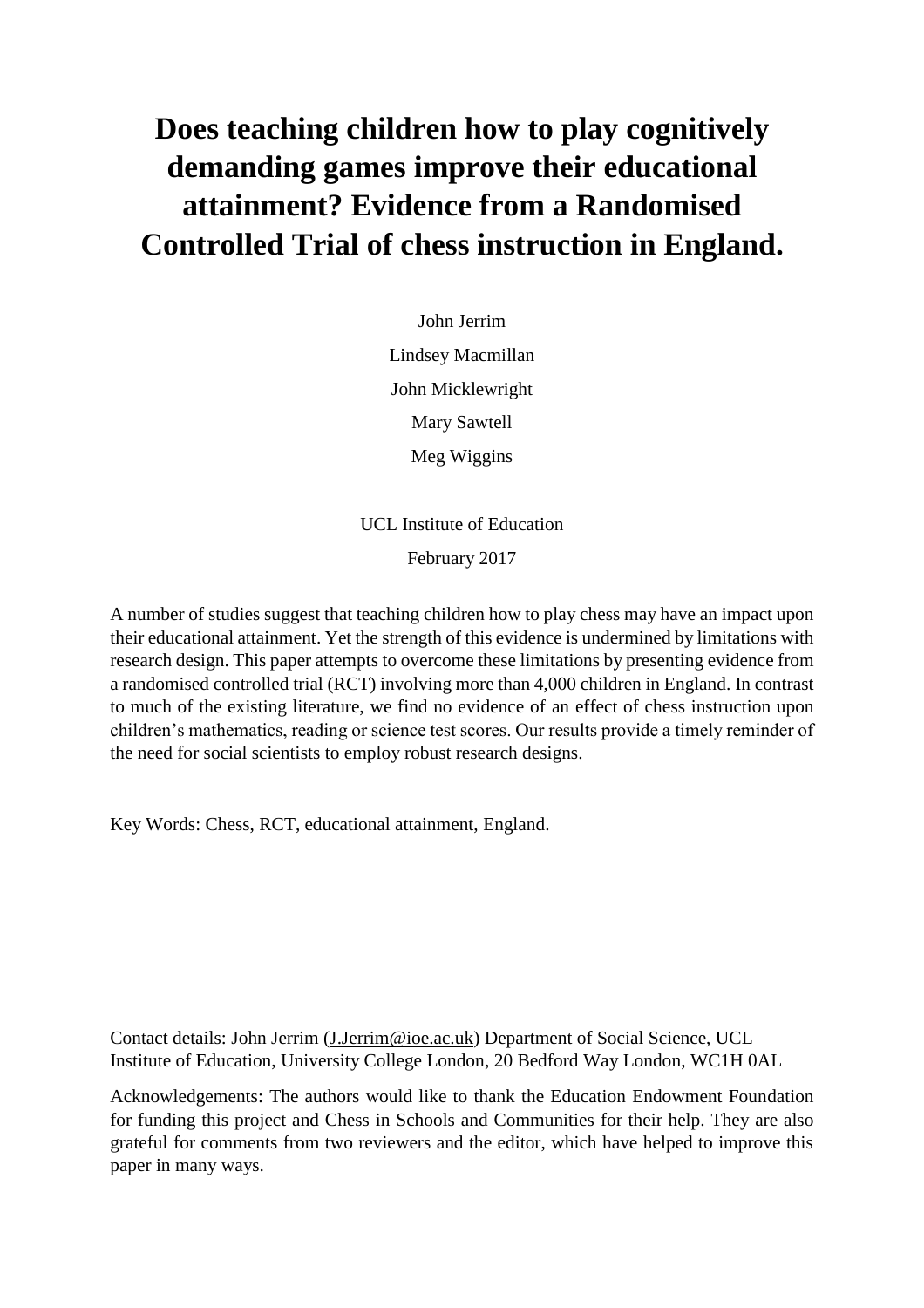# **1. Introduction**

 $\overline{\phantom{a}}$ 

Within the United Kingdom and the United States, there is growing interest in whether playing "cognitively demanding" games has a positive impact upon young people's cognitive development and educational attainment. For instance, recent academic work has suggested that cognitively demanding digital games and board games can improve young people's cognitive ability, visual perception, attention, working memory, executive control, reasoning and spatial skills, along with overall brain health (Fissler, Kolassa and Schrader 2015). This has been accompanied by research suggesting that video games such as Portal 2 or Super Mario 64, and board games such as chess, lead to improved performance in problem solving and spatial ability tasks, and can even change the function and structure of grey matter within certain parts of the brain (Kühn et al 2013; Kühn et al 2014; Fissler, Kolassa and Schrader 2015). It is thought that this will translate into improved academic outcomes at school, with such possibilities particularly attracting the attention of the media. For instance, a recent article from the Huffington Post led with a headline "7 ways video games will help your kids in school"<sup>1</sup>.

Despite being more than 1,500 years old, chess is a prototypic example of a cognitively demanding game. It requires concentration, strategy and logical thinking, and for a long time has been associated with individuals who have higher levels of intelligence and academic achievement (Frydman and Lynn 1992). But is it that learning how to play chess (and other cognitively demanding games) has boosted these individuals' cognitive skills? Or is it rather that individuals who learn to play cognitively demanding games such as chess have other favourable characteristics that mean that they also have higher levels of educational attainment? If it is the former, then encouraging young people to play cognitively demanding games like chess may represent a simple yet effective way for educators to boost young people's cognitive

<sup>&</sup>lt;sup>1</sup> Se[e http://www.huffingtonpost.com/kara-loo/7-ways-video-games-help\\_b\\_6084990.html](http://www.huffingtonpost.com/kara-loo/7-ways-video-games-help_b_6084990.html)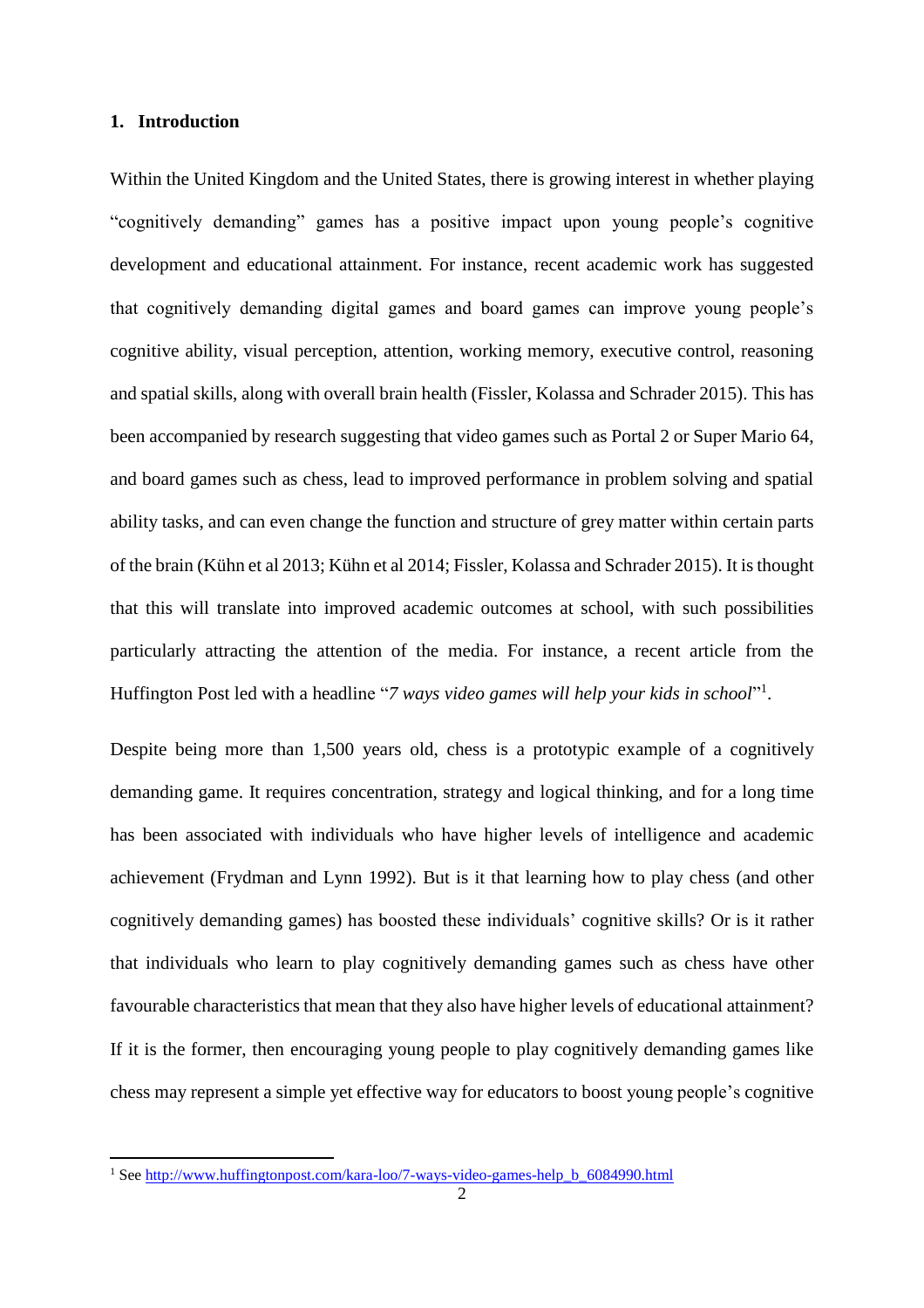achievement. Yet despite a number of studies hinting at a causal link between learning how to play cognitively demanding games and educational attainment, few have provided a robust investigation of this issue. The aim of this paper is to provide some high-quality evidence on this matter. Using chess as an example, we show how the large effect sizes of chess tuition on attainment reported in the existing literature are not replicated when a robust research design is used to measure whether there is a *lasting* effect of learning how to play this game, when the intervention has been delivered at scale and being played by children in the real-world.

Our decision to focus upon chess is driven by the fact that a number of previous small-scale studies have claimed to show a positive association between teaching children how to play this game and their later achievement on academic tests. This evidence is reviewed in Table 1, which provides an overview of 24 studies recently included in a meta-analysis investigating the relationship between chess instruction and children's academic outcomes (Sala and Gobet 2016). Several studies have reported a strong association between teaching children how to play chess and their mathematics test scores. The effect sizes reported are mostly positive, with the final results reporting an average effect size of +0.34 standard deviations. Various authors of these studies have argued how their findings demonstrate chess to be a '*valuable educational tool*' (Aciego et al 2012: 558), that '*chess training can be a valuable learning aid that supports acquisition of mathematical abilities*' (Trinchero 2013:2) and that chess is '*an effective tool for developing higher order thinking skills*' (Kazemi et al 2012: 372).

These findings may help to explain why an increasing number of educators have shown an interest in introducing chess instruction into elementary schools. A number of schools in the United States offer chess lessons both within and outside regular school hours. Data from the 2012 Programme for International Student Assessment (PISA) suggests that almost half a million American 15-year-olds play chess regularly (authors' calculations). In Armenia, chess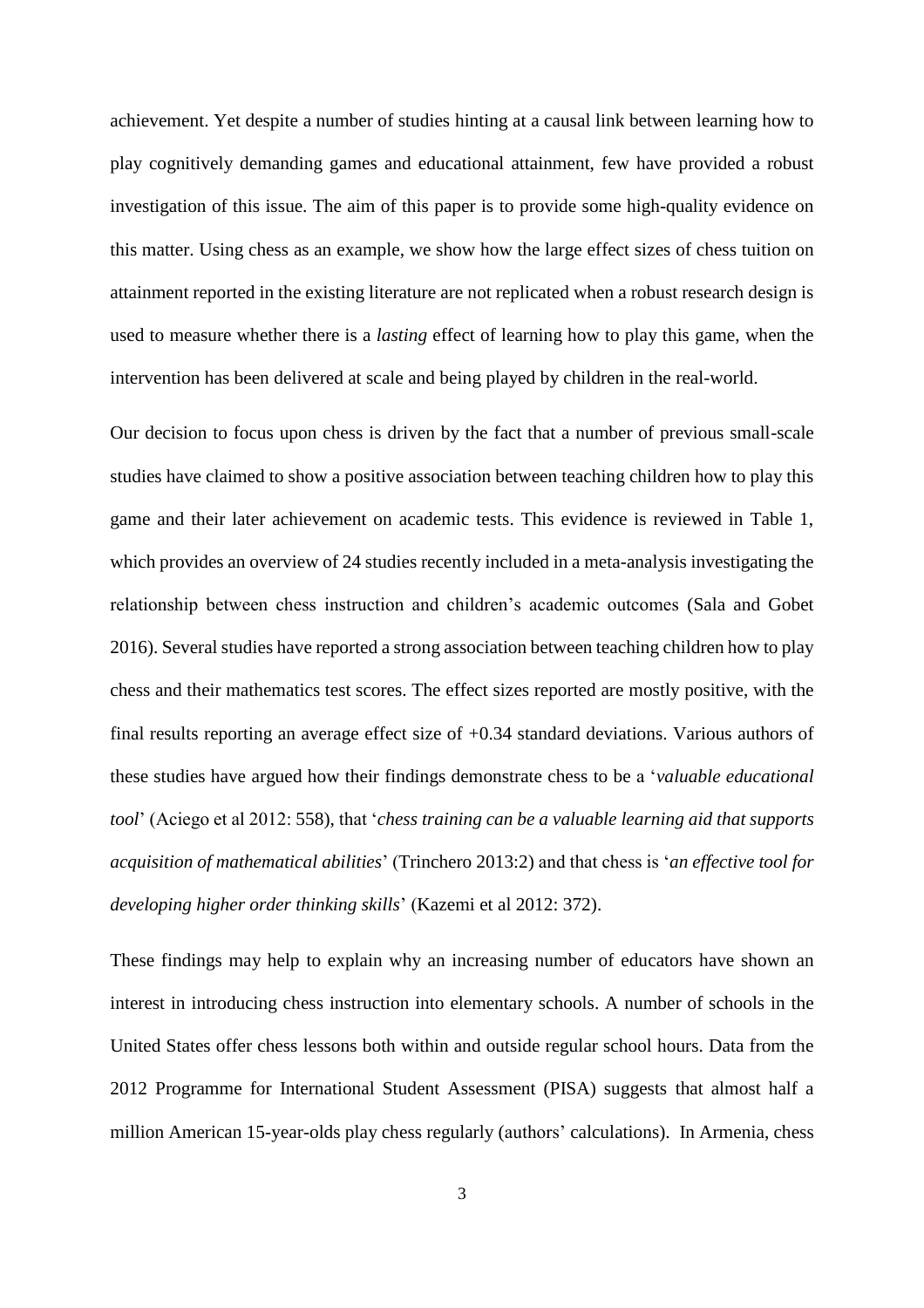is part of the curriculum for  $2^{\text{nd}}$ ,  $3^{\text{rd}}$  and  $4^{\text{th}}$  grade pupils, while Hungary recently followed suit.<sup>2</sup> Venezuela introduced chess lessons into schools as far back as 1989, based upon a study that suggested chess could increase students' IQ scores (Ferguson 1995). Ferguson (1995) cites work by Linder (1990), who notes that chess is now part taught in thousands of schools in nearly 30 countries around the world. In this paper, we present results from a £700,000 study funded by the Department for Education in England (via the Education Endowment Foundation) to evaluate the impact of chess instruction upon educational attainment – particularly amongst disadvantaged pupils – within English elementary schools.

Despite the impressive effect sizes reported in Table 1, most existing studies linking chess instruction to educational attainment have significant limitations in terms of research design. First, most research on chess instruction and educational attainment provides evidence of an association only, and not whether there is a causal effect. Second, most of the studies previously conducted have either been very small scale (the median sample size of the studies reported in Table 1 is just 54 children). Third, even within the RCTs that have been conducted, there is some evidence that randomisation may have been compromised (e.g. Boruch and Romano 2011 reported a non-trivial, statistically significant difference between treatment and control groups in terms of baseline test-scores). Fourth, even when a randomised design has been used at a reasonable scale, there have been other significant threats to validity, particularly surrounding how pupils' outcomes have been measured at the end of the intervention. For instance, it was actually the chess tutors who administered the tests in the study by Boruch and Romano (2011), who note how this is a clear threat to validity. Likewise, the outcome test in Trinchero and Sala (2016) was based upon just seven questions from the PISA test, and were clearly not age appropriate (PISA is a test for 15-year-old children, yet their sample consisted of elementary

<sup>2</sup> http://www.illawarramercury.com.au/story/3052639/chess-linked-to-academic-achievement/?cs=25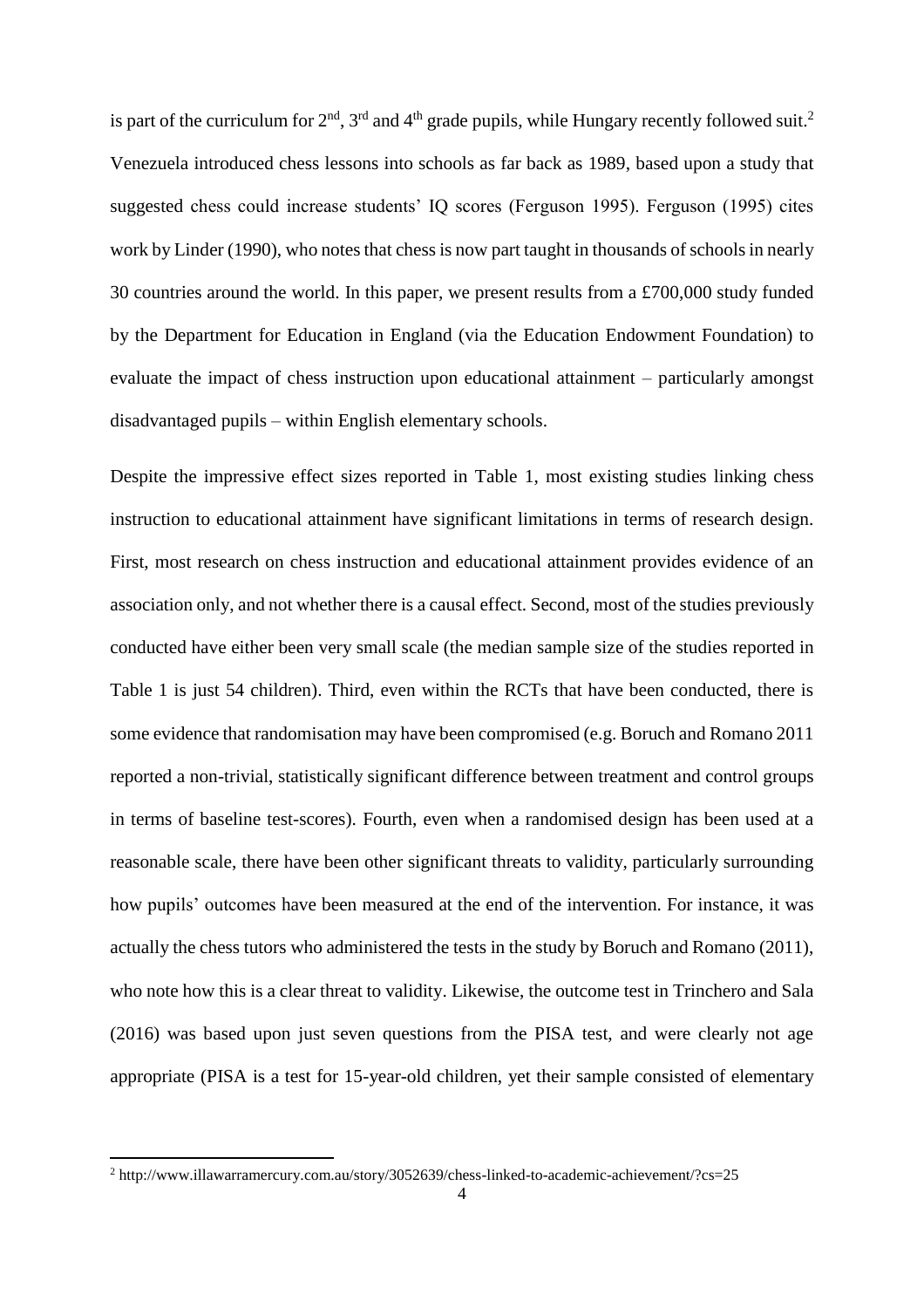school children under the age of 10). Fifth, all of the existing literature focuses upon the impact of chess on education attainment directly after the intervention has finished. Yet what is of greater relevance to policy and practice is whether teaching children how to play chess has a *lasting* impact upon their achievement (i.e. it could be that any immediate impact that is observed simply fades out)<sup>3</sup>. These threats to validity are not specific to chess; our reading of the literature is that most studies into other types of cognitively-demanding games have similar limitations as well.

In this paper, we report the results of a large-scale RCT conducted in England that attempts to overcome the problems detailed above. As the study uses a randomised design, we are able to produce a credible estimate of the impact of chess instruction upon children's educational attainment. With over 4,000 participants from 100 schools, the trial is both adequately powered and captures the impact of the programme when implemented across a number of locations within England. In other words, unlike some psychological experiments, the intervention has not taken place in a controlled environment, but captures what happens when chess is taught to children in regular classrooms in the 'real world'. We use high-stakes, age appropriate and externally marked academic tests for schools to measure the effectiveness of the intervention, meaning our results are unlikely to be influenced by limitations surrounding the outcome test. Our study focuses upon the impact of chess instruction upon educational attainment one academic year after the intervention has finished. That is, we concentrate upon whether there is a lasting effect. This overcomes problems with measuring the impact of cognitively demanding games generally (and chess interventions specifically) straight after the programme has finished.

<sup>&</sup>lt;sup>3</sup> Moreover, by testing immediately after the intervention has finished, this could increase the likelihood of results being driven by Hawthorne effects.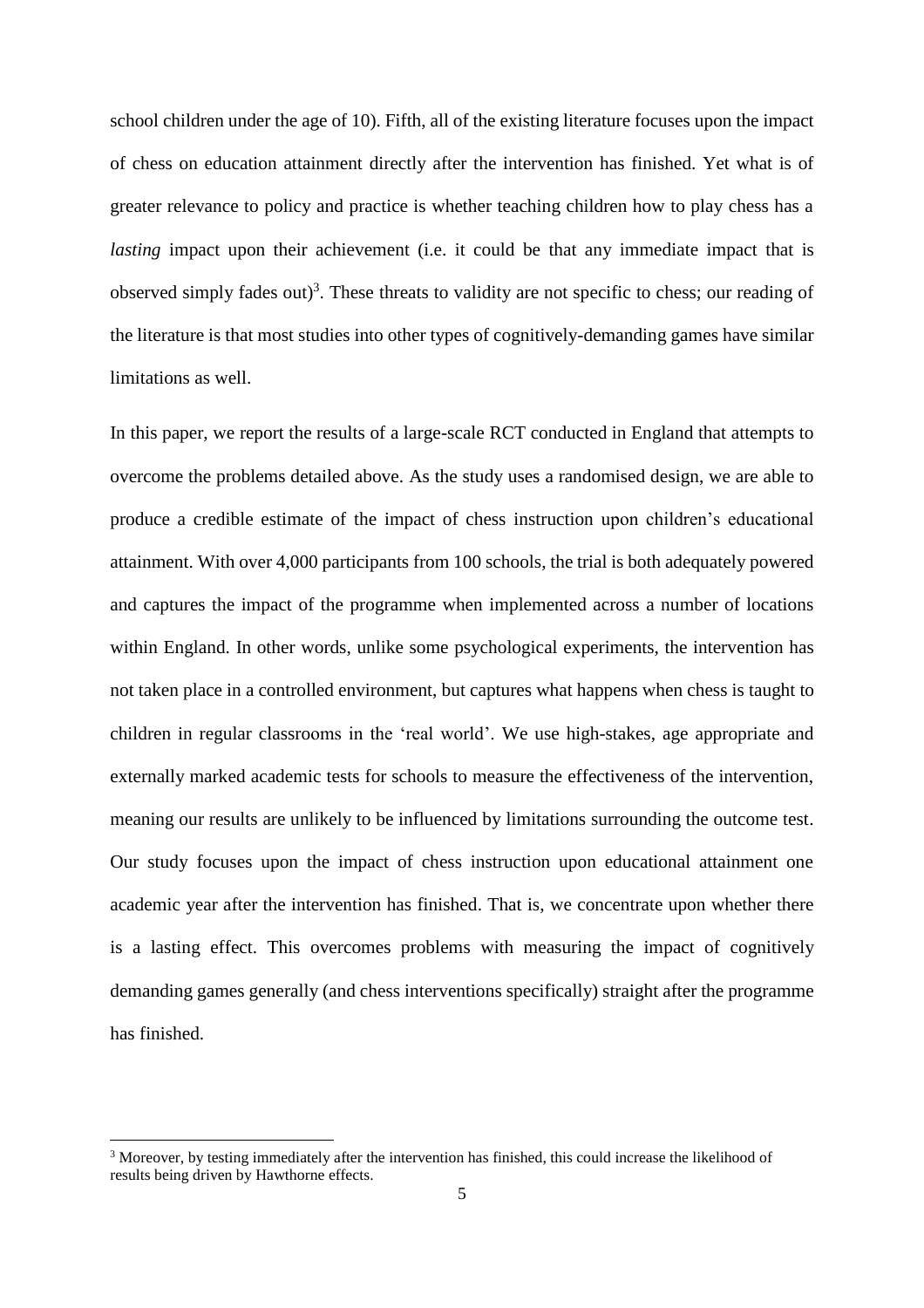Additional benefits from our design are that all our data have been collected centrally via children's administrative records, with almost no attrition. Also, unlike most existing studies, we also comment upon the likely external validity of our results, and the extent to which they can be generalised to other settings. In doing so, we believe we provide the most compelling evidence to date as to whether providing chess instruction to primary school children really does lead to a significant improvement in their educational achievement.

The paper now proceeds as follows. Section 2 provides further details about the intervention. A description of the data follows in section 3, with the RCT design described in section 4. Results are presented in section 5, with a discussion of potential reasons for differences with the existing literature in section 6. Conclusions follow in section 7.

# **2. The Chess in Schools and Communities intervention**

The intervention was delivered independently of this impact evaluation by the charity Chess in Schools and Communities (CSC) [\(www.chessinschools.co.uk/\)](http://www.chessinschools.co.uk/). Although CSC usually teaches primary school children of all ages how to play chess, this particular study focused upon pupils in Year 5 (age 9/10).

The CSC programme introduces chess lessons into primary schools as part of the standard school day, with all children within each class receiving the intervention. This is delivered by fully trained tutors, and follows a standardised 30-hour curriculum<sup>4</sup>, consistent with the "dose" given in the studies reporting a positive effect of chess reviewed in Table 1. Schools were required to teach chess in place of one regularly scheduled lesson per week, with this normally intended to be art, humanities or physical education<sup>5</sup>. In addition, each participating school was

<sup>4</sup> Further details can be found at [http://www.chessinschools.co.uk/sample\\_curriculum.htm.](http://www.chessinschools.co.uk/sample_curriculum.htm)

<sup>5</sup> Class survey data received from teachers in 30 schools (68% of the treatment group) showed that the chess lesson most commonly replaced a humanities lesson; others replaced included music or PE. However seven schools replaced a maths lesson - six wholly, and one partially - and one school said they replaced an English lesson for the whole of the intervention year.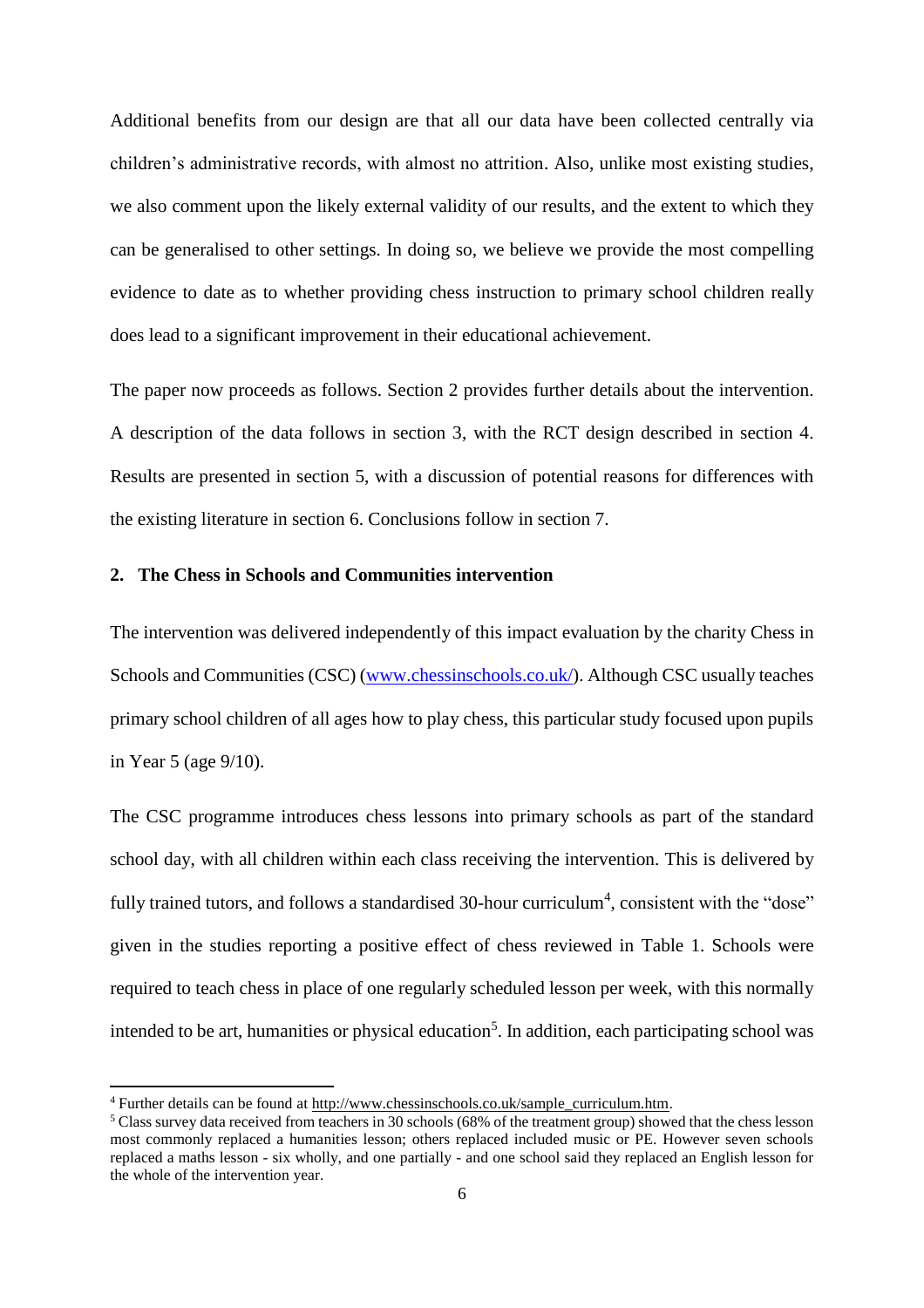asked to designate a teacher (or teaching assistant) that would assist the CSC tutor to run the programme in class. This person was asked to attend a training seminar run by CSC and had full access to the programme curriculum. Each school was also sent chess sets for classroom use, workbooks and curriculum books while each child in the intervention school-year received a chess set and chess book to take home.

Whole class teaching was used to deliver the CSC programme. During lessons, material was presented using either a chess demonstration board or via the white board. In order to use the white board, each tutor was given specialist chess software, with the curriculum converted into a proprietary file format. Tutors had learning plans and objectives for each lesson, as well as worksheets for pupils. In each lesson, children shared a chess set on the desk to practice moves, or later, to play complete games. Tutors were encouraged to talk for no more than 15 minutes before allowing children to practice what they had been taught. In each school a chess club was also set up at lunchtime or after school.

The game was taught piece by piece, with visualisation of moves required from lesson 2. By lesson 10, more abstract concepts such as check and checkmate were introduced. By the end of the first term, children were expected to be able to begin to play a game of chess. Then, by the end of the second term, most children were expected to be able to play a game to a reasonable standard. At the end of the school year, CSC organised competitions locally for groups of schools or within individual schools.

A 'business as usual' approach was used in control schools. These schools were not allowed to access the intervention until after the trial had finished and the outcome tests had taken place.

There are a number of reasons to think that teaching children to play chess will have a positive impact upon their educational attainment. First, chess might lead to increased logical thinking and problem solving ability, translating into improvements in mathematics attainment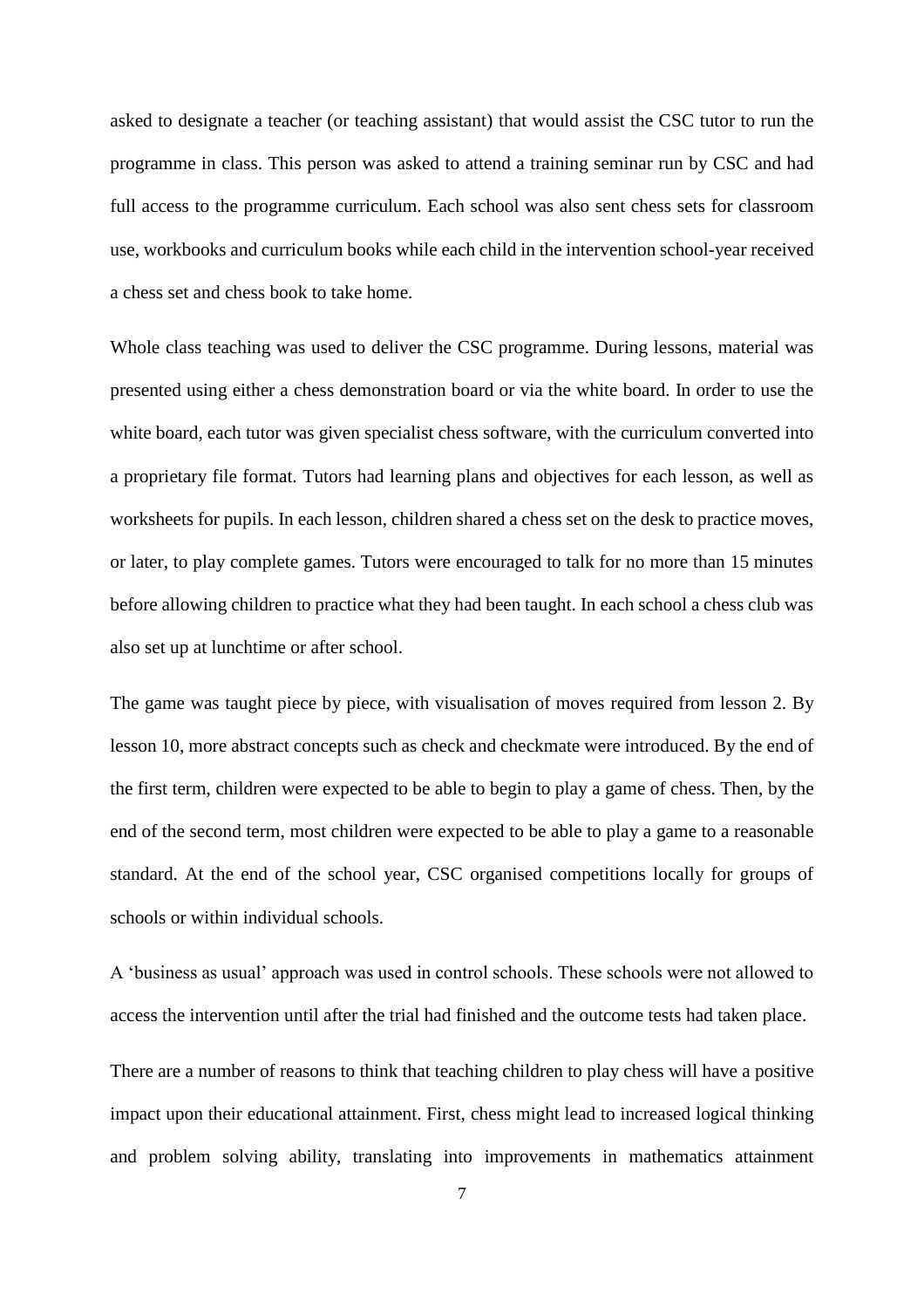(Ferguson 1995, Thompson 2003). In addition, being taught how to play chess may help children to understand and explain complex ideas, promoting their academic achievement in a range of areas (Ferguson 1995, Dauvergne 2000, Margulies 1991). Chess may also have a positive effect on children's non-cognitive skills by improving their levels of concentration, motivation, perseverance and self-control (Margulies 1991, Dauvergne 2000, Gobet and Campitelli, 2006).

Several important implications stem from this. Despite much of the existing literature focusing upon children's achievement in mathematics, it is clear that there could be wider impacts across several academic domains. Therefore, while mathematics achievement is the primary outcome for this evaluation, we also consider the impact of chess instruction upon children's reading and science scores. Moreover, quantile regression is also used to investigate the impact of chess instruction across the distribution of attainment. We also explore whether the intervention may be particularly effective for certain sub-groups, such as by gender and for children from low income backgrounds, who tend to have lower-levels of self-confidence and more behavioural problems than other groups (Blanden et al., 2007). These sub-groups were specified in advance in our pre-trial analysis plan.

# **3. Data**

### *Overview*

 $\overline{\phantom{a}}$ 

Our data are from a clustered randomised controlled trial (RCT) of the CSC programme in England. The trial was pre-registered at the independent ISRCTN website with a fully prespecified analysis plan.<sup>6</sup> It was conducted during the 2013/14 academic year, and involved a total of 4,009 pupils from 100 primary schools (50 treatment and 50 control). This sample size

<sup>6</sup> Se[e http://controlled-trials.com/ISRCTN33648117](http://controlled-trials.com/ISRCTN33648117) and

<http://educationendowmentfoundation.org.uk/library/chess-in-schools-protocol/> respectively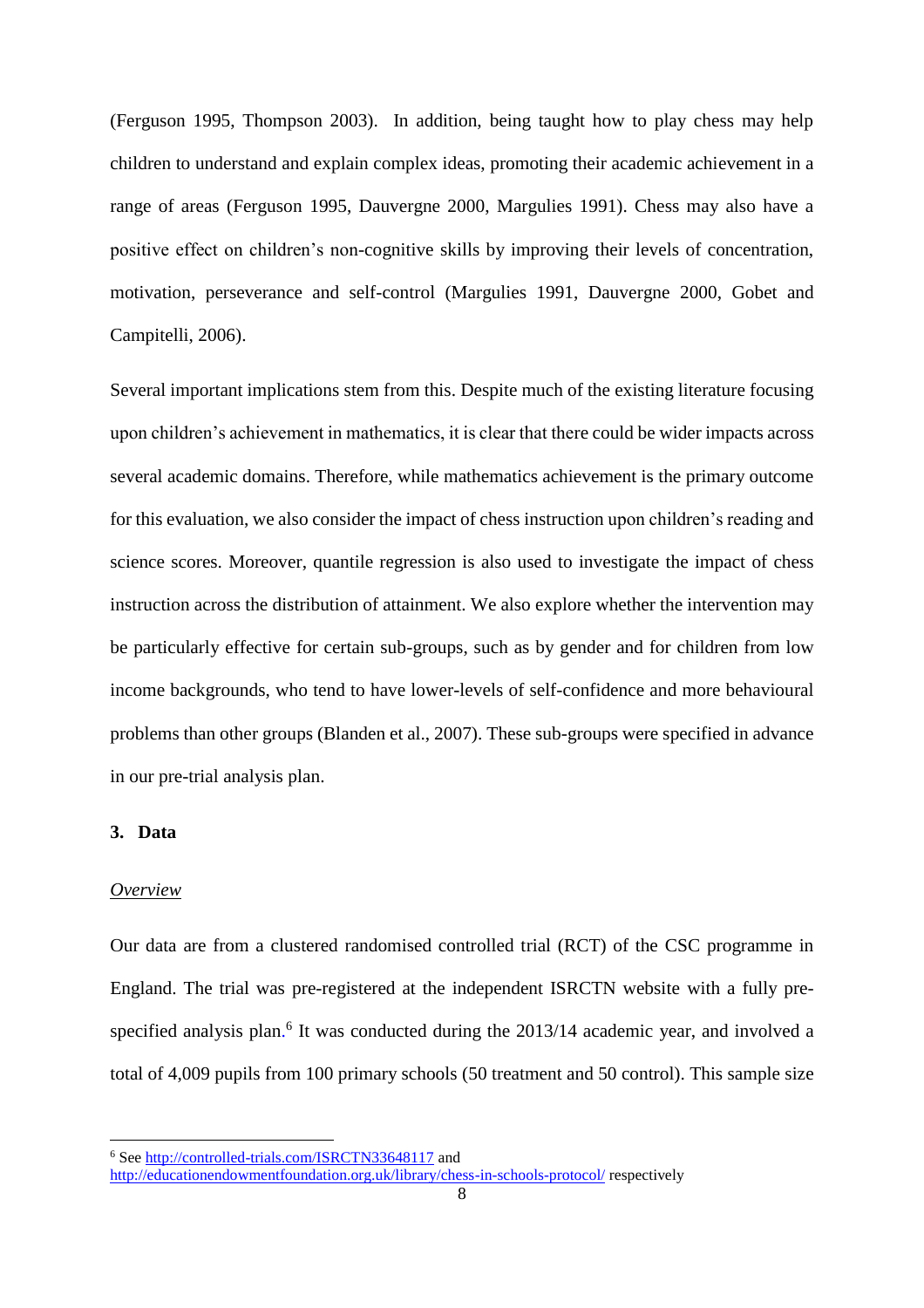was chosen in order for us to be able to detect an effect of least 0.20 standard deviations, consistent with the impact other studies of chess have found (see Table 1). Full details of the power calculations are provided online (see Appendix A). In England, pupils attend primary school from age 5 to 11, spending the first three years working towards Key Stage 1 assessments, taken at the end of Year 2 (age 6/7). Then, for the next four years (from age 7 to 11) children work towards Key Stage 2 assessments taken at the end of Year 6 (at age 10/11). Key Stage 2 assessments are external high-stakes tests, used by schools and regulators to track individual-level and school-level performance. This is the main outcome in this work, while Key Stage 1 tests are used as baseline controls to improve statistical power. Data for both tests are available from administrative records, the National Pupil Database (NPD), for all pupils in state schools. We standardise the test scores for this national population to mean 0 and standard deviation 1. Our results are therefore presented as z-scores.

All Year 5 (age 9/10) pupils within treatment schools were taught using the CSC approach. Control schools were asked to proceed with 'business as usual', meaning they would not introduce chess lessons into their school curriculum during the trial period, and would otherwise operate as they had in previous years.

#### *Recruitment*

A total of 11 Local Education Authorities (LEA) in England were purposefully selected by CSC where they had capacity to deliver the intervention. These were Hackney, Hammersmith and Fulham, Newham, and Southwark in Inner London together with Bristol, Leeds, Liverpool, Middlesbrough, Sefton (Merseyside), Sheffield and Tameside (Manchester).

To enable us to produce a well-defined population for the charity to sample from, we began by considering all primary schools within these 11 LEAs. We excluded private schools and those state schools already receiving the CSC programme. As the trial funders were particularly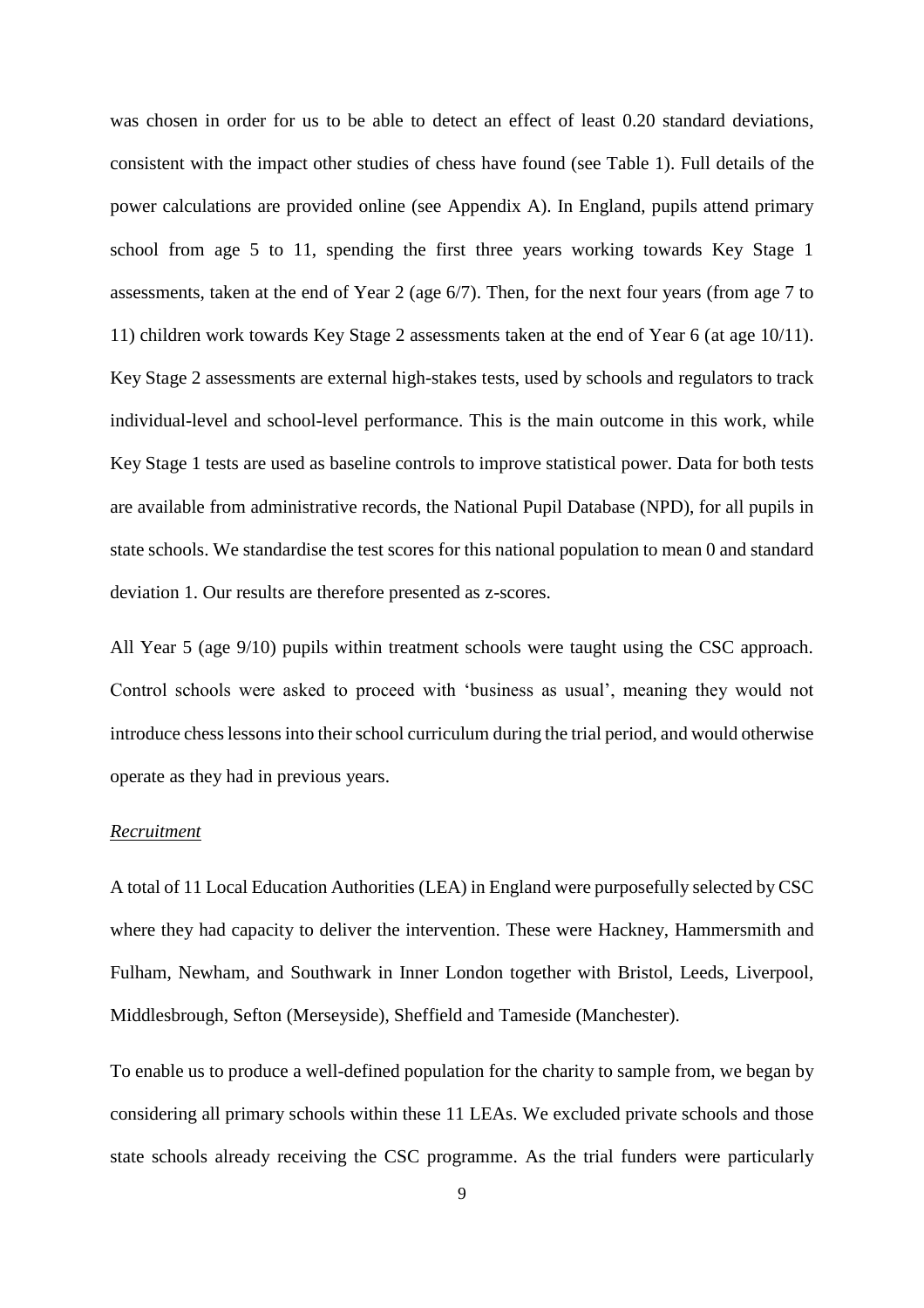interested in the potential impact of chess instruction upon children from low income backgrounds, we further restricted the population of interest to schools with a high proportion of pupils who were eligible for Free School Meals (FSM). This is a benefit for low-income families and is a measure of socio-economic disadvantage often used in the UK. Specifically, at least 37 percent of children in the school had to have been eligible to receive FSM in the last six years. <sup>7</sup> The population of interest was therefore defined as Year 5 state school pupils within the selected LEAs in England, who attended a school with a high proportion of disadvantaged pupils, and whose school were not currently enrolled in the CSC programme.

After setting these criteria, the population of interest included a total of 442 schools. CSC were then asked to recruit 100 of these schools. CSC sent all 442 schools an information pack. Those that agreed to take part in the trial completed a consent form to participate in the study and to allow access to NPD data prior to randomisation. 100 schools were recruited into the trial (akin to a response rate of 23 percent).

How does the sample of pupils from the 100 participating schools compare to children in the population of 442 eligible schools in terms of observable characteristics? And how does this compare to the state school population of England as a whole? Tables 2a and 2b provides some insight into these issues and thus the likely external validity of the trial.

# **<< Table 2a >>**

The percentage of children reaching each Key Stage 1 performance level is very similar across the 'trial participants' and 'eligible' samples. For instance, in mathematics 12% of pupils achieved at level 1, approximately 20% at level 2C, 30% at level 2b, 24% at level 2A and 12% at level 3. This holds true across both the 'participants' and 'all eligible pupil' groups. Similar

 $7$  The cut-off of 37 percent was chosen in order for the population of interest to include 450 schools, from whom the CSC charity could recruit from.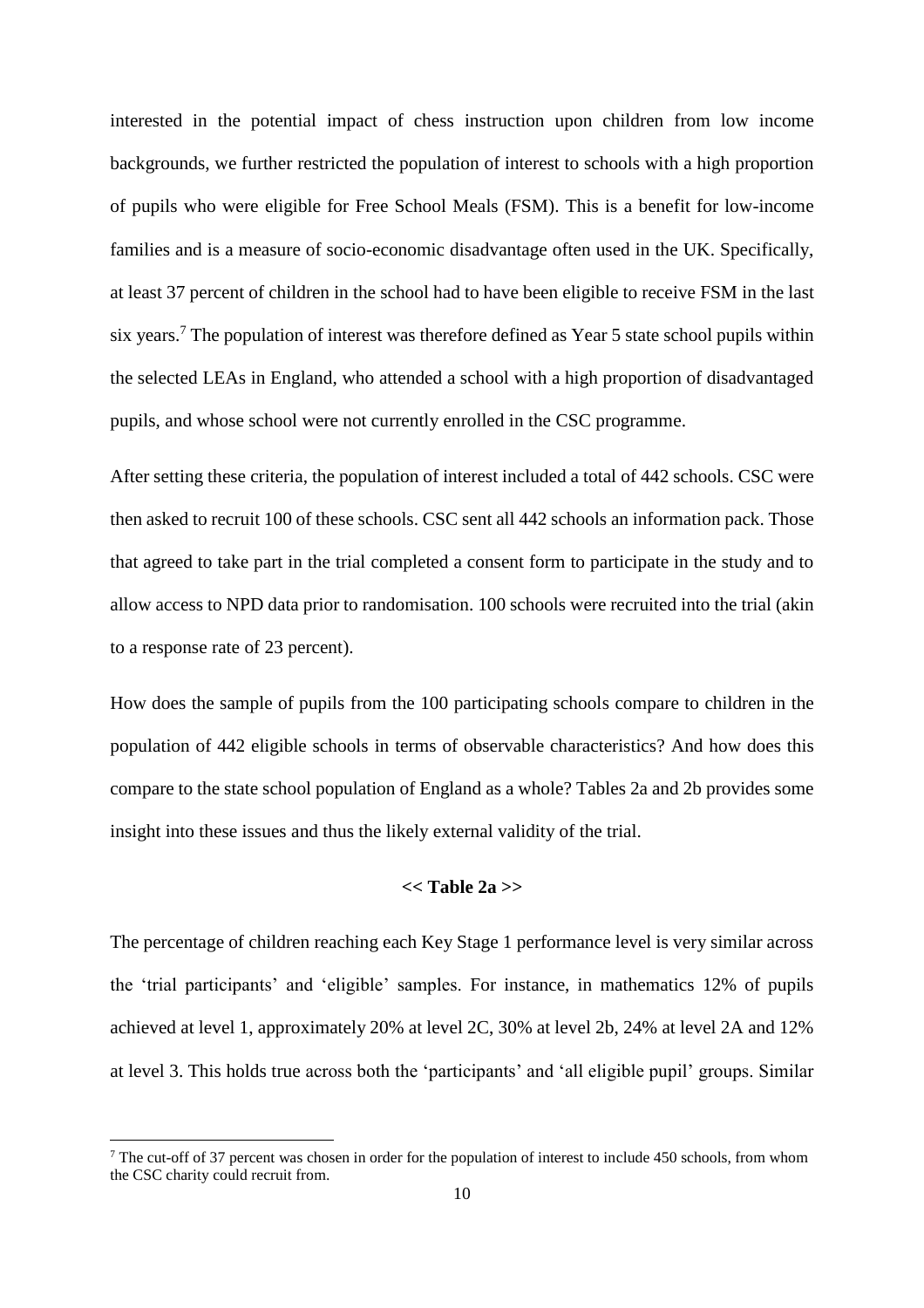findings hold for Key Stage 1 reading, writing and science test scores. Indeed, standardised Key Stage 1 average point scores differ by less than 0.01 standard deviations between the trial participants and all pupils who were eligible for the intervention. In terms of other demographic characteristics, there are slightly fewer children with English as an Additional Language (EAL) amongst trial participants (34%) than in the eligible population (37%). London is overrepresented compared to the LEAs from outside the capital – in total 51% of trial participants come from the four London LEAs compared to 39% of all eligible pupils. However, with this exception, differences between all children who were eligible to receive the intervention and participating pupils are small in terms of magnitude. Overall, Table 2a suggests that the sample of schools/children recruited to participate in the trial was broadly representative of the population that the study was designed to represent. The external validity of the trial, judged in this way, seems to be high.

# **<< Table 2b >>**

Given the sample design, there are more low achievers and more children from low income backgrounds enrolled in the trial sample and in the trial's target population than in England as a whole (Table 2b). Hence we cannot say that the schools recruited into the study are typical of all schools/pupils in England. Rather, they are somewhat lower achieving and more socioeconomically disadvantaged.

### *Attrition and crossover / non-compliance*

Figure 1 traces schools and their pupils from recruitment into the trial through to the final analysis. A total of 100 schools with 4,009 pupils were initially recruited to the take part. These schools were separated into ten strata defined by historical achievement in national examinations and the proportion of pupils eligible for free school meals. Half of the schools within each stratum were then randomly allocated to receive the CSC programme, while the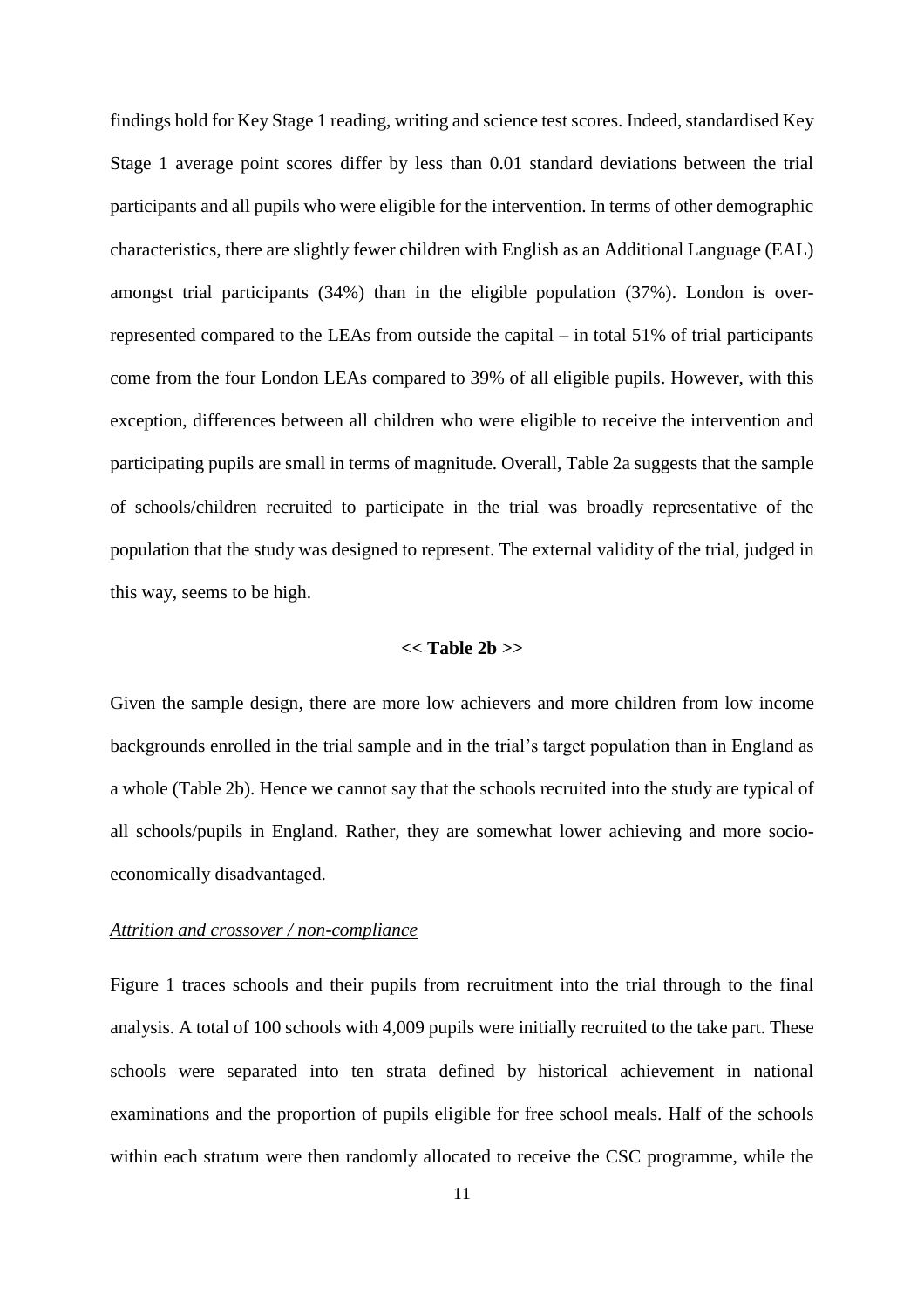other half were randomly allocated to the control group. This resulted in 50 schools (containing 2,055 pupils) receiving the CSC treatment and 50 schools (containing 1,954 pupils) acting as the 'business as usual' controls. Post-randomisation, six out of the 50 treatment schools (containing 201 pupils) dropped out of the CSC programme before the intervention had begun. Moreover, one school was unwilling to accept their random allocation to the control group, and delivered chess lessons to its 54 pupils. Hence there was a small amount of non-compliance, though at a level that is unlikely to significantly affect the key conclusions drawn from the trial. (See the results section for further details).

# **<< Figure 1 >>**

All schools and pupils initially enrolled into the study have been tracked via the NPD. Consequently, missing post-test data due to attrition from the study is extremely low. Specifically, for the 4,009 children initially enrolled, Key Stage 2 (post-test) scores are available for 3,865 (97 percent) pupils. Hence, even the small number of schools/pupils who did not comply with their initial random allocation were included in the final analysis on an Intention-To-Treat (ITT) or Local Average Treatment Effect (LATE) basis (see below for further details).

### *Implementation and fidelity*

In addition to the quantitative impact evaluation, a complementary process evaluation was also conducted. Full details can be found in Jerrim et al (2016).

On the whole, the CSC programme was successfully implemented and well-received within the intervention schools. Teachers were positive about many aspects of the programme, while children reported high levels of enjoyment with respect to the chess lessons. For instance, 92 percent of pupils said they liked the chess lessons 'a little' or 'a lot', with only 8 percent reporting that they did not like them. This is further supported by the fact that many children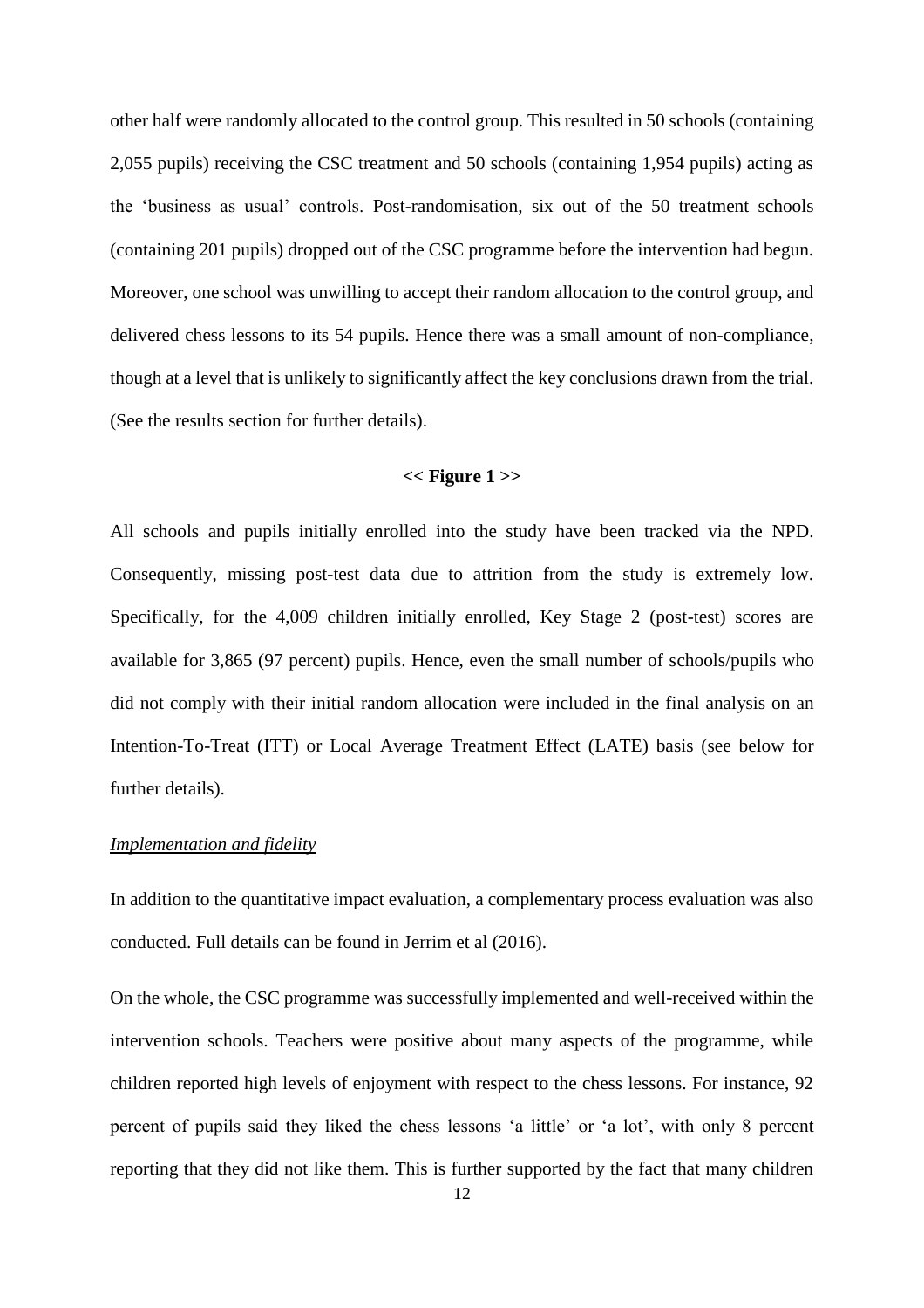were continuing to play chess seven months after the intervention had finished. In particular, around 40 percent of pupils in intervention schools reported playing up to three games of chess per month, and 28 percent playing at least once a week.

In support of theories as to why chess may improve attainment, such as the theory of change (see Jerrim et al, 2016), most teachers thought that the chess lessons had boosted children's self-confidence, levels of concentration and their ability to think critically. A good proportion of teachers also believed that this would translate into a tangible impact upon children's educational achievement. With respect to mathematics, around half of all teachers surveyed thought that the programme would have some positive benefit for children's achievement, while around a quarter of teachers thought the impact would be large.

There were a few departures from the intended delivery of the intervention within some schools. First, due to a slight delay to the start of the intervention, only one-third of schools received the full 30 hours of chess lessons, with the vast majority receiving between 25 and 29 hours instead (which is still around the median number of hours received within trials included in the Sala and Gobet 2016 meta-analysis). Second, although most schools removed an art or humanities lesson to make room for the chess lessons as intended, seven intervention schools substituted chess for one of their weekly mathematics lessons. In the sub-sections that follow, we have tested the robustness of all our estimates to excluding these schools from the analysis, and find that this leads to little change in our substantive results. Finally, although all regular class teachers were expected to attend a one-day training session about the CSC programme, only around one-in-three took up this opportunity. Consequently, some class teachers may have been less prepared at the start of the intervention than they could have been $8$ .

<sup>&</sup>lt;sup>8</sup> In our analysis, we investigated whether the intervention was more effective in schools where the class teacher attended the training session. There was no evidence that this was the case.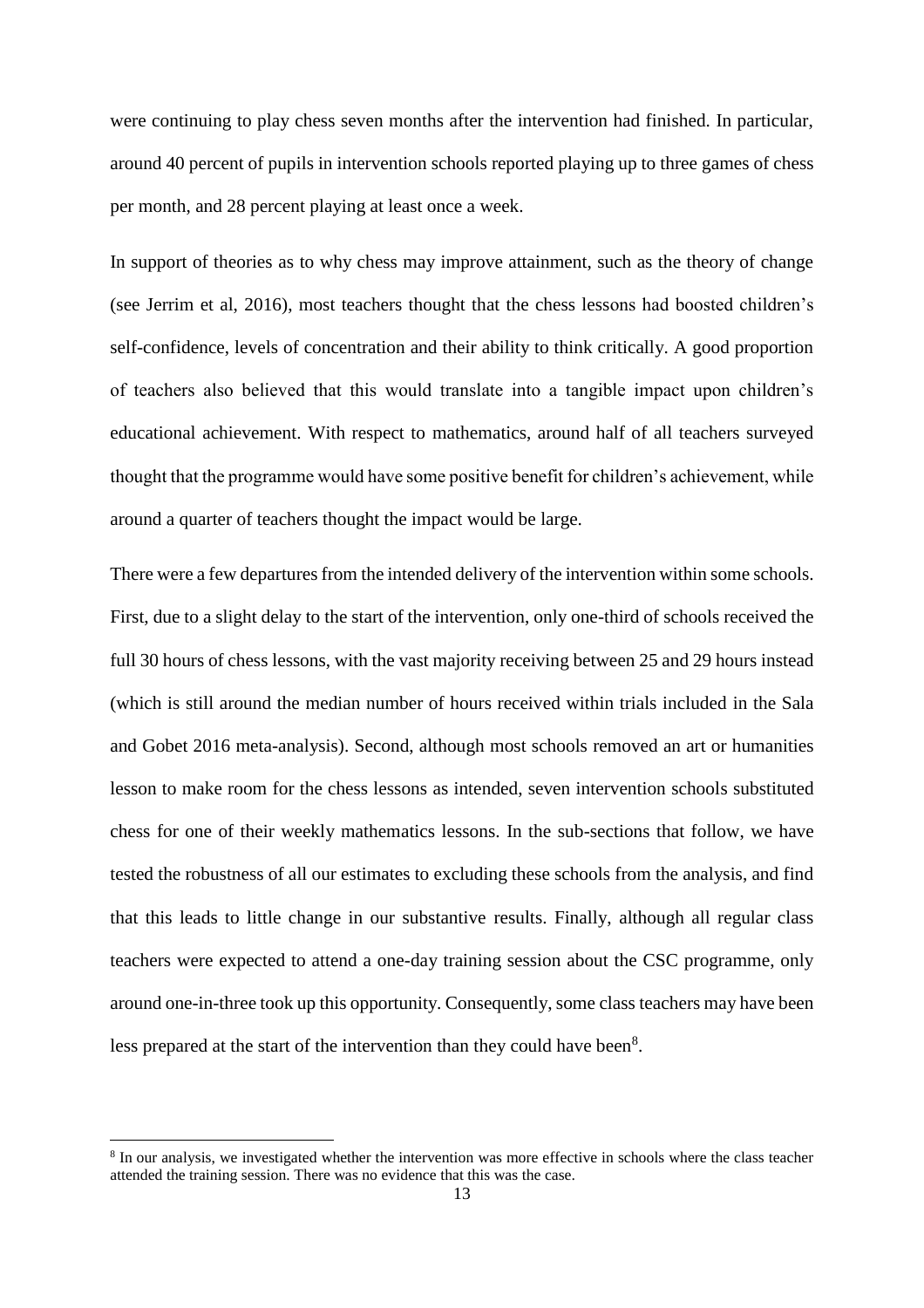In summary, the overall implementation of the CSC programme was generally quite good, though with some discrepancies in terms of total contact time, the lesson substituted, and the training class teachers received. Schools, teachers and pupils were nevertheless typically engaged and enthusiastic about the programme, with many reporting being able to see the positive benefits of it.

#### *Outcome measures*

The tests used as outcome measures were selected by us after discussion with the trial funders (the Education Endowment Foundation) and CSC. It was decided that the primary outcome of the trial would be the scores children achieve on their Key Stage 2 mathematics exam. This has a number of advantages over measures that have previously been used to evaluate the impact of chess upon children's achievement. First, it is a 'high-stakes' examination for schools which is externally marked and moderated by individuals who have no vested interest in the results of the trial. This is in stark contrast to existing trials that almost exclusively rely on low-stakes tests, in some cases delivered by the Chess tutors (e.g. Romano, 2011). Second, we are able to draw this information directly from the NPD, meaning our study is almost completely free from missing data. Finally, this test took place one year after the CSC intervention had finished. We see this as an important strength of this measure, as it means our focus is upon lasting effects of chess instruction upon educational attainment. This is in contrast to the existing literature, which has almost exclusively concentrated on measuring effects directly after a chess-related intervention has finished.

We also consider children's outcomes in their Key Stage 2 (age 11) English tests and science level. While children's English and mathematics outcomes are based upon performance in an externally marked national examination, science scores are based upon their teacher's judgement.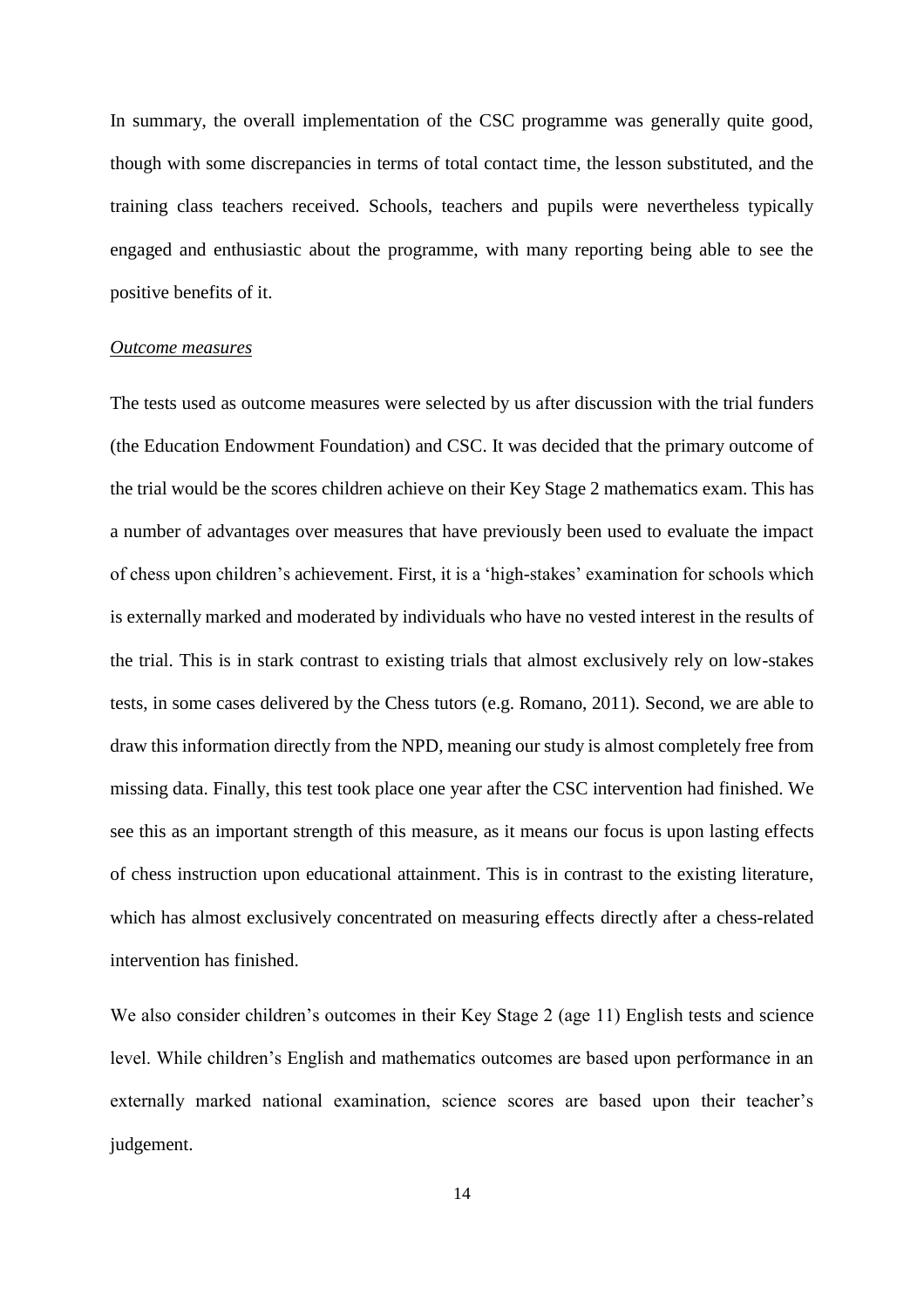# *Balance at baseline*

Table 3a compares the prior attainment of children in treatment and control schools before the CSC intervention took place while Table 3b compares their characteristics. The distribution of pre-test (Key Stage 1) reading, writing and mathematics scores is very similar across the treatment and control groups, with differences at any given level typically just one or two percentage points and not statistically significant at even the 10% level.

# **<< Table 3a >>**

Table 3b indicates that there are also broadly similar proportions of boys and girls in the two arms of the trial. There are slightly more children eligible for FSM in the control group (36 percent) than in the treatment group (33 percent) but this difference is not statistically significant ( $p = 0.25$ ). Overall, this suggests that the sample is well-balanced in terms of both prior academic achievement and children's demographic characteristics.

# **<< Table 3b >>**

# **4. Methods**

### *Overall effectiveness*

Our primary analysis is conducted on an 'intention-to-treat' (ITT) basis. Specifically, the impact of the programme is estimated via the following regression model:

$$
Y_{ij}^{Post} = \alpha + \beta. Treat_j + \gamma. Y_{ij}^{Pre} + \delta. C_{ij} + \varepsilon_{ij}
$$
\n
$$
\tag{1}
$$

where:

 $Y^{post} =$  child i in school j's post-trial (Key stage 2) score

 $Y^{pre} =$  child i in school j's baseline (Key stage 1) test score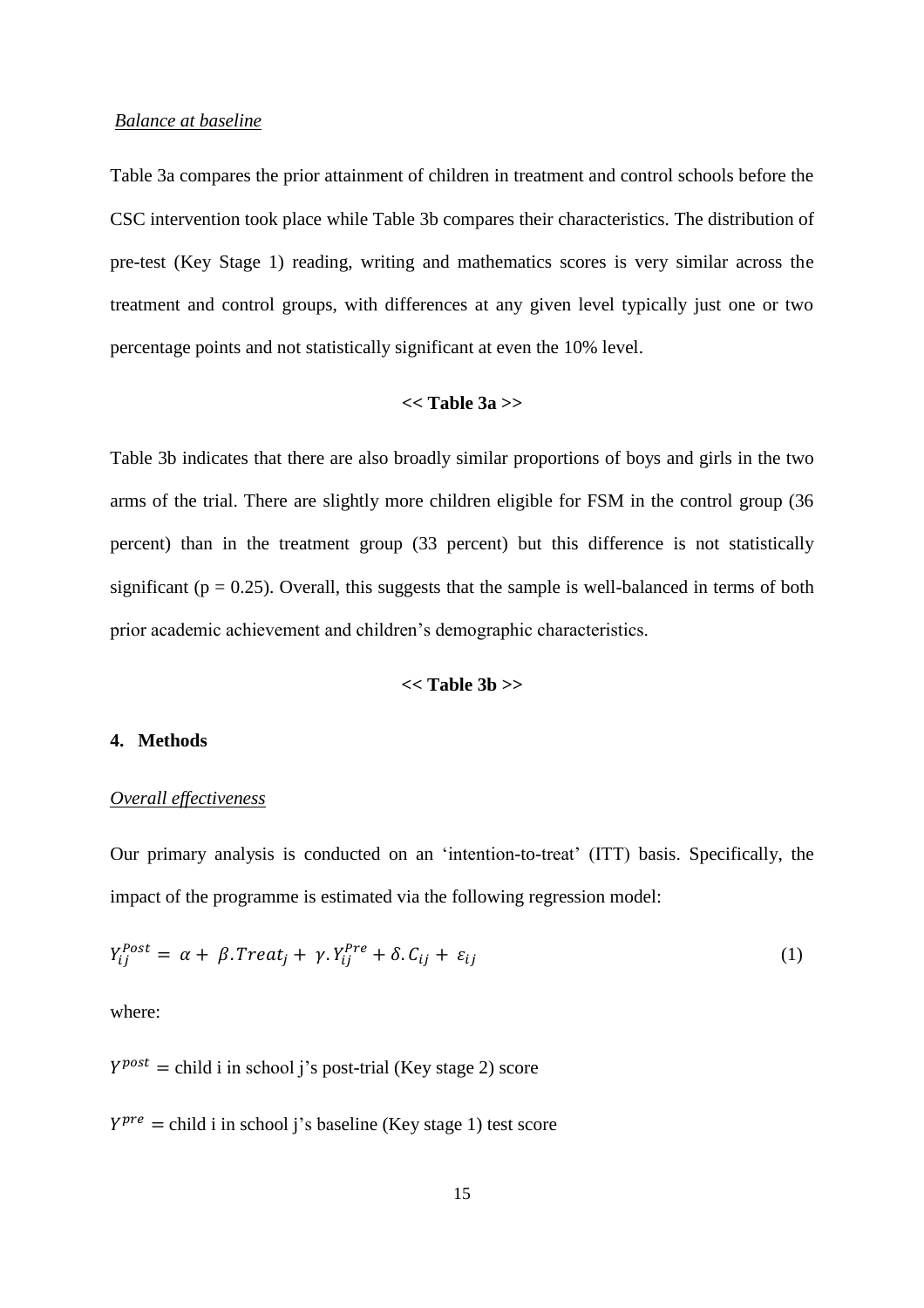Treat = a binary variable indicating whether the child was enrolled in a school assigned to the treatment or control group  $(0 = \text{control}; 1 = \text{treatment}).$ 

 $C =$  baseline (pre-treatment) controls for other pupil characteristics (gender and FSM).

 $\epsilon$  = error term

 $i = child$  i

 $j =$  school  $j$ 

To allow for the fact that the programme was a school level intervention and that there is clustering of pupils within schools, all reported standard errors are estimated using the Huber-White adjustment, clustered at the school-level. The coefficient of interest from equation (1) is  $\beta$ . This measures the impact of the CSC programme on children's Key Stage 2 (post-test) scores. In the results section that follows, we also provide results using the simple difference in mean scores between treatment and control groups.

# *Alternative estimates adjusting for non-compliance*

As noted above, this RCT was subject to a small amount of non-compliance. Specifically, six schools and 201 pupils (out of a total of 50 school and 1,965 pupils) moved from the treatment to control condition post-randomisation. Moreover, one control school containing 54 pupils managed to partially gain access to the treatment. To test the robustness of our ITT results, we also present 'Local Average Treatment Effect' (LATE) estimates, following the methodology of Sussman and Hayward (2010). This is essentially an instrumental variable (IV) approach, where initial treatment/control allocation is used as an IV for actual receipt of the intervention. It thereby 'corrects' the ITT estimate of the treatment effect for the non-compliance of some schools.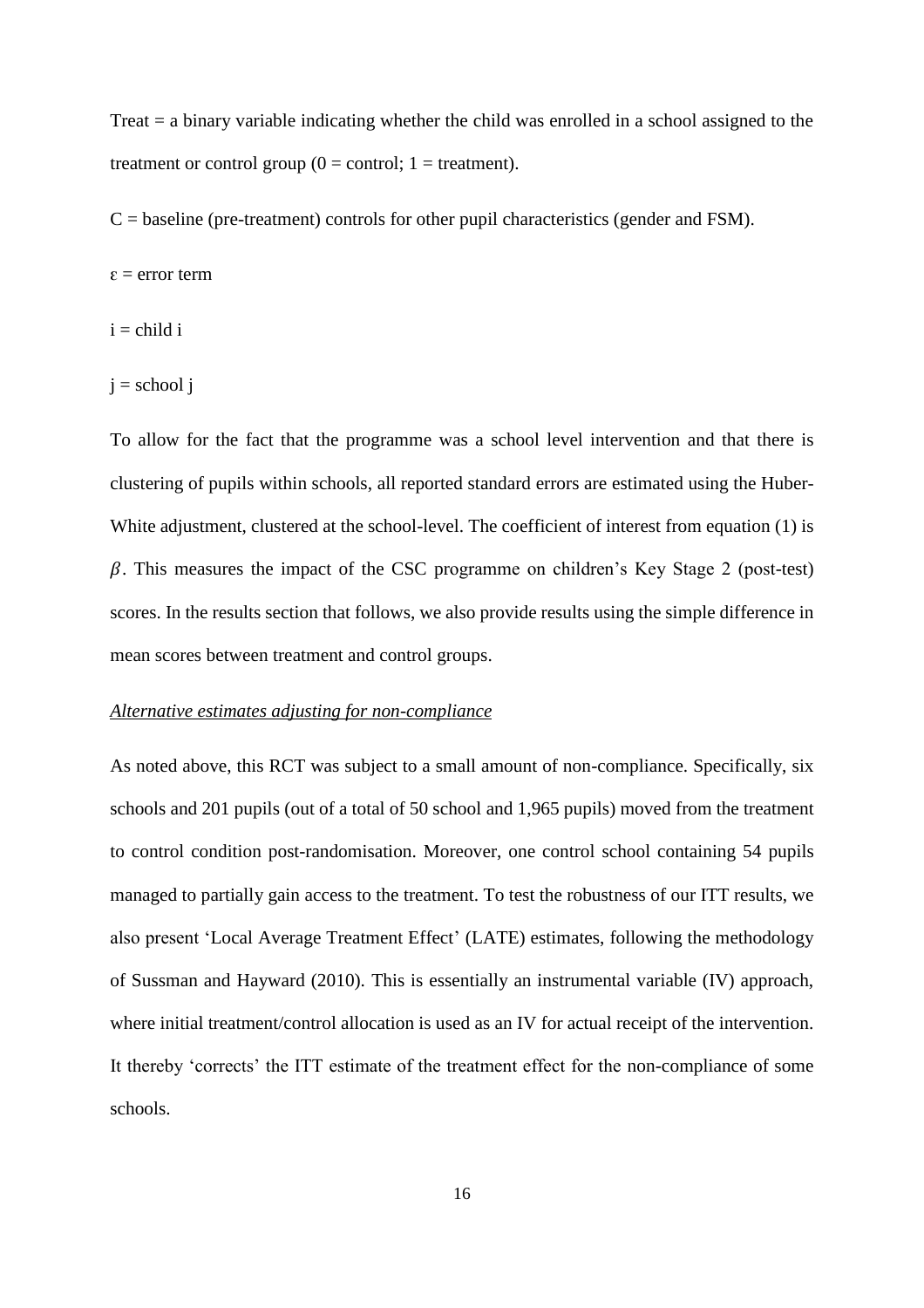We implement the LATE analysis via Two-Stage Least Squares (TSLS). A first stage model is estimated, where treatment receipt is regressed upon initial random allocation:

$$
Treatment\text{}(\text{Receipt}_{j} = \alpha_{1} + \beta_{1}.Treatment\text{}Allocation_{j} + \varepsilon_{1} \tag{2}
$$

where:

Treatment Receipt  $=$  a binary indicator of whether the school actually received the CSC programme.

Treatment Allocation = a binary indicator of whether the school was initially randomly assigned to receive the programme.

Predicted values of school's treatment receipt are then generated from Equation 2  $(\hat{T})$ . These are then entered into the second stage of the model:

$$
Y_{ij}^{Post} = \alpha_2 + \beta_2 \cdot \hat{T}_j + \varepsilon_2 \tag{3}
$$

where:

 $\hat{T}_j$  = Predicted values of school's treatment status based upon the first stage regression model.

The parameter  $\widehat{\beta_2}$  then gives the estimated impact of the CSC programme, accounting for the small amount of cross-over ('non-compliance') between treatment and control groups.

# *Heterogeneous effects*

The model presented in equation (1) has specified a common programme effect; that the impact of the CSC intervention will be the same across different groups of children and across different types of school. Yet, in reality, the impact of the programme may vary between children with different characteristics (e.g. boys and girls), and between how the intervention was implemented within schools. We therefore present evidence on possible heterogeneous effects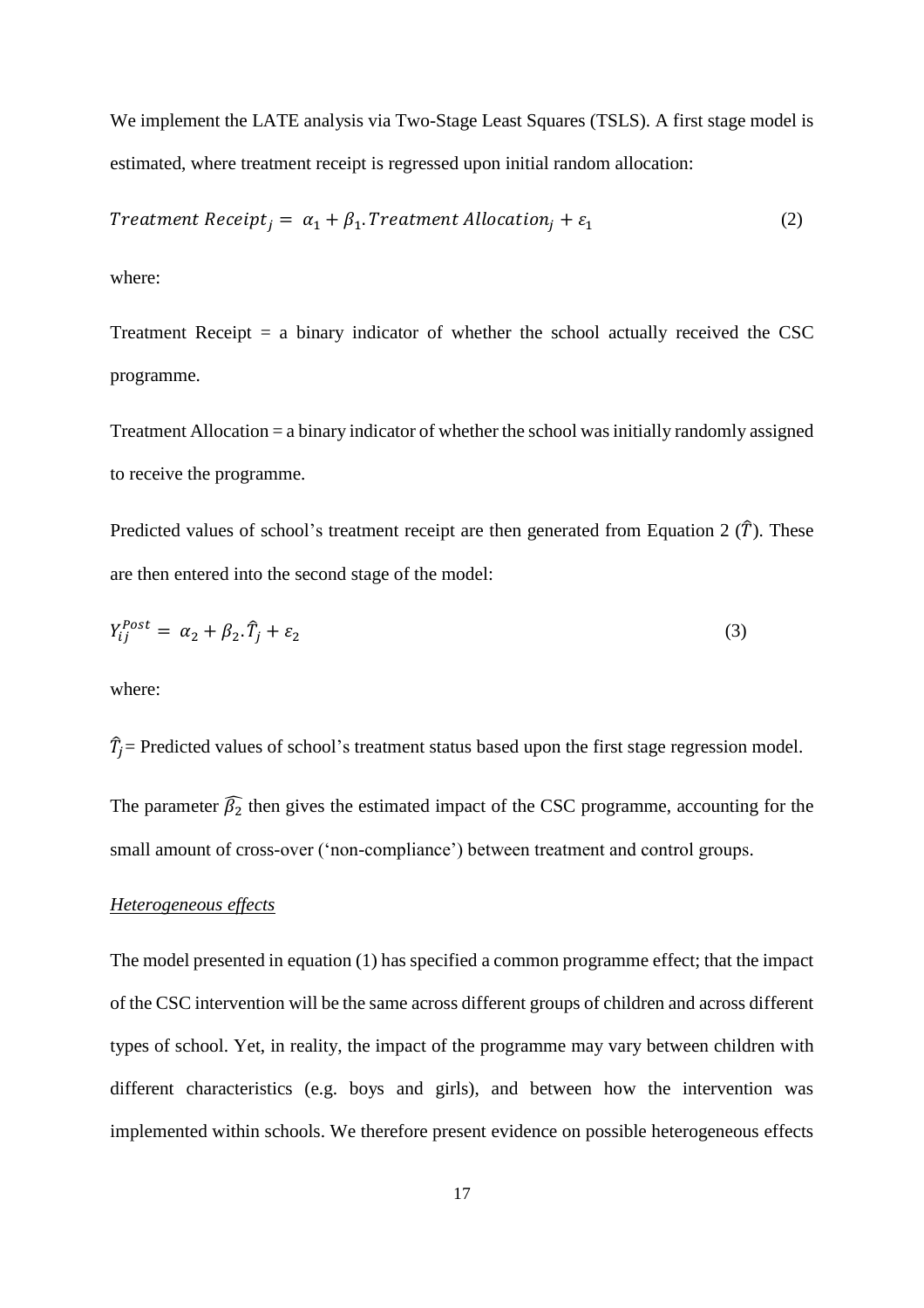in two ways. First we investigate whether impacts varied between genders and by FSM eligibility. Second, we examine possible heterogeneity across the achievement distribution.

While we are unable to directly observe non-cognitive outcome measures, evidence suggests that children from low income families and those at the bottom of the achievement distribution tend to have lower concentration and self-esteem (Blanden et al. 2007); skills that previous literature has suggested may be improved by playing chess. By looking across sub-groups and across the distribution of achievement, this allows us to test whether the intervention has a larger impact upon pupils that are likely to have more disruptive behaviour, lower concentration, lower self-esteem and less persistence. Conversely, it may be the case that chess enables high achieving pupils to build on their logic and critical thinking skills, improving their performance even further. Such effects would be missed by an investigation of mean outcomes alone. Therefore, to capture potentially important and interesting effects away from the mean, we re-estimate equation (1) using quantile regression.

#### **5. Results**

# *Impact of the CSC programme on mathematics attainment*

Table 4 presents the ITT estimates of the impact of the CSC programme. Three model specifications have been estimated: (a) No control variables included (i.e. the simple difference in mean scores); (b) a single pre-test score controlled; (c) a full-set of controls, including pretest scores in mathematics, reading, writing and science, gender and FSM eligibility. The lefthand panel refers to impact on overall Key Stage 2 mathematics test scores. Results in the righthand panel focus upon the impact of the programme upon children's performance within the 'mental arithmetic' sub-domain. In both cases, the point estimate of the treatment is 0.001 with a 95 percent confidence interval ranging from approximately -0.149 to +0.151. In other words, based on an adequately-powered sample, and despite the reasonably successful implementation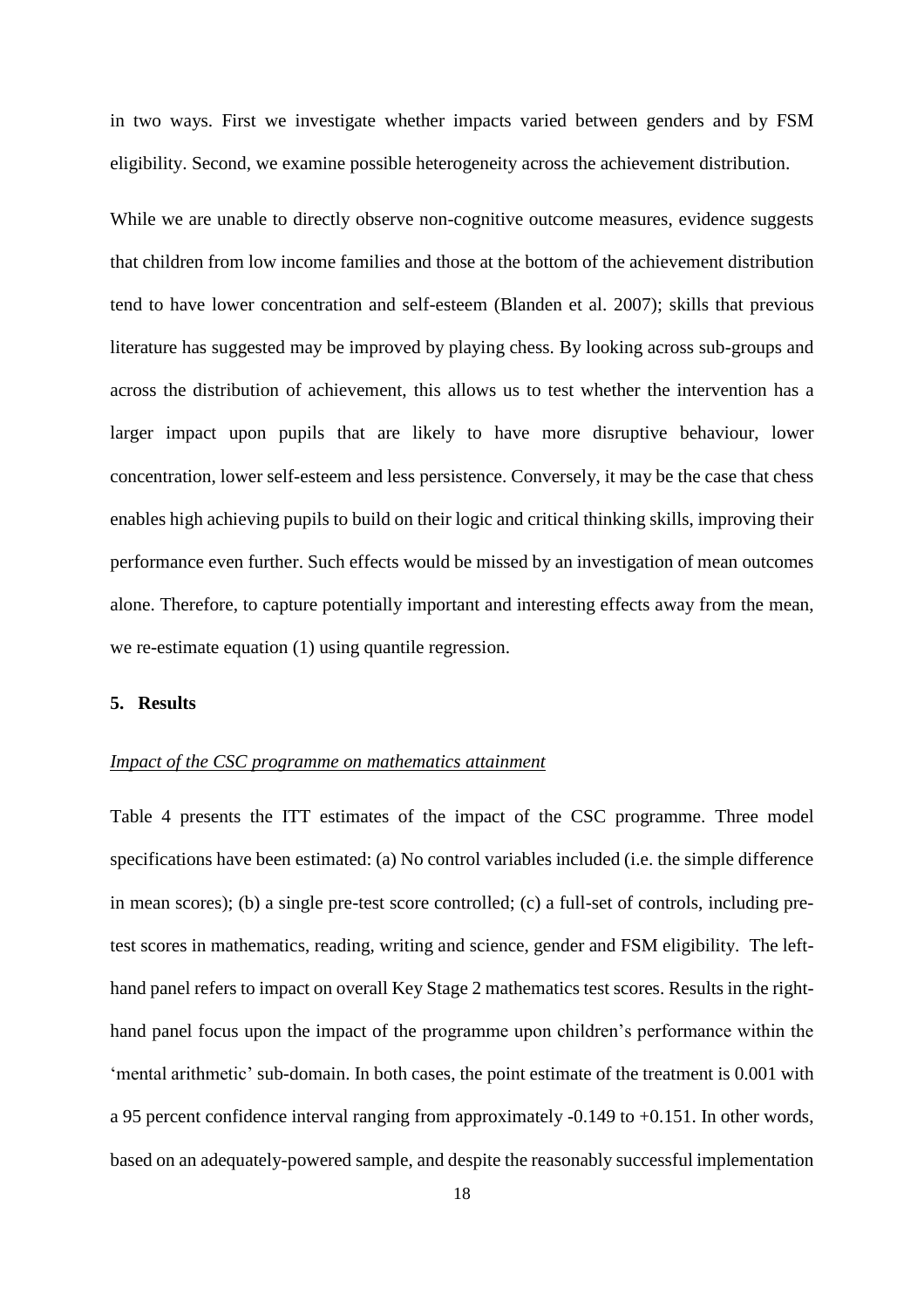of the CSC programme, we find no evidence that this had any impact upon children's mathematics skills one year after the intervention.

# **<< Table 4 >>**

The robustness of this result has been tested in a number of ways. First, we have examined whether the small amount of cross-over between treatment and control groups is likely to have attenuated our estimate of the CSC treatment effect. There is little evidence that this is the case. Specifically, the LATE point estimate is also 0.001 standard deviations, with 95 percent confidence interval running from  $-0.166$  to  $+0.168$ . Second, we have also re-estimated the treatment effect having excluded seven schools that decided to remove one of their weekly maths lessons in order to make room for the CSC curriculum. However, this actually led to a slight decline in the estimated impact of the intervention, with the point estimate turning negative (-0.03 with 95 percent confidence interval from -0.18 to +0.13). There is hence little evidence to suggest that either the small amount of non-compliance, or the replacement of mathematics lessons in a minority of schools, is driving this null result.

# *Impact upon reading and science attainment*

We further consider whether the CSC programme had any effects observed in two other academic disciplines – reading and science. The estimated impact upon children's post-test (Key Stage 2) scores was -0.06 standard deviations in reading (95 percent confidence interval from  $-0.21$  to  $+0.09$ ) and  $-0.03$  in science (95 percent confidence interval from  $-0.13$  to  $+0.08$ ). Hence there is no evidence that the CSC intervention had any impact upon children's achievement in reading or science.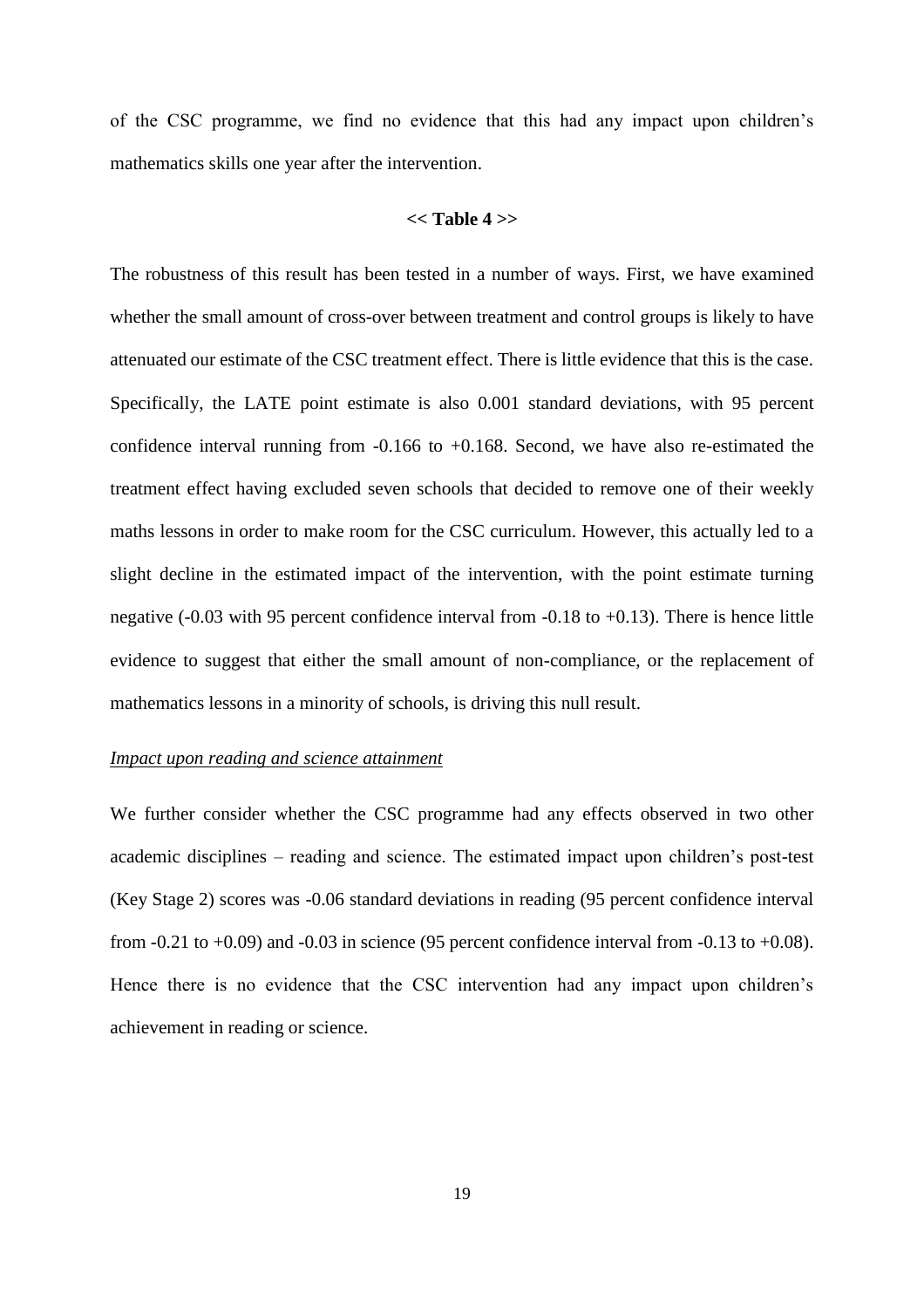### *Heterogeneous effects*

Did the CSC programme have a positive effect upon the mathematics attainment of any of our pre-specified sub-groups? We find no evidence that estimates differ between boys, girls and children who are eligible for Free School Meals (FSM). The point estimate for boys is actually negative  $(-0.03)$ , with the 95 percent confidence interval from  $-0.18$  to  $+0.12$ . Although the point estimate for girls was positive (+0.03), the effect size was extremely small and statistically insignificant at conventional thresholds ( $p = 0.76$ ). Moreover, a formal test of the gender-bytreatment interaction failed to reject the null hypothesis of an equal treatment effect for boys and girls. For children from low-income (FSM) backgrounds, the point estimate is essentially zero  $(+0.01)$ , with the 95 percent confidence interval running from  $-0.18$  to  $+0.19$ . There is thus no evidence that the CSC programme was particularly beneficial for the mathematics skills of children from socio-economically disadvantaged backgrounds.

It could be that our finding of zero impact upon mean mathematics scores is driven by a large positive impact upon one group (e.g. low mathematics achievers) and a large negative impact upon another (e.g. high mathematics achievers). Consequently, we have also produced quantile regression estimates of the treatment effect at each decile of the post-test (Key Stage 2) distribution. At each decile, the effect size is below 0.05 standard deviations in magnitude and is never significantly different from zero at even the 10 percent level. Again, this further strengthens the evidence that teaching primary school children how to play chess has little lasting impact upon their achievement.

# **6. Discussion: why might our results differ from the existing literature?**

The previous section highlighted a clear difference between our results and the existing literature in Table 1. We now consider six reasons as to why this may be the case: (1) sample size issues; (2) challenges with taking the intervention to scale and implementation; (3) the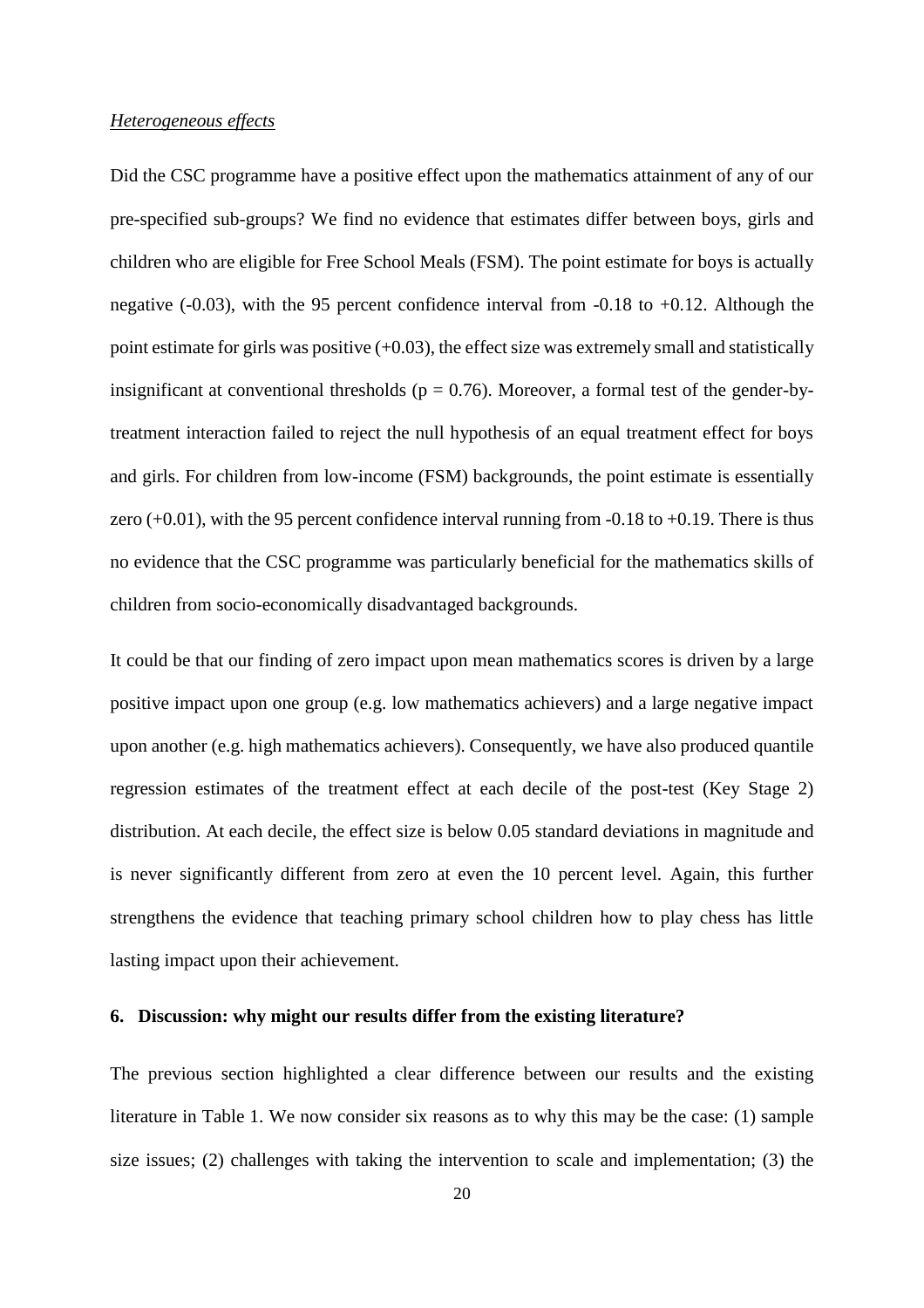characteristics of the study population; (4) the length of time between the intervention and testing; (5) the nature of the testing; (6) the specific nature of the intervention in question.

# Sample size issues

 $\overline{\phantom{a}}$ 

As Table 1 illustrates, the sample sizes in most previous studies are extremely small (median sample size of 54), while our study has been conducted at scale. The existing literature may therefore contain a number of false positive results.

To explore the likelihood of finding false positive findings, we have set up a simulation study, using data we have collected as part of this RCT. This simulation exercise involved the following three steps:

- Step 1. Randomly sample n observation from the 3,865 pupils included in our final analysis. Using this sample, the treatment effect is re-estimated<sup>9</sup>.
- Step 2. Repeat step 1 for 1,000 runs of the simulation.
- Step 3. Calculate the proportion of the 1,000 runs where the estimated effect size is greater than 0.2 standard deviations. (We have chosen 0.2 as this is approximately the figure initially chosen in the power calculations for the study sample size).

The results of this analysis are presented in Figure 2. The horizontal axis plots the selected sample size (i.e. the 'n' used in step 1) while the vertical axis plots the percentage of the 1,000 runs where the effect size was above 0.2 (as calculated in step 3). Vertical lines are also plotted on this graph to illustrate the median and mean sample sizes for studies in the existing literature (see Table 1 for further details).

<sup>9</sup> For simplicity, in this simulation exercise we calculate the treatment effect as the unadjusted difference in mean mathematics scores between treatment and control groups.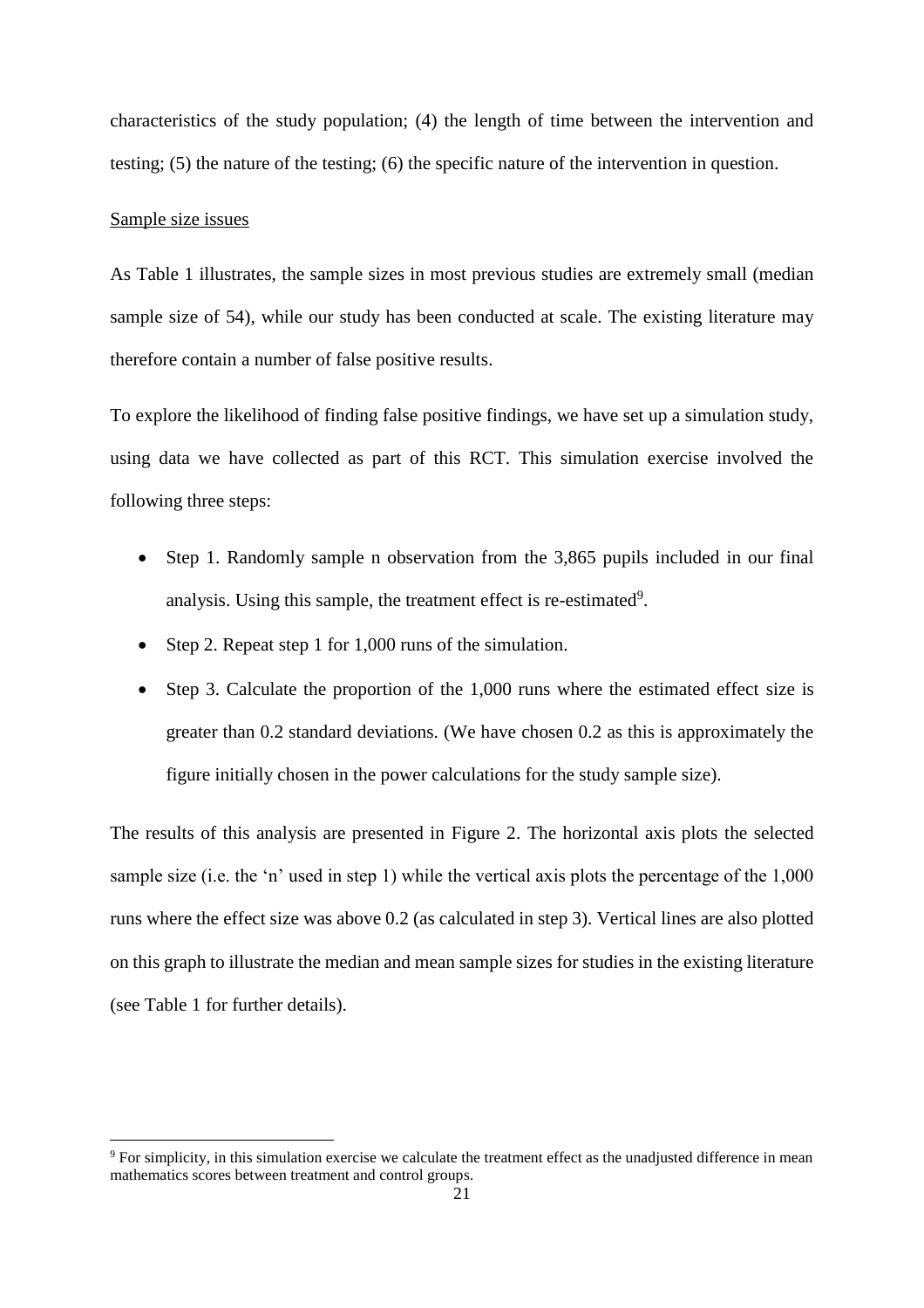The first key point is that, if we had drawn a sample size around the median of studies in the existing literature, we would have had around a 25 per cent chance of estimating an effect above 0.2 standard deviations. Second, the simulation reveals that the sample size needs to be at least 400 pupils before the false positive rate falls below five percent. This is complemented by Figure 3, which plots the distribution of estimated effect sizes across all 1,000 simulations for three selected sample sizes ( $n = 60$ , 200 and 400). As anticipated, the distribution is very wide when the sample size is around 60 (the median in the literature), with effect sizes up to 0.5 not uncommon. In contrast, the distribution begins to become reasonably tight when the sample size is increased to 400 (dashed red line).

This simulation study therefore highlights a key point; where sample sizes have been so small in existing studies, it is perhaps unsurprising that some studies have managed to produce extremely large results.

### Challenges with taking chess programs to scale

Related to the point above is the challenge of taking interventions, which may seem to produce results in very small scale controlled settings, and replicating these at scale. Indeed, it is always questionable whether studies conducted in such small numbers and in specific settings produce informative and generalizable evidence that is useful for real-world policy and practise. Inevitably, implementation quality and fidelity for any educational intervention is likely to vary across schools when delivered at scale, which could mean different results are found compared to when a program is tested in a single school.

It is therefore important for us to consider whether there was significant heterogeneity in the estimated effects depending upon how 'good' the chess lessons were. These results are reported in the online appendix (see Appendix B), with the 'quality' of the chess lessons divided into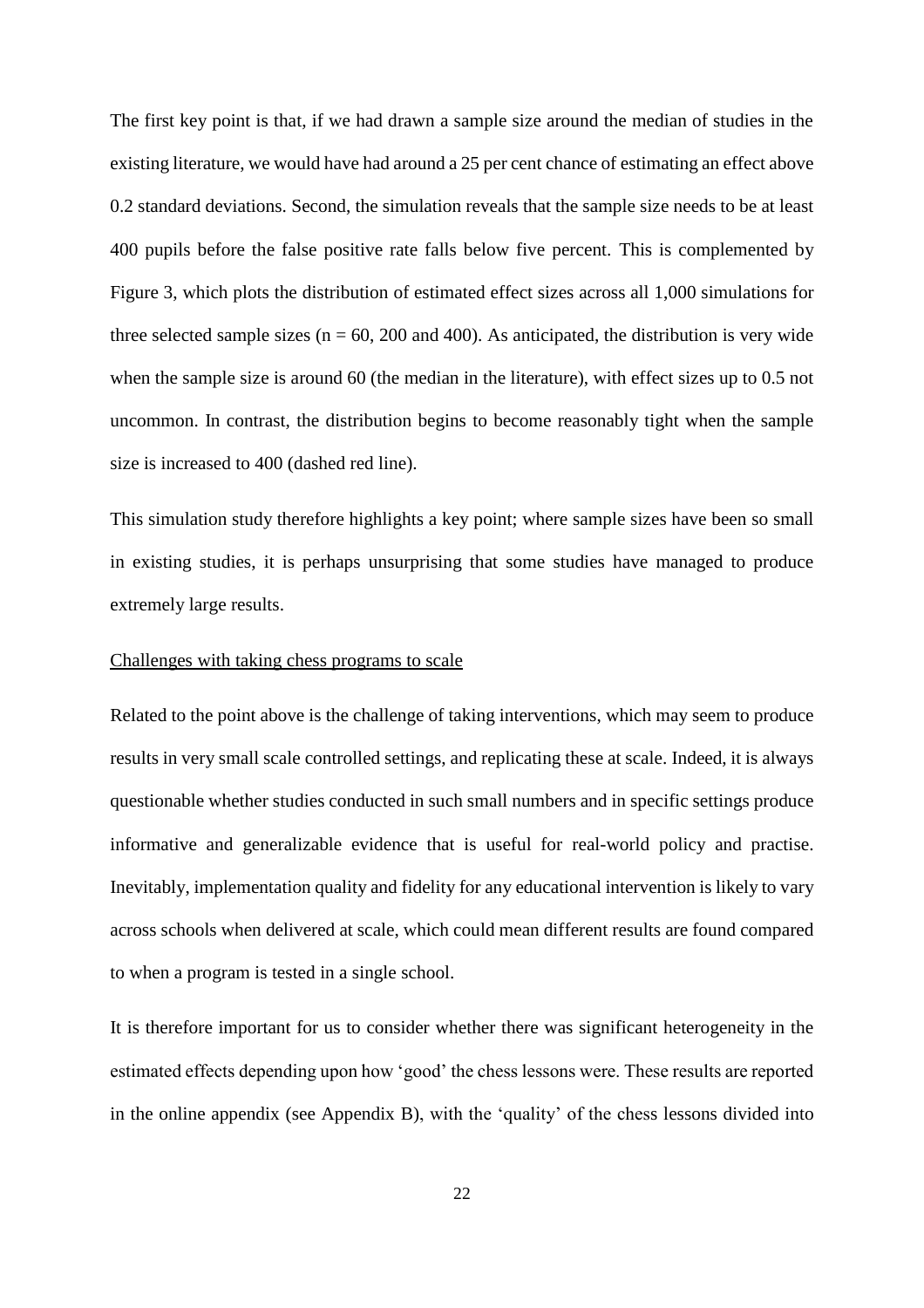three separate groups (low, medium and high). Overall, there is no clear evidence that children taught chess by tutors of higher quality achieved significantly better Key Stage 2 scores.

Consequently, although the challenges with taking such an intervention to scale must be recognised, we find little evidence that well-delivered (highly enjoyed) chess lessons led to higher attainment.

# Characteristics of the study population

The study population in this particular trial were pupils in schools with a high proportion of disadvantaged socio-economic pupils with below-average levels of achievement. Although some previous studies have also focused upon specific groups (e.g. children with visual impairments, special educational needs, or low socio-economic backgrounds), teaching new skills to pupils from lower-achieving and lower socio-economic backgrounds nevertheless raises certain challenges. Indeed, the need to maintain classroom behaviour was flagged as a key ingredient to successful implementation within the process evaluation.

Did our focus upon children within lower-achieving schools influence our results? We explore this possibility by considering if there was a differential impact of chess on attainment across two different measures of school quality (See online Appendix C). In both cases, we find no evidence of differential impact of chess on attainment. This suggests that our failure to detect an effect is unlikely to be due to our particular study population or implementation problems in schools with poorly behaved pupils.

### Lessons that chess displaced

There is an opportunity cost to teaching children chess in schools; it replaces either learning time in another subject or becomes an after school activity (potentially displacing a different activity). Reporting of exactly what has made way for chess instruction differs across the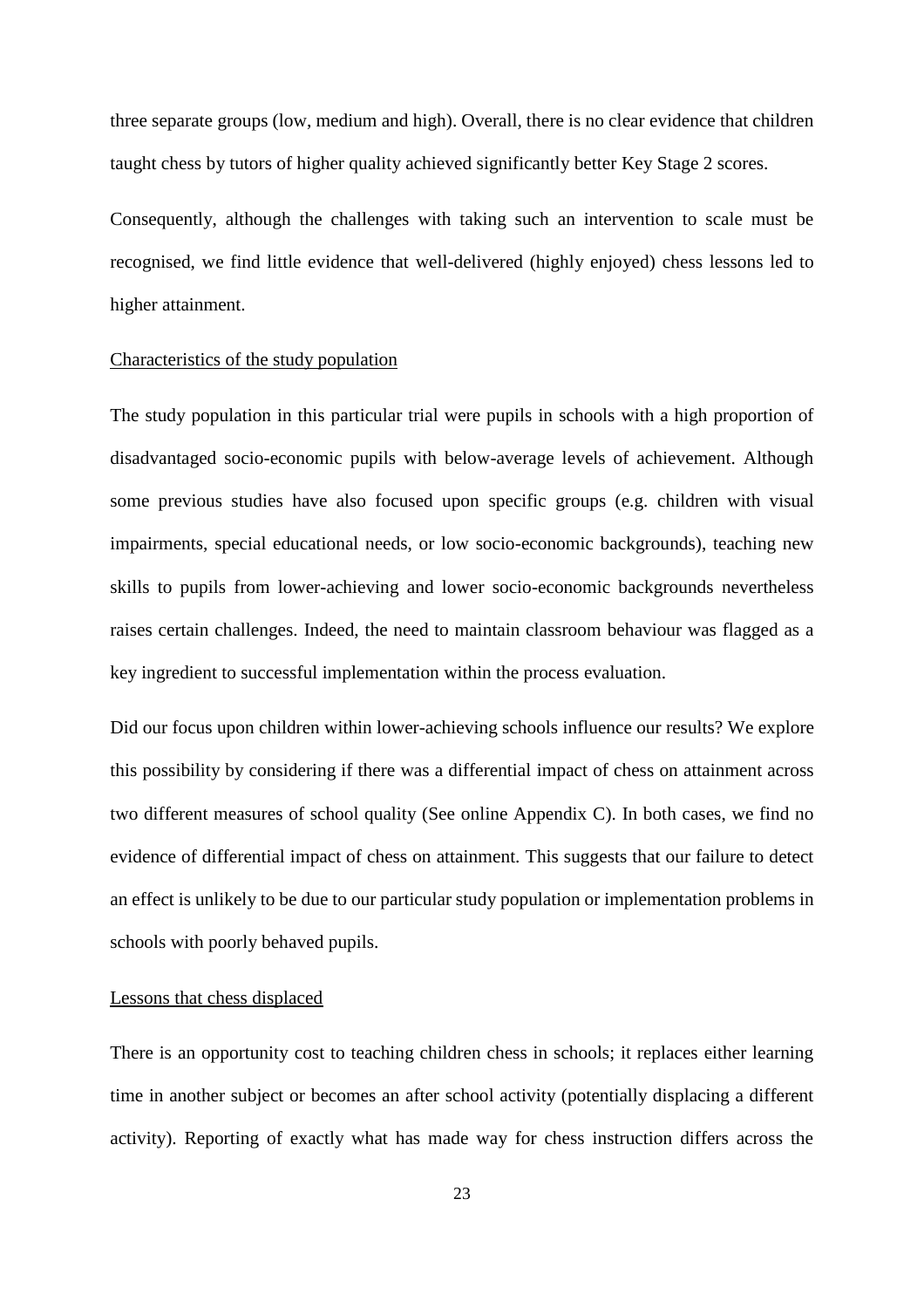existing literature, and is often patchily reported. On many occasions, it is described as "a regular school lesson" only.

We have investigated whether the effect size varies depending upon the subject the schools chose to drop (see online Appendix D). We find no evidence of differential impact of the trial across the subjects that schools chose to drop.

Caution is of course required when interpreting these results due to (a) the small sample size and (b) a lack of a clear counterfactual – we do not know what subjects the control schools would have dropped had they been assigned to the intervention. Nevertheless, Appendix D does raise an important point regarding the interpretation of our results; our null findings may reflect the fact that learning chess has a similar impact upon children's test scores as the lesson that it has displaced (rather than learning chess has no impact upon test scores at all).

# The nature of the testing

 $\overline{a}$ 

The outcome tests used in existing studies are typically "low-stakes" for pupils and schools (i.e. they have little riding upon the results). Moreover, in some studies the tests have been administered and invigilated by the chess tutors (e.g. Romano 2011) or have been very short and not age appropriate (e.g. Trinchero and Sala 2016; Sala et al  $2015)^{10}$ . In contrast, our primary outcome is based upon children's performance in national examinations, which are high-stakes for schools (they are publicly ranked by the results). These tests are also age appropriate, externally marked, and are relatively long (testing children's skills in a number of different areas).

<sup>&</sup>lt;sup>10</sup> Both Trinchero and Sala (2016) and Sala et al (2015) use just seven of the released question from the Programme for International Student Assessment (PISA); a test designed for 15-year-olds that they administered to 8 to 11 year olds. Floor effects, and hence the validity of the post-test instrument used, are therefore a serious concern.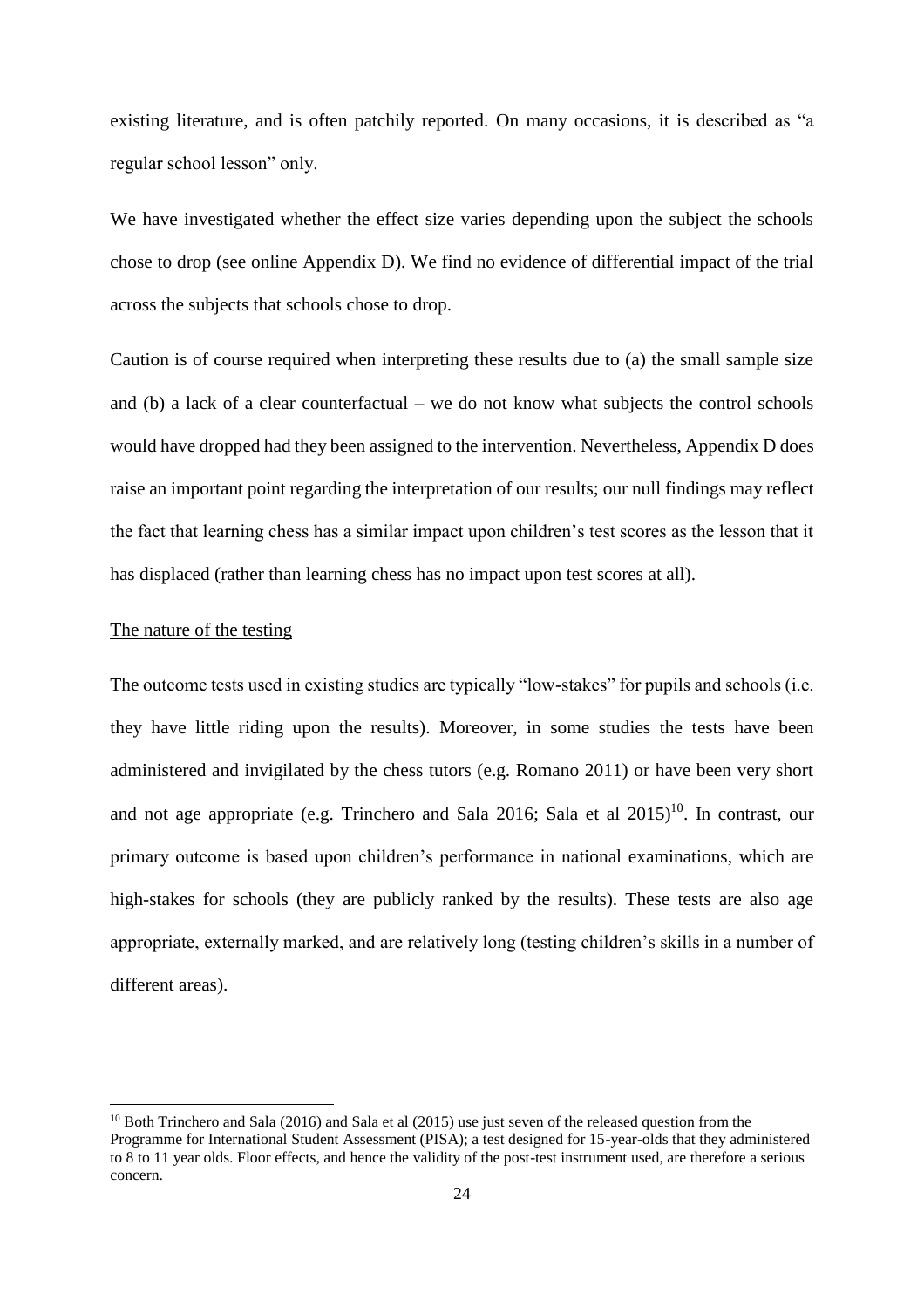While we believe that this enhances the validity of our findings relative to much of the existing literature, it is difficult to know the extent this can explain why we have failed to detect an effect of the CSC programme. However, it is interesting to recall that the Key Stage 2 science scores we have used in our analysis are somewhat different to the reading and mathematics scores; while the latter reflect children's performance in formal examinations, the former are based upon teachers' judgements. The fact that we do not find any effect in any of these three subjects therefore suggests that our null results are unlikely to be entirely due to the nature of the outcome tests.

#### Length of time between the intervention and testing

Whereas most existing studies have examined pupils' outcomes directly at the end of the intervention, our focus is upon whether there is a sustained effect of chess instruction one year after the intervention has ended. It is hence possible that there was an initial impact of chess instruction directly after the intervention has finished, but which has then faded out.

However, existing literature on the fadeout effect suggests that it actually takes many years for initial impacts to fade away. For instance, after reviewing the evidence for a number of early childhood interventions, Protzko (2015) noted how '*the fadeout effect is real, but the fade is slow and occurs over years*' – and hence cautioning against focusing upon immediate outcomes only. Likewise, Barrett et al (2016) illustrate how the average effect size across 67 early childhood programmes falls from around 0.2 standard deviations immediately after the intervention has finished to around 0.1 standard deviations one year later, but does not completely fade away until up to four years after the intervention has finished.

The existing literature on the fade-out effect therefore suggests it is unlikely that chess had a large initial impact (of the magnitude claimed in previous studies) which has then completely disappeared after just one year. Rather, we believe it more likely that any initial impact of chess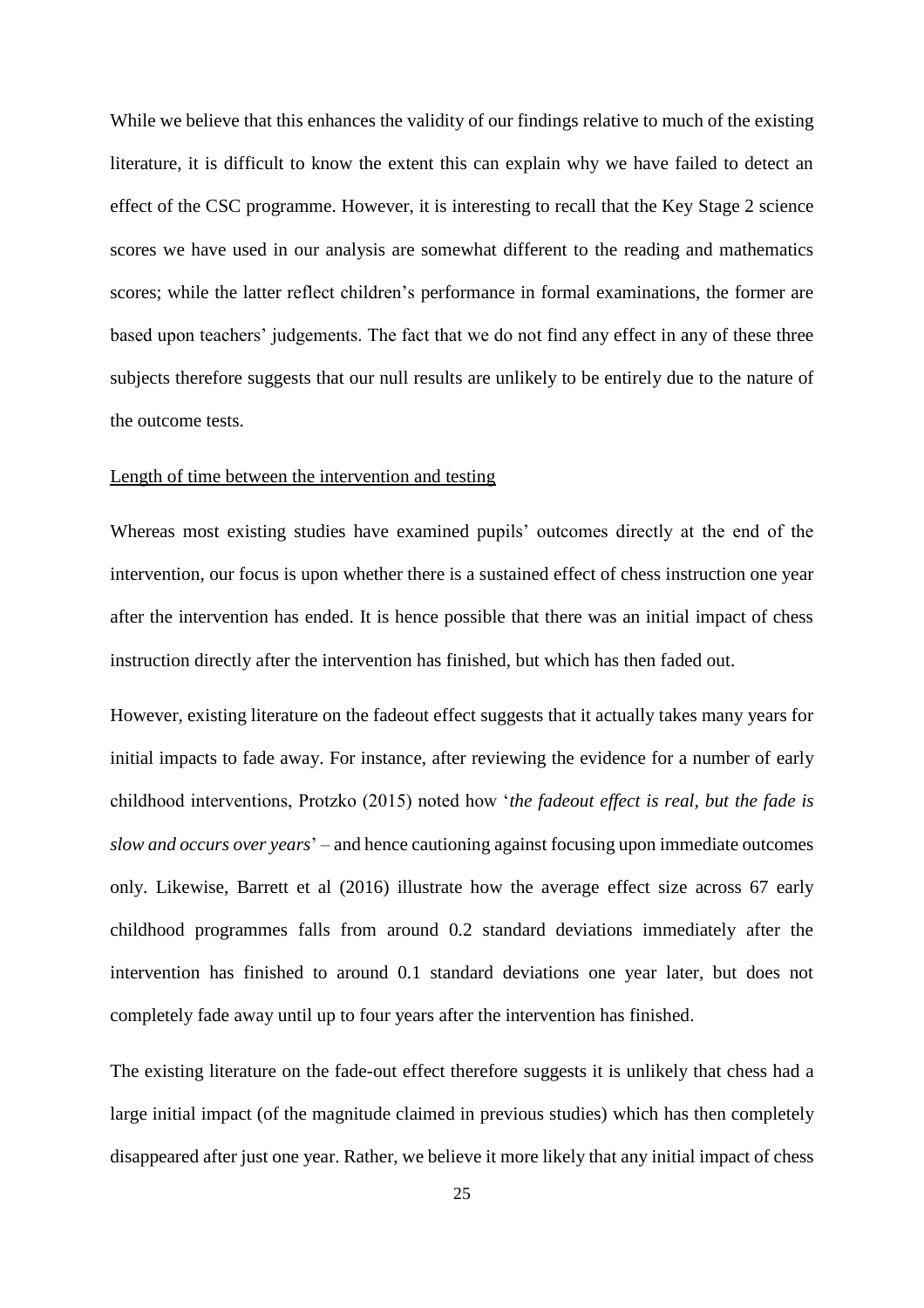instruction upon academic skills is small at best, and is then quickly washed out by other factors. Specific nature of the intervention in question

The impact of chess instruction upon children's outcomes may vary depending upon the nature of the intervention: who delivers the lessons, for how many hours, and the pace at which children are taught. These factors vary greatly across the literature; some chess interventions were under 20 hours while others were up to 90 hours, while some were delivered by specialist chess tutors and others were not.

At 30 hours tuition, the CSC intervention was around the average reported elsewhere in the literature (see Table 1), and above the 25 hours Sala and Gobert (2016) report as the threshold above which chess instruction produces substantial effects. In terms of delivery, the CSC intervention was similar to the only other large scale investigation of chess by Romano (2011), with lessons delivered to children around the same age as in our trial, with instructors following a similar standardised curriculum. Therefore, although details of what 'teaching children chess' actually means is only patchily reported within the literature, we do not believe the specific nature of the CSC intervention to be a major factor leading to the difference in our results.

#### Summary

Throughout this section we have offered various reasons why the results from our RCT differ from previous studies. Pulling these together, we offer the following conclusion. A combination of small sample sizes, problematic testing instruments and procedures, and operating in just a handful of controlled settings is likely to have inflated the effect sizes reported in this literature to unrealistically high levels. Effect sizes of the same magnitude are unlikely to be reproduced when a valid, important and externally assessed outcome is used, and when such interventions are delivered in 'real-world' classrooms at scale. Although some modest effects of chess instruction may still occur directly after the intervention has finished, these are likely to be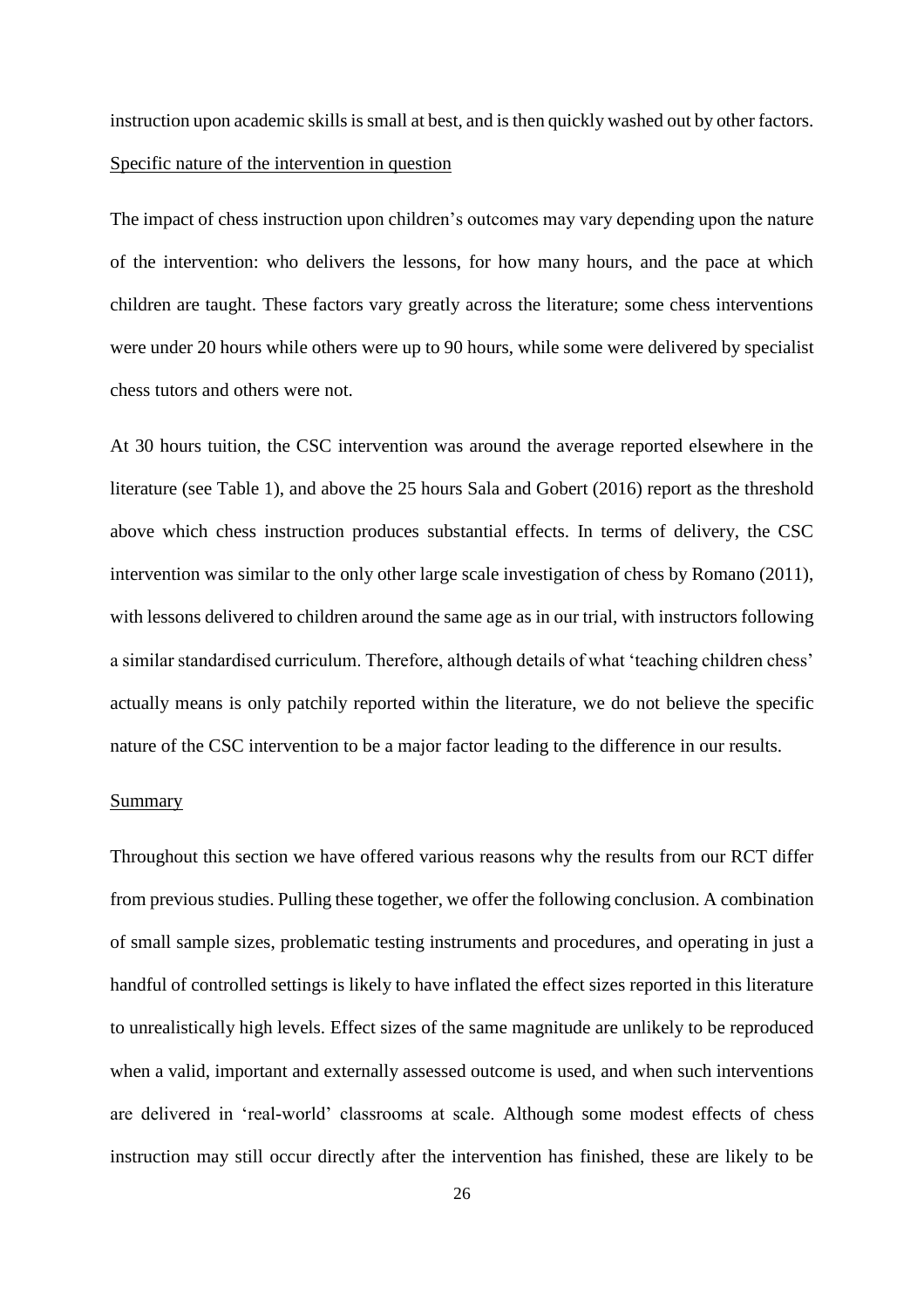washed out in under a year. Consequently, although there may be some other long-run benefits of learning to play cognitively demanding games such as chess (e.g. upon children's social and emotional skills), we urge caution against blindly accepting the conventional wisdom that such games will have a sustained impact upon young people's educational achievement.

### 7. **Conclusions**

Chess is enjoyed by millions of people worldwide. To be successful, players require high levels of concentration, to demonstrate logical reasoning and have the ability of think strategically. It is therefore a prime example of a 'cognitively demanding game'. Such games are currently receiving a great deal of attention in countries like the United Kingdom and the United States, due to the potential effect on young people's academic achievement. Indeed, many of the skills outlined above, which chess is thought to develop, are also required to succeed in school – particularly in quantitative disciplines such as mathematics.

A significant body of research has therefore suggested that teaching children how to play chess has a positive impact upon their educational attainment, with studies implying that this relationship is causal. Yet the existing evidence base remains limited due to notable weaknesses in terms of research design. In reality, most existing studies provide correlational evidence only, typically invoking a strong 'selection upon observables' assumption. Only rarely has an experimental or quasi-experimental methodology been used. Yet these typically suffer from difficulties including small sample sizes, measurement of immediate outcomes only, questionmarks over the validity of the outcome tests and potentially compromised randomisation.

By implementing a large clustered randomised controlled trial (RCT) across primary schools in England, we attempt to overcome many of the problems that exist with the evidence base on cognitively demanding games. Our key finding is in direct contrast to the conventional wisdom prevailing within the existing literature. Specifically, we find no evidence of any lasting impact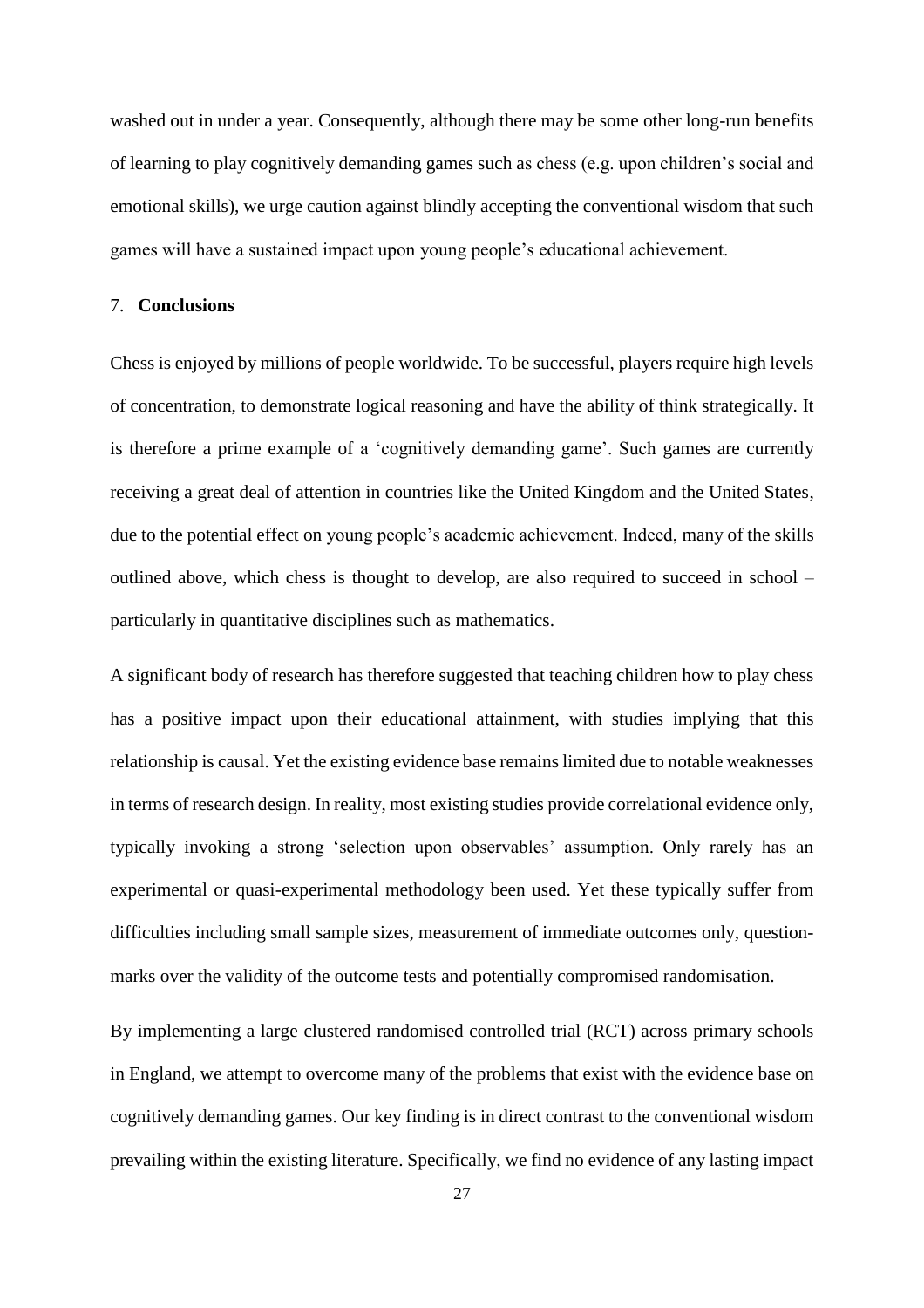of chess instruction upon children's mathematics, reading or science test scores. This holds true across various sub-groups (boys, girls, children from disadvantaged socio-economic background) and across the sample as a whole.

This finding should, of course, be interpreted in light of the limitations of our study. First, it is important to stress that the focus of this trial was children's academic outcomes only. Yet chess instruction (and cognitively demanding games more generally) may have a number of important additional benefits, including potential impacts upon children's self-confidence and noncognitive skills. It may also provide children with a consumption benefit – the enjoyment of playing. Second, although we have taken steps to investigate the external validity of our results, we cannot generalise our findings to other geographic areas (e.g. to other countries) or to different age groups (e.g. younger or older pupils). Further research focused upon these two areas, using a strong experimental or quasi-experimental design, represent the next important steps in this line of research.

Despite these limitations, we believe there are at least two wider implications of our findings. First, there is currently a lot of hype surrounding the impact cognitively demanding games may have upon young people's educational achievement, based upon a few relatively small-scale or correlational studies finding positive results. Chess is a prime example, one where many perceive there to be a positive benefit, and where (at face value) there seems to be a reasonable evidence base. However, our analysis has shown that once one scratches below the surface, and employs a rigorous research design delivered to many pupils at scale, the foundations behind claims of a large causal impact of such games upon educational attainment do not appear as strong as has perhaps has previously been suggested.

Second, although economists spend much time and effort planning and executing robust identification strategies, this paper has served as a reminder that this only a necessary (but not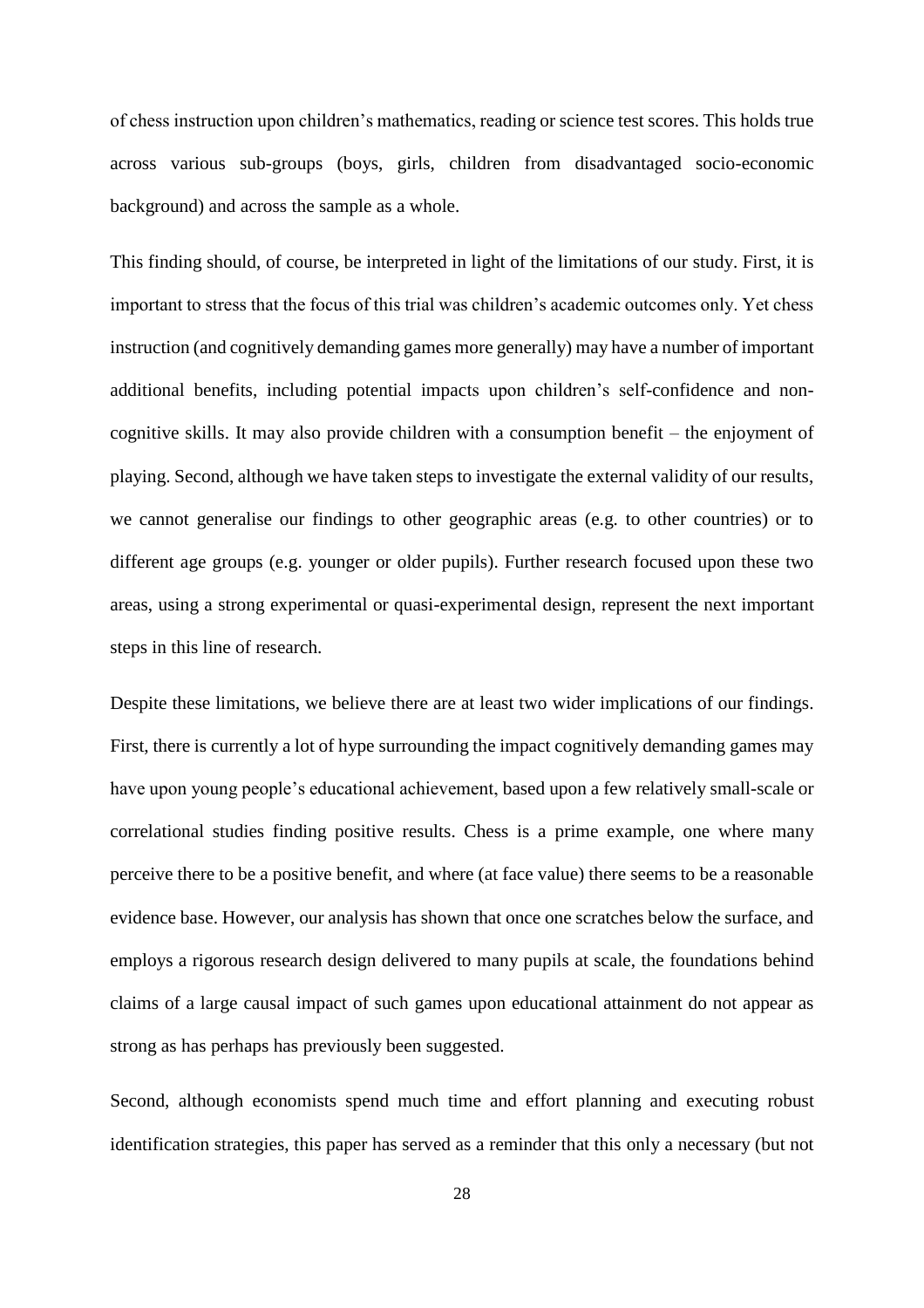sufficient) condition for determining 'what works' in policy and practise. Other elements of the research design, including the use of valid outcome measures, representative samples, delivery at scale and the use of longer-term follow-ups are also important. Future research on cognitively demanding games, whether this be chess, puzzles or video games, will ideally take these wide range of design issues into account.

Overall, claims that chess instruction has a significant impact upon children's attainment have, in our view, stretched the available evidence too far. We believe this is also the case for many other cognitively demanding games, particularly video games, where there is currently much hype. This paper has sought to challenge the prevailing view and, in the process, has highlighted the need for causal statements to be made only when a robust experimental or quasiexperimental methodology has been used.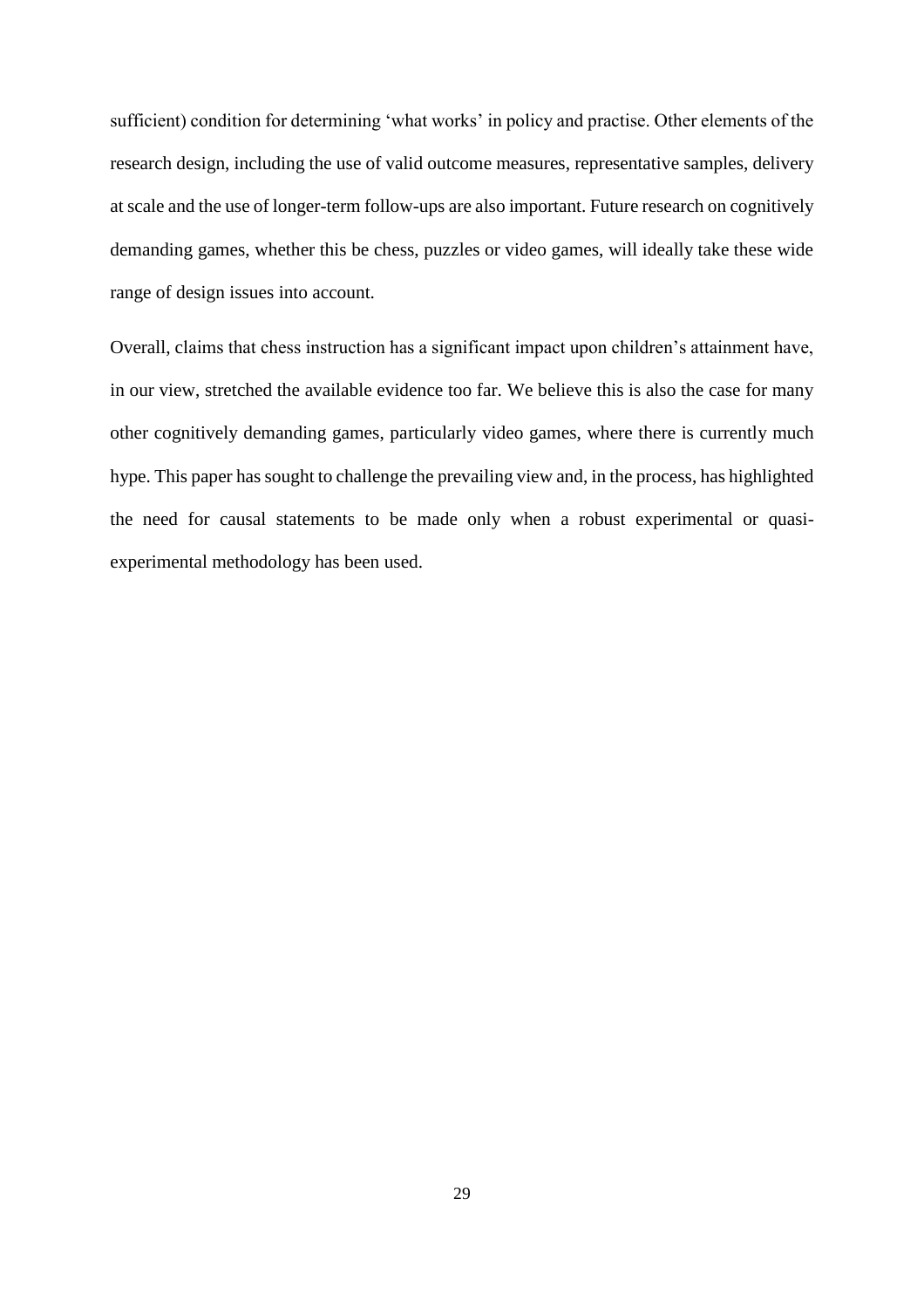# **References**

Aciego, Ramon, Lorena Garcia and Moisés Betancourt. 2012. 'The benefits of chess for the intellectual and social-emotional enrichment in schoolchildren.' *Spanish Journal of Psychology*. 15: 551–559.

Aydin, M. 2015. 'Examining the impact of chess instruction for the visual impairment on mathematics.' *Educational Research and Reviews* 10: 907–911.

Bailey, Drew; Greg Duncan; Candice Odgers and Winnie Yu. 2016. 'Persistence and fadeout in the impacts of child and adolescent interventions.' *Journal of Research on Educational Effectiveness* <http://dx.doi.org/10.1080/19345747.2016.1232459>

Bart, William. 2014. 'On the effect of chess training on scholastic achievement.' *Frontiers in Psychology*. Doi: 10.3389/fpsyg.2014.00762

Barrett, David and Wade Fish. 2011. 'Our move: using chess to improve math achievement for students who receive special education services.' *International Journal of Special Education* 26(3): 181-193.

Blanden, Jo, Paul Gregg and Lindsey Macmillan. 2007. 'Accounting for intergenerational income persistence: Non-cognitive skills, ability and education' *The Economic Journal* 117: C43-C60.

Boruch, Robert and Barbara Romano. 2011. 'Does playing chess improve math learning? Promising (and inexpensive) results from Italy.' Accessed 11/12/2015 from [http://www.europechesspromotion.org/upload/pagine/doc/SAM\\_research\\_synthesis.pdf](http://www.europechesspromotion.org/upload/pagine/doc/SAM_research_synthesis.pdf)

Christiaen, J. and Verhofstadt-Denève, L. 'Schaken en cognitieve ontwikkeling.' *Nederlands Tijdschrift voor de Psychologie en haar Grensgebieden* 36: 561–582.

Dauvergne, Peter. 2000. 'The Case for Chess as a Tool to Develop Our Children's Minds' Unpublished manuscript. Accessed 28/04/16 from <http://www.auschess.org.au/articles/chessmind.htm>

DuCette, J. 2009. 'An evaluation of the chess Challenge program of ASAP/after school activities Partnerships.' After School Activities Partnerships, Philadelphia, PA.

Eberhard, J. 2003. 'The relationship between chess instruction and verbal, quantitative, and nonverbal reasoning abilities of economically disadvantage students.' Unpublished doctoral dissertation.

Ferguson, Robert. 1995. 'Chess in Education: Research Summary.' A Review of Key Chess Research Studies. For the Borough of Manhattan Community College Chess in Education 'A Wise Move' Conference. Accessed 28/04/16 from [https://files](https://files-workface.s3.amazonaws.com/d173e0841cd570450aca380e95f509c2/files/aecd0262677f9343a3f65b5653a198d9ffa925b2ChessInEducation-AWiseMoveConference.pdf)[workface.s3.amazonaws.com/d173e0841cd570450aca380e95f509c2/files/aecd0262677f9343](https://files-workface.s3.amazonaws.com/d173e0841cd570450aca380e95f509c2/files/aecd0262677f9343a3f65b5653a198d9ffa925b2ChessInEducation-AWiseMoveConference.pdf) [a3f65b5653a198d9ffa925b2ChessInEducation-AWiseMoveConference.pdf](https://files-workface.s3.amazonaws.com/d173e0841cd570450aca380e95f509c2/files/aecd0262677f9343a3f65b5653a198d9ffa925b2ChessInEducation-AWiseMoveConference.pdf)

Fissler, P.; Kolassa, I. and Schrader, C. 2015. 'Educational games for brain health: revealing their unexplored potential through a neurocognitive approach.' *Frontiers in Psychology*  doi: [10.3389/fpsyg.2015.01056](https://dx.doi.org/10.3389%2Ffpsyg.2015.01056)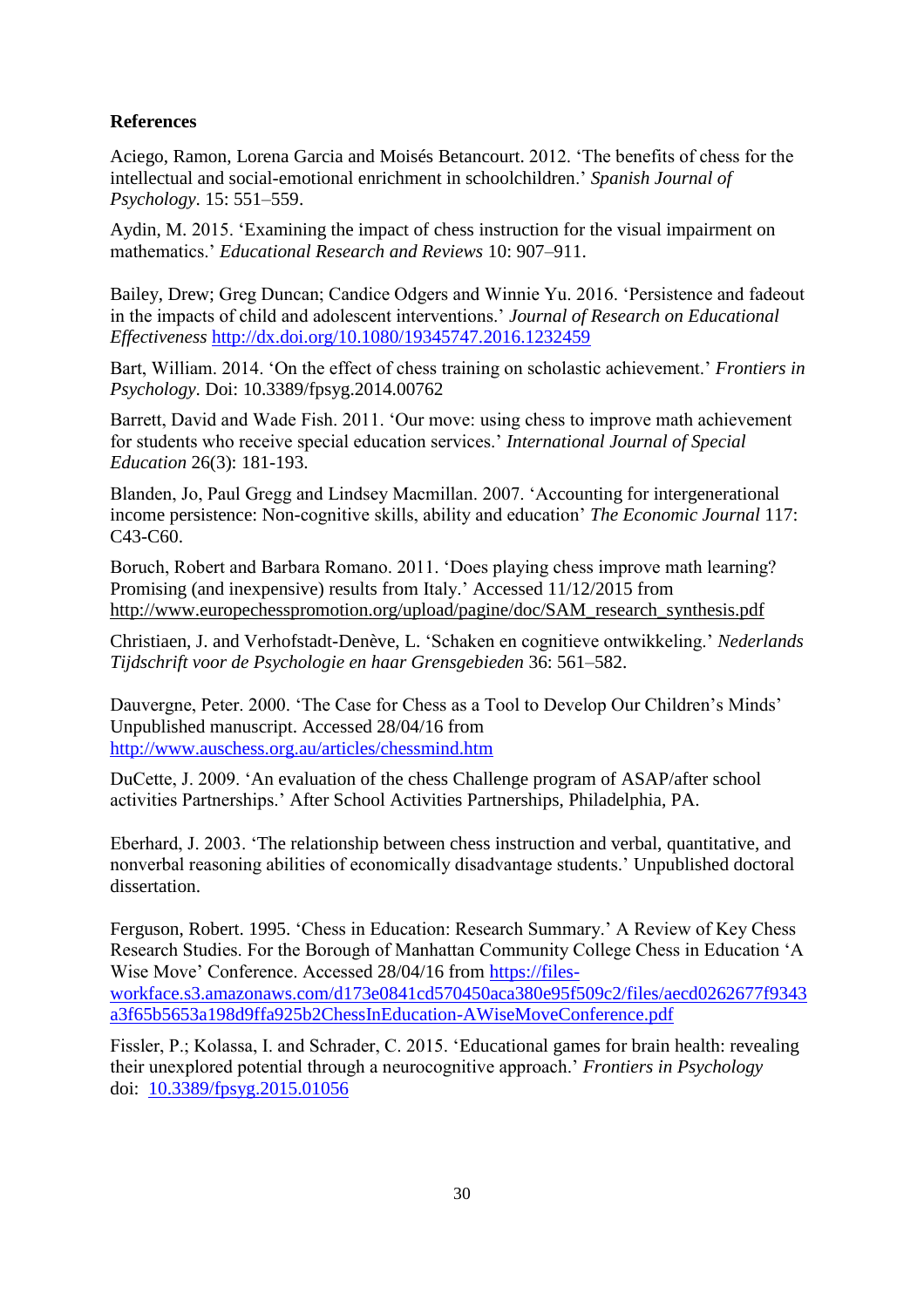Forrest, D.; Davidson, I.; Shucksmith, J. and Glendinning, T. 2005. 'Chess development in Aberdeen's primary schools: A study of literacy and social capital.' University of Aberdeen, Aberdeen, Scotland (2005) Retrieved from [www.gov.scot/Resource/Doc/930/0009711.pdf](http://www.gov.scot/Resource/Doc/930/0009711.pdf)

Fried, S. and Ginzburg, N. Unpublished. The effect of learning to play chess on cognitive, perceptual and emotional development in children. Unpublished manuscript.

Frydman, Marcel and Richard Lynn. 1992. 'The general intelligence and spatial abilities of gifted young Belgian chess players.' *British Journal of Psychology* 83(2): 233-235.

Garcia, N. 2008. 'Scholastic chess club participation and the academic achievement of Hispanic fifth grade students in south Texas.' Unpublished doctoral dissertation.

Gliga, F. and Flesner, P. 2014. 'Cognitive benefits of chess training in novice children.' *Procedia – Social and Behavioral Sciences* 116:962–967.

Gobet, Fernand and Guillermo Campitelli. 2006. 'Educational benefits of chess instruction: A critical review'. In T. Redman (Ed), Chess *and education: Selected essays from the Koltanowski conference* (pp. 124-143). Dallas, TX: Chess Program at the University of Texas at Dallas.

Gumede, Kamilla and Michael Rosholm. 2015. 'Your move. The effect of chess on mathematics test scores.' IZA working paper 9370. Accessed 08/10/2015 from <http://ftp.iza.org/dp9370.pdf>

Hong, S. and Bart, W. 2007. 'Cognitive effects of chess instruction on students at risk for academic failure.' *International Journal of Special Education* 22: 89–96.

Jerrim, John and Anna Vignoles. 2016. 'The link between East Asian 'mastery' teaching methods and English children's mathematics skills'. *Economics of Education Review* 50 pp.29-44

Jerrim, John; John Micklewright; Lindsey Macmillan; Mary Sawtell and Meg Wiggins. *Forthcoming*. The impact of the Chess in Schools and Communities programme upon children's educational attainment.' Education Endowment Foundation Research Report. Available from<https://educationendowmentfoundation.org.uk/evaluation/projects>

Kazemi, Farhad, Mozafar Yektayar and Ali Mohammadi Bolban Abad. 2012. 'Investigation the impact of chess play on developing meta-cognitive ability and math problem-solving power of students at different levels of education.' *Procedia – Social and Behavioral Sciences* 32: 372 – 379.

Kramer, A. and Filipp, S. Unpublished. 'Chess at Tryer-Olewig Primary School: Summary and the evaluation of the outcomes of the German School Chess Foundation (short version)'. Unpublished manuscript.

Kühn S.; Gleich T.; Lorenz R.; Lindenberger, U. and Gallinat, J. 2013. Playing Super Mario induces structural brain plasticity: gray matter changes resulting from training with a commercial video game. *Molecular Psychiatry* 19, 265–271.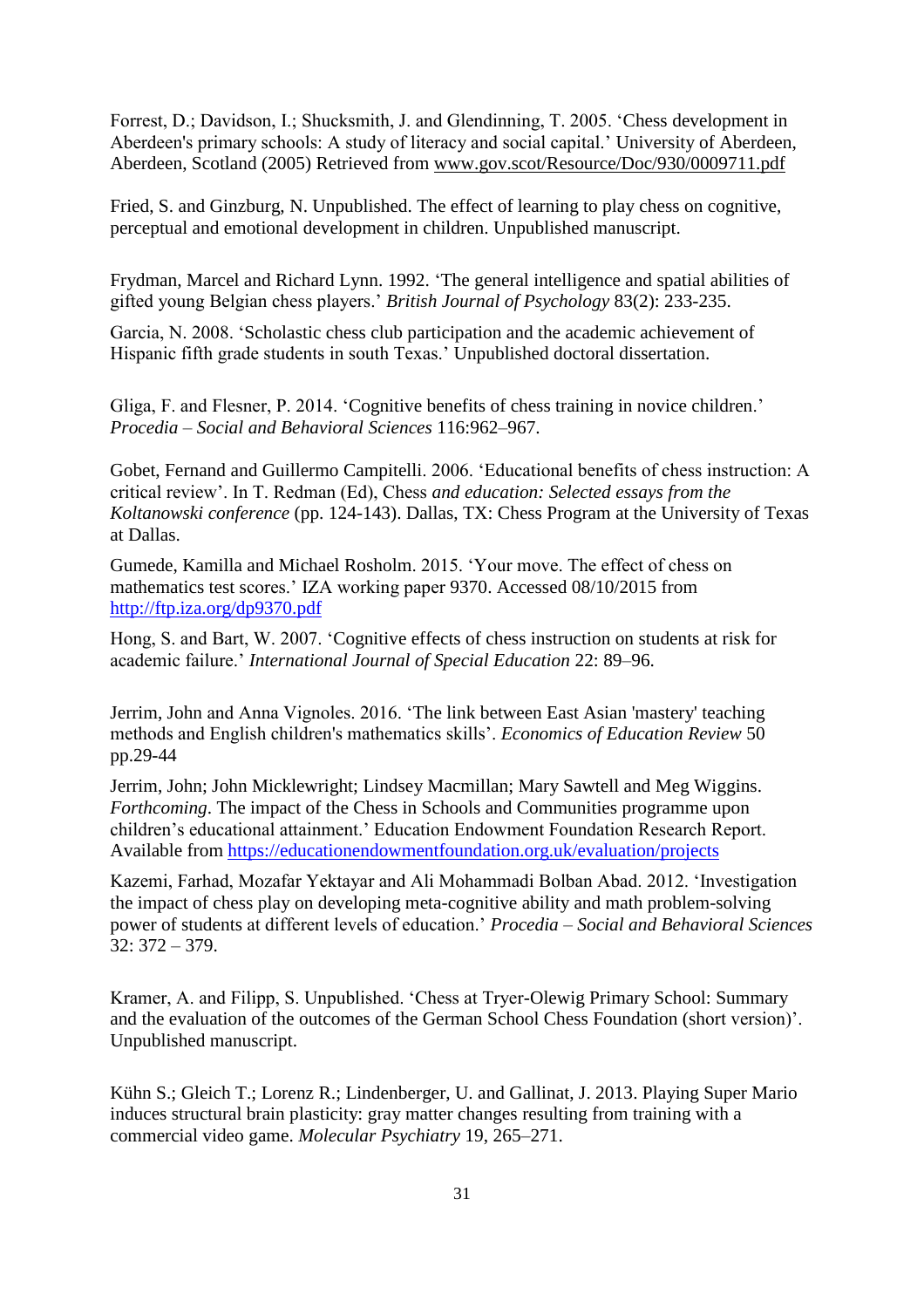Kühn S.; Lorenz R.; Banaschewski T.; Barker G.; Büchel C.; Conrod P et al. 2014. 'Positive association of video game playing with left frontal cortical thickness in adolescents'. *PLoS ONE* 9:e91506. 10.1371/journal.pone.0091506.

Margulies, S. 1992. 'The effect of chess on reading scores: District Nine chess program; Second year report.' The American Chess Foundation, New York, NY.

Protzko, John. 2015. 'The environment in raising early intelligence: A meta-analysis of the fadeout effect.' *Intelligence* 53: 202-210.

Sala, G. and Gobet, F. 2016. 'Do the benefits of chess instruction transfer to academic and cognitive skills? A meta-analysis.' *Educational Research Review* 18: 46-57.

Rifner, P. 1992. 'Playing chess: A study of the transfer of problem-solving skills in students with average and above average intelligence.' Unpublished doctoral dissertation.

Romano, B. 2011. 'Does playing chess improve math learning? Promising (and inexpensive) results from Italy.' Unpublished doctoral dissertation. Accessed 15/12/2016 from http://www.europechesspromotion.org/upload/pagine/doc/SAM\_research\_synthesis.pdf

Sala, A.; Gorini, G. and Pravettoni. 2015. 'Mathematical problem solving abilities and chess: An experimental study on young pupils.**'** *SAGE Open*: 1–9.

Sala, G., & Gobet, F. (2016). 'Do the benefits of chess instruction transfer to academic and cognitive skills? A meta-analysis'. *Educational Research Review, 18*, 46–57

Sala, G.; Gobet, F.; Trinchero, R. and Ventura, S. 2016. 'Does chess instruction enhance mathematical ability in children? A three-group design to control for placebo effects'. Accessed 15/12/2016 from<https://mindmodeling.org/cogsci2016/papers/0344/paper0344.pdf>

Sala, G. and Trinchero, R. 2016. 'Is meta-cognition the link between chess training and improvement in mathematics? A study on primary school children.' Unpublished manuscript.

Scholz, M.; Niesch, H.; Steffen, O.; Ernst, B.; Loeffler, M. and Witruk, E. 2008. 'Impact of chess training on mathematics performance and concentration ability of children with learning disabilities.' *International Journal of Special Education* 23: 138–148.

Shute, V.; Ventura, M. and Ke, F. 2015. 'The power of play: The effects of Portal 2 and Lumosity on cognitive and noncognitive skills.' *Computers and Education* 80(1): 58-67.

Sigirtmac, A. 2012. 'Does chess training affect conceptual development of six-year-old children in Turkey?' *Early Child Development and Care* 182: 797–806.

Thompson, Murray. 2003. 'Does the playing of chess lead to improved scholastic achievement?' *Issues in Educational Research* 13:13-26

Trinchero, R. and Piscopo, M. 2007. 'Gli scacchi, un gioco per crescere.' Unpublished manuscript.

Trinchero, R. and Sala, G. 2016. 'Can chess training improve Pisa scores in Mathematics? An experiment in Italian primary schools.' *Eurasia Journal of Mathematics, Science & Technology Education* 12: 655–668.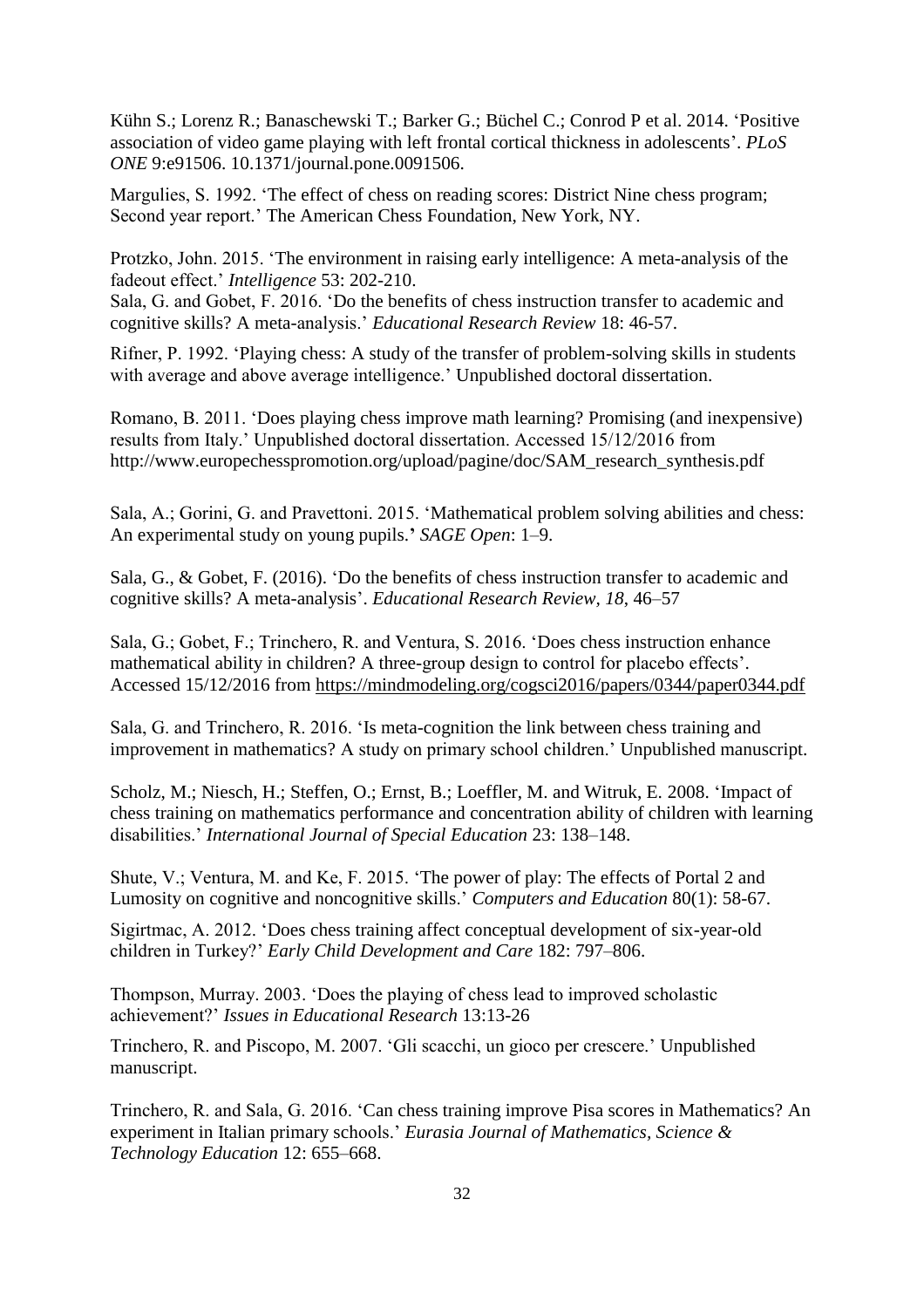Yap, K. 2006. 'Chess for success evaluation: Final report.' Northwest Regional Educational Laboratory, Portland, OR.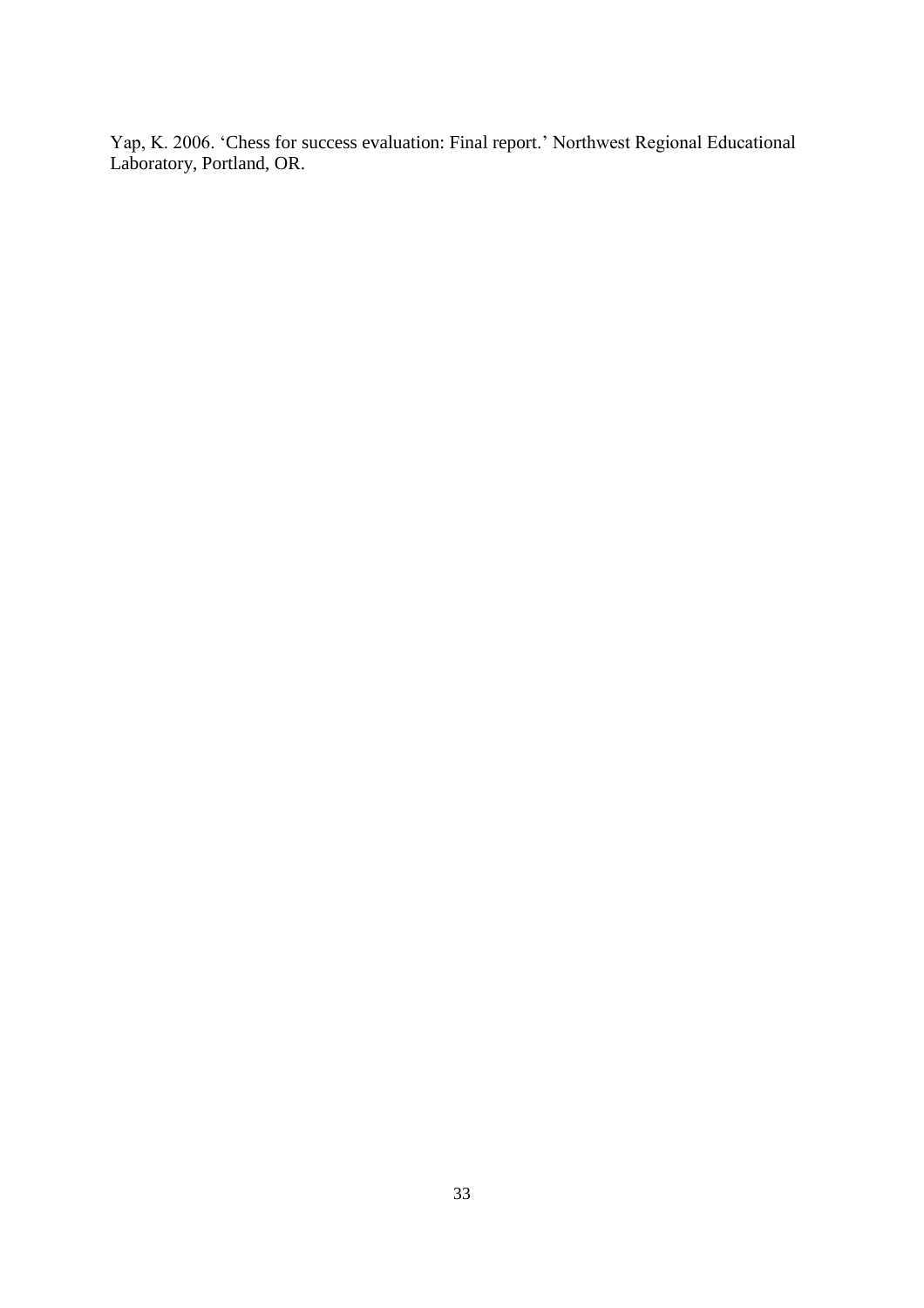|                                          |                              |                    | <b>Sample</b>            |                          |                    |               | <b>Time between</b> |
|------------------------------------------|------------------------------|--------------------|--------------------------|--------------------------|--------------------|---------------|---------------------|
|                                          |                              |                    | size $#$ of              | <b>Hours</b>             |                    | <b>Test</b>   | intervention and    |
|                                          | <b>Method</b>                | <b>Effect size</b> | pupils)                  | instruction              | <b>Test stakes</b> | administrator | test                |
| Aydin (2015)                             | None                         | 1.66               | 26                       | 48                       | Unknown            | Researchers   | End of intervention |
| Barrett and Fish (2011)                  | Pre-post                     | 1.23               | 31                       | 25                       | State assessment   | Independent   | End of intervention |
|                                          |                              | 1.19; 0.79;        |                          |                          |                    |               |                     |
| Kazemi et al (2012)                      | Randomisation                | 0.74; 0.65         | 180                      | 96                       | Low                | Researchers   | End of intervention |
| Sgirtmac (2012)                          | Pre-post                     | 1.06               | 100                      | 50                       | Unknown            | Researchers   | End of intervention |
| Krame and Flipp (unpublished)            | Unpublished                  | 0.63:0.26          | 167                      | 32                       | Unpublished        | Unpublished   | Unpublished         |
|                                          |                              | 0.563; 0.09;       |                          |                          |                    |               |                     |
| Gilga and Flesner (2014)                 | Randomisation                | $-0.06$            | 38                       | 10                       | Low                | Researchers   | End of intervention |
| Sala et al (2015)                        | <b>Cluster randomisation</b> | 0.45; 0.33         | 566                      | 18                       | Low                | Researchers   | End of intervention |
| Christaien and Verhofstadt-Denève (1981) |                              | 0.41; 0.28         | 37                       | 42                       | Low/moderate       | Independent   | End of intervention |
| Trinchero and Piscopo (2007)             | Unpublished                  | 0.41               | $\blacksquare$           | 30                       | Unpublished        | Unpublished   | Unpublished         |
| DuCette (2009)                           | Matching                     | 0.37;0.26          | 352                      | $\overline{\phantom{a}}$ | Low/moderate       | Independent   | End of intervention |
| Garcia (2008)                            | Unclear                      | 0.36; 0.12         | 54                       | 90                       | Low/moderate       | Independent   | End of intervention |
| Trinchero and Sala (2016)                | <b>Cluster randomisation</b> | 0.34               | 931                      | 19                       | Low                | Researchers   | End of intervention |
| Romano (2011)                            | Cluster randomisation        | 0.34               | 1756                     | 25                       | Low                | Chess tutors  | End of intervention |
| Sala and Trinchero (2016)                | Unpublished                  | $0.29; -0.11$      | $\overline{\phantom{a}}$ | 10                       | Unpublished        | Unpublished   | Unpublished         |
| Margulles (1992)                         | Pre-post                     | 0.28               | 53                       |                          | Low                | Independent   | End of intervention |
| Yap (2006)                               | Matching                     | 0.27; 0.15         | 321                      | 50                       | Low                | Teachers      | End of intervention |
| Forrest et al (2005)                     | Pre-post                     | 0.24; 0.10         | 54                       | 37                       | Low                | Researchers   | End of intervention |
| Rifner (1992)                            | None (unpublished)           | 0.17; 0.15         | 18                       | 30                       | Low                | Researchers   | End of intervention |
| Hong and Bart (2007)                     | Randomisation                | 0.15               | 38                       | 20                       | Low                | Researchers   | End of intervention |
| Fried and Ginsburg (unpublished)         | Randomisation                | 0.13; 0.10         | 30                       |                          | Low                | Researchers   | End of intervention |
| Scholz et al (2008)                      | Randomisation                | 0.12; 0.02         | 53                       | 24                       | Low                | Researchers   | End of intervention |
| Aclego et al (2012)                      | Pre-post                     | 0.12               | 170                      | 96                       | Low                | Researchers   | End of intervention |
| Eberhard (2003)                          | None                         | $-0.03$            | 137                      | 60                       | Low                | Researchers   | End of intervention |
| Sala, Gobet, Trinchero, & Ventura (2016) | Cluster randomisation        | $-0.03$            | 52                       | 15                       | Low                | Researchers   | End of intervention |

# **Table 1. Previous studies attempting to measure the causal effect of chess upon children's educational attainment**

Source: Sala and Gobet (2016).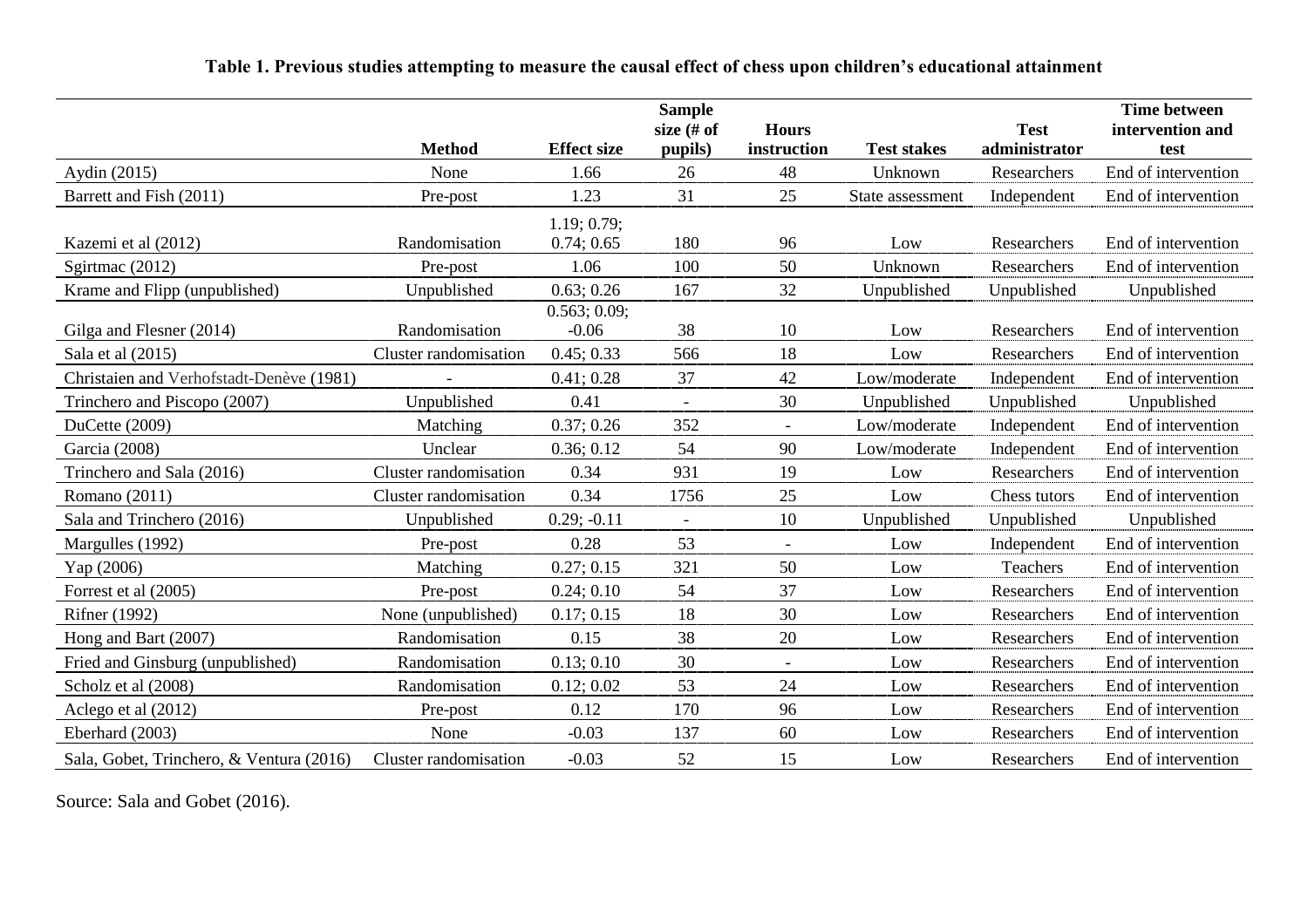|                            | <b>Trial</b><br>participants % | All eligible<br>pupils % | <b>England %</b> |
|----------------------------|--------------------------------|--------------------------|------------------|
| <b>Key Stage 1 maths</b>   |                                |                          |                  |
| Level 1                    | 12                             | 12                       | 8                |
| Level 2C                   | 19                             | 20                       | 15               |
| Level 2B                   | 31                             | 30                       | 27               |
| Level 2A                   | 24                             | 24                       | 27               |
| Level 3                    | 12                             | 11                       | 20               |
| Missing                    | $\overline{2}$                 | 3                        | $\overline{2}$   |
| <b>Key Stage 1 reading</b> |                                |                          |                  |
| Level 1                    | 17                             | 16                       | 12               |
| Level 2C                   | 15                             | 14                       | 12               |
| Level 2B                   | 27                             | 27                       | 23               |
| Level 2A                   | 24                             | 23                       | 25               |
| Level 3                    | 15                             | 15                       | 26               |
| Missing                    | 3                              | $\overline{4}$           | $\overline{3}$   |
| <b>Key Stage 1 writing</b> |                                |                          |                  |
| Level 1                    | 20                             | 20                       | 15               |
| Level 2C                   | 23                             | 23                       | 20               |
| Level 2B                   | 29                             | 29                       | 29               |
| Level 2A                   | 18                             | 16                       | 20               |
| Level 3                    | 6                              | $\overline{7}$           | 13               |
| Missing                    | $\overline{4}$                 | 5                        | $\overline{4}$   |
| <b>Key Stage 1 science</b> |                                |                          |                  |
| Level 1                    | 16                             | 16                       | 10               |
| Level 2                    | 71                             | 72                       | 68               |
| Level 3                    | 11                             | 10                       | 20               |
| Missing                    | $\mathbf{2}$                   | $\mathbf{2}$             | $\sqrt{2}$       |
| KS1 average points score   |                                |                          |                  |
| (standardised)             | $-0.280$                       | $-0.289$                 | 0.000            |
| School n                   | 100                            | 442                      |                  |
| Pupil n                    | 3,775                          | 16,397                   | 570,344          |

**Table 2a. A comparison of demographic characteristics and prior achievement of CSC participants to the England state school population**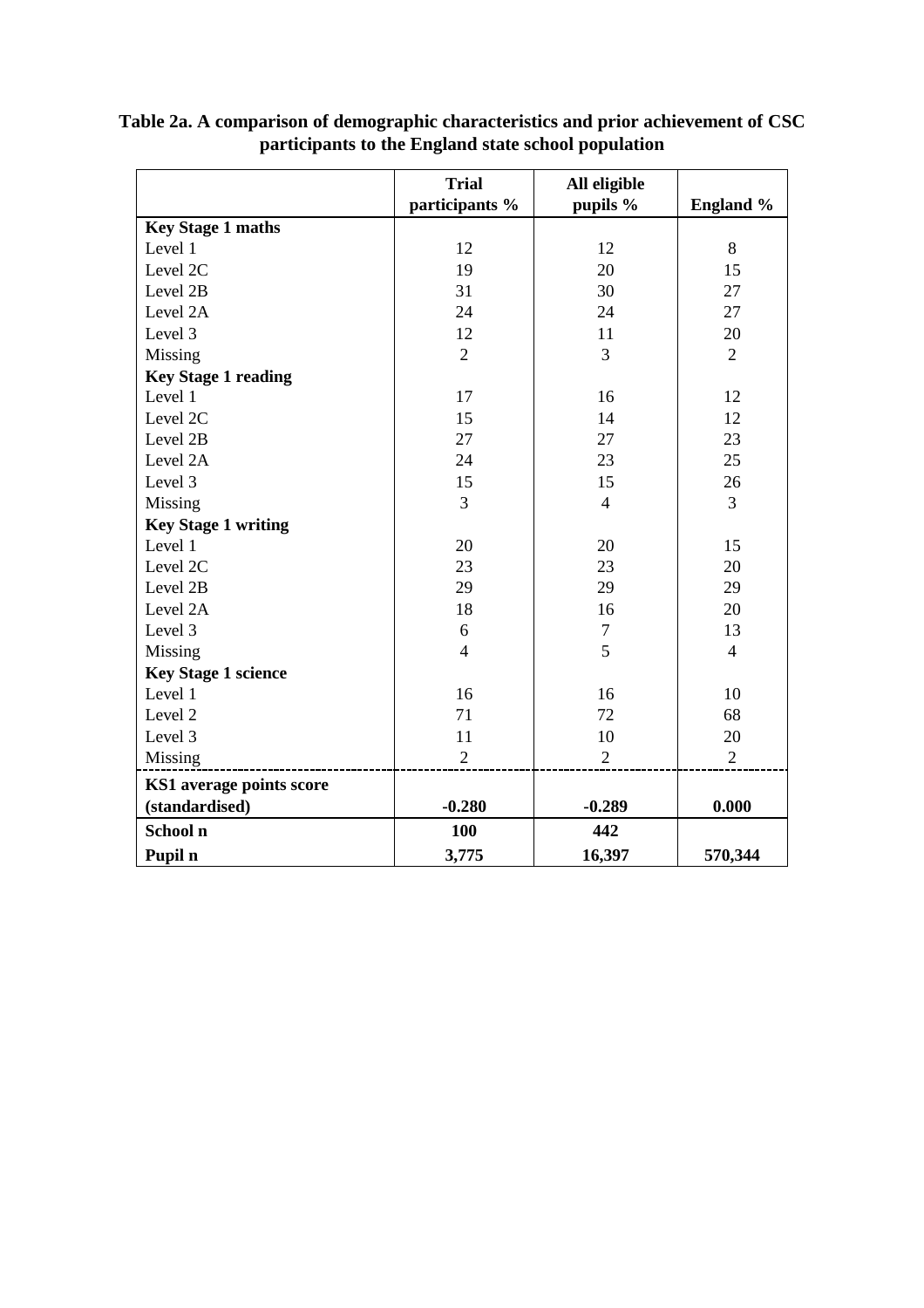**Table 2b. A comparison of demographic characteristics and prior achievement of CSC participants to the England state school population**

|                         | <b>Trial participants</b><br>$\frac{0}{0}$ | All eligible<br>pupils % | <b>England</b> % |
|-------------------------|--------------------------------------------|--------------------------|------------------|
| <b>Eligible for FSM</b> |                                            |                          |                  |
| No                      | 66                                         | 65                       | 82               |
| Yes                     | 35                                         | 35                       | 18               |
| <b>Gender</b>           |                                            |                          |                  |
| Female                  | 50                                         | 50                       | 49               |
| Male                    | 50                                         | 51                       | 51               |
| School n                | <b>100</b>                                 | 442                      |                  |
| Pupil n                 | 4,003                                      | 16,397                   | 571,733          |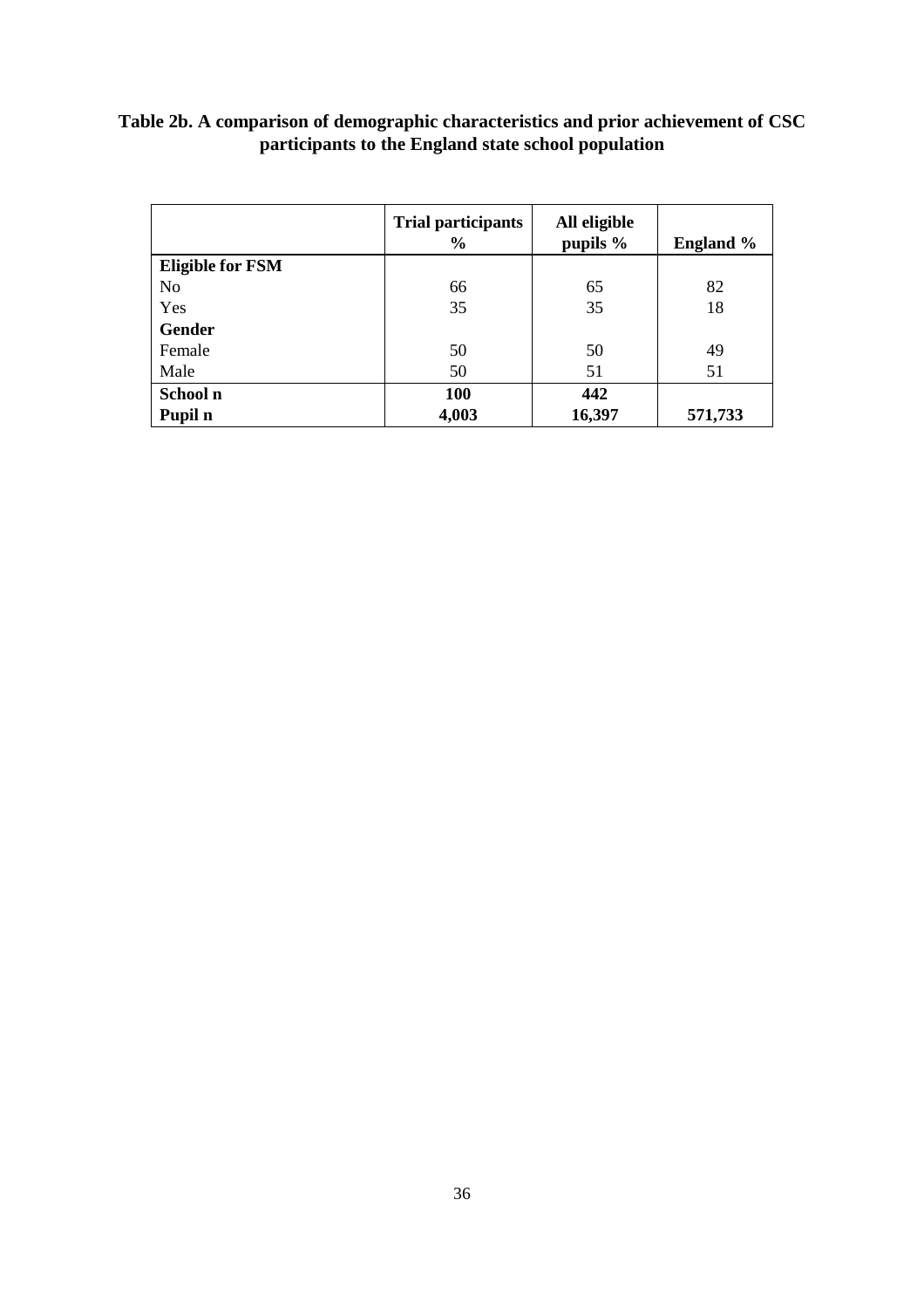|                            | <b>Intervention group</b> |            | <b>Control</b> group |            | <b>Difference</b> |                |
|----------------------------|---------------------------|------------|----------------------|------------|-------------------|----------------|
|                            | $\mathbf n$               | Percentage | $\mathbf n$          | Percentage | <b>Percent</b>    | <b>P-Value</b> |
| <b>Key Stage 1 maths</b>   |                           |            |                      |            |                   |                |
| Level 1                    | 242                       | 12%        | 236                  | 12%        | 0%                | 0.84           |
| Level 2C                   | 366                       | 18%        | 356                  | 18%        | 0%                | 0.79           |
| Level 2B                   | 590                       | 29%        | 567                  | 29%        | 0%                | 0.86           |
| Level 2A                   | 441                       | 21%        | 450                  | 23%        | $-2%$             | 0.45           |
| Level 3                    | 246                       | 12%        | 191                  | 10%        | 2%                | 0.18           |
| Missing                    | 170                       | 8%         | 154                  | 8%         | 0%                | 0.74           |
| <b>Key Stage 1 reading</b> |                           |            |                      |            |                   |                |
| Level 1                    | 330                       | 16%        | 309                  | 16%        | 0%                | 0.88           |
| Level 2C                   | 278                       | 14%        | 280                  | 14%        | 0%                | 0.58           |
| Level 2B                   | 523                       | 25%        | 491                  | 25%        | 0%                | 0.84           |
| Level 2A                   | 428                       | 21%        | 457                  | 23%        | $-2%$             | 0.16           |
| Level 3                    | 304                       | 15%        | 243                  | 12%        | 3%                | 0.18           |
| Missing                    | 192                       | 9%         | 174                  | 9%         | 0%                | 0.72           |
| <b>Key Stage 1 writing</b> |                           |            |                      |            |                   |                |
| Level 1                    | 363                       | 18%        | 373                  | 19%        | $-1%$             | 0.38           |
| Level 2C                   | 433                       | 21%        | 453                  | 23%        | $-2%$             | 0.21           |
| Level 2B                   | 586                       | 29%        | 509                  | 26%        | 3%                | 0.14           |
| Level 2A                   | 340                       | 17%        | 319                  | 16%        | 0%                | 0.90           |
| Level 3                    | 116                       | 6%         | 112                  | 6%         | 0%                | 0.94           |
| Missing                    | 217                       | 11%        | 188                  | 10%        | 1%                | 0.46           |
| <b>Key Stage 1 science</b> |                           |            |                      |            |                   |                |
| Level 1                    | 306                       | 16%        | 297                  | 16%        | 0%                | 0.88           |
| Level 2                    | 1,317                     | 68%        | 1,369                | 74%        | $-6%$             | $0.02*$        |
| Level 3                    | 266                       | 14%        | 131                  | 7%         | 7%                | $0.002*$       |
| Missing                    | 166                       | 2%         | 157                  | 3%         | $-1%$             | 0.97           |
| <b>Key Stage 1 average</b> |                           |            |                      |            |                   |                |
| point score                |                           |            |                      |            |                   |                |
| Mean                       | 1,932                     | 0.024      | 1,843                | $-0.025$   | 5%                | 0.38           |

**Table 3a. Balance between treatment and control groups** 

Notes: \* indicates statistically significant difference at the five per cent level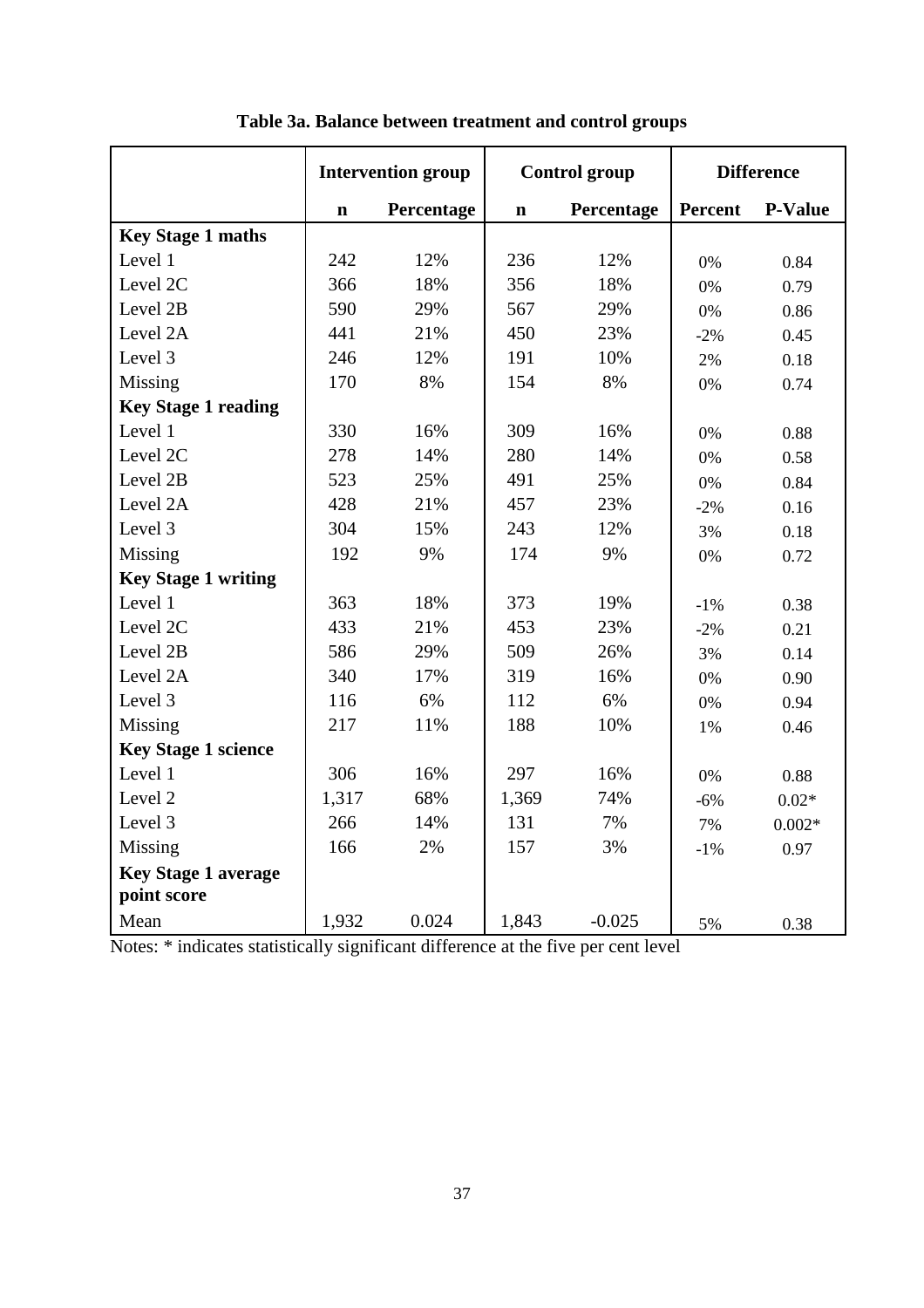|                                       | <b>Intervention</b><br>group | <b>Control</b><br>group | <b>Difference</b> | <b>P-Value</b> |
|---------------------------------------|------------------------------|-------------------------|-------------------|----------------|
| <b>Eligible for Free School Meals</b> |                              |                         |                   |                |
| N <sub>o</sub>                        | 67%                          | 64%                     | 3%                | 0.23           |
| Yes                                   | 33%                          | 36%                     | $-3%$             | 0.23           |
| Gender                                |                              |                         |                   |                |
| Female                                | 49%                          | 51%                     | $-2\%$            | 0.25           |
| Male                                  | 51%                          | 49%                     | 2%                | 0.25           |
| School n                              | 50                           | 50                      |                   |                |
| Pupil n                               | 1,954                        | 2,055                   |                   |                |

# **Table 3b. Balance between treatment and control groups**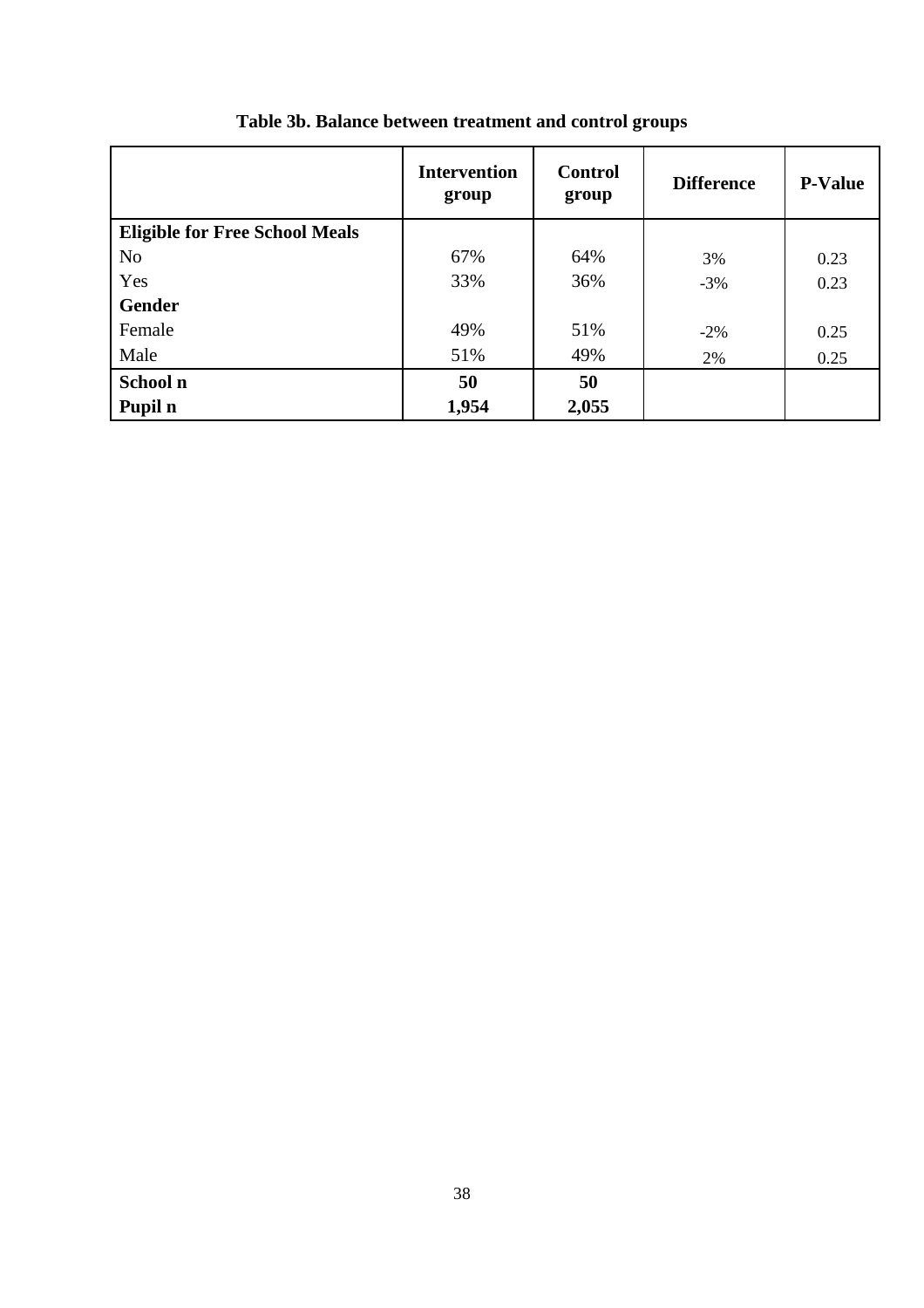|                                    | <b>Mathematics overall</b> |          | <b>Mental arithmetic</b> |      |
|------------------------------------|----------------------------|----------|--------------------------|------|
|                                    | <b>Effect size</b>         | SЕ       | <b>Effect size</b>       | SЕ   |
| Model 1. No controls               | 0.04                       | 0.08     | 0.03                     | 0.07 |
| Model 2. Pre-test maths<br>control | 0.01                       | 0.08     | 0.00                     | 0.06 |
| Model 3. All controls              | $0.00\,$                   | $0.08\,$ | 0.00                     | 0.06 |

**Table 4. The impact of the Chess in Schools programme on children's age 11 test scores**

|                           | Reading            |           | <b>Science</b>     |           |
|---------------------------|--------------------|-----------|--------------------|-----------|
|                           | <b>Effect size</b> | <b>SE</b> | <b>Effect size</b> | <b>SE</b> |
| Model 1. No controls      | $-0.03$            | 0.08      | 0.01               | 0.05      |
| Model 2. Pre-test control | $-0.05$            | 0.07      | $-0.06$            | 0.05      |
| Model 3. All controls     | $-0.06$            | 0.07      | $-0.03$            | 0.05      |

Notes: Figures refer to the Intention-to-Treat (ITT) estimates. Estimates refer to effect size (Cohen's D). Model 2 controls for only the pre-test score in the specific subject being considered. Model 3 includes controls for baseline mathematics, reading, writing and science scores, gender and free school meal eligibility. The r-squared in model 3 is 0.45 for mathematics and mental arithmetic, 0.41 for reading and 0.42 for science.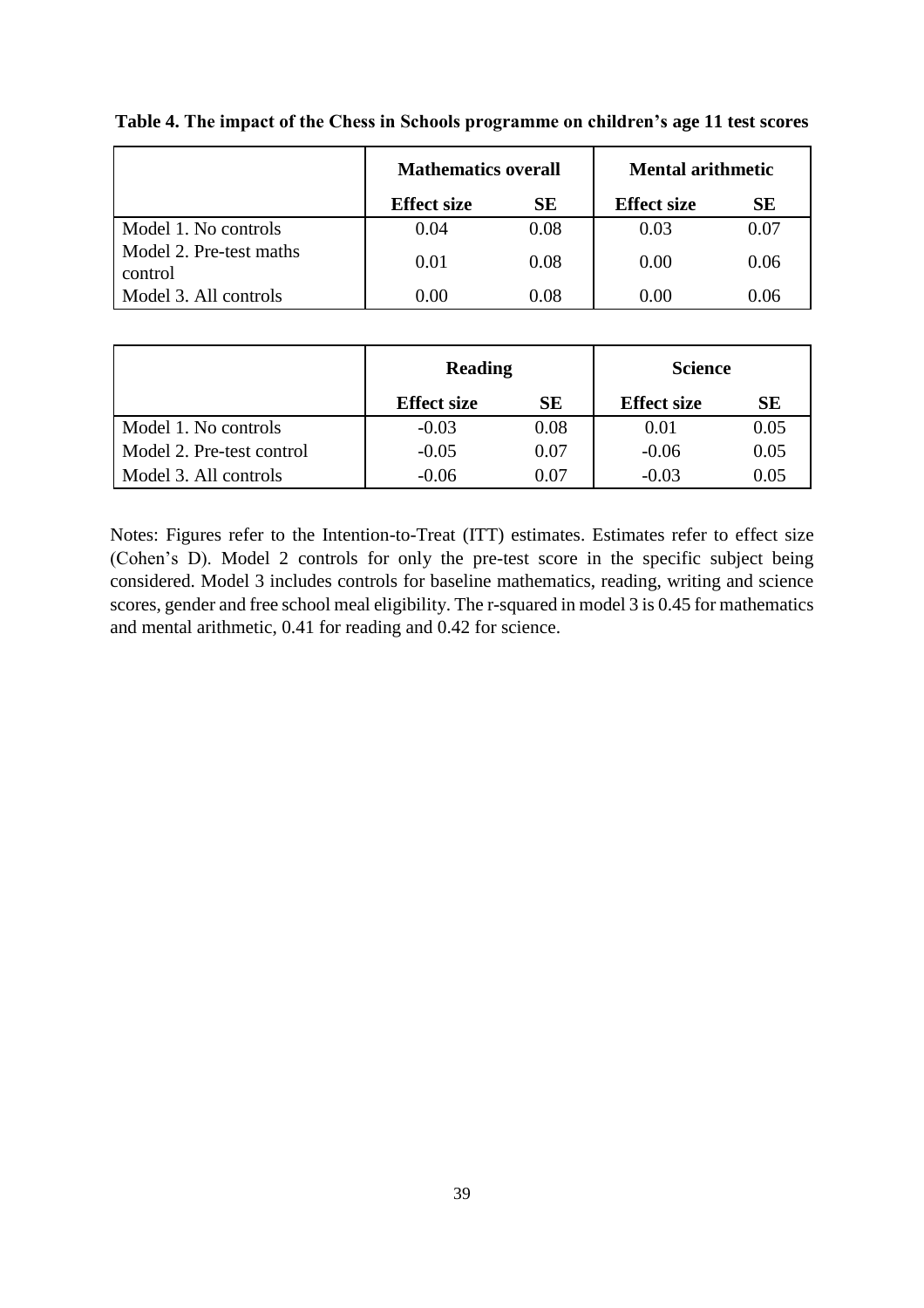

**Figure 1: Flow of participants in the CSC trial**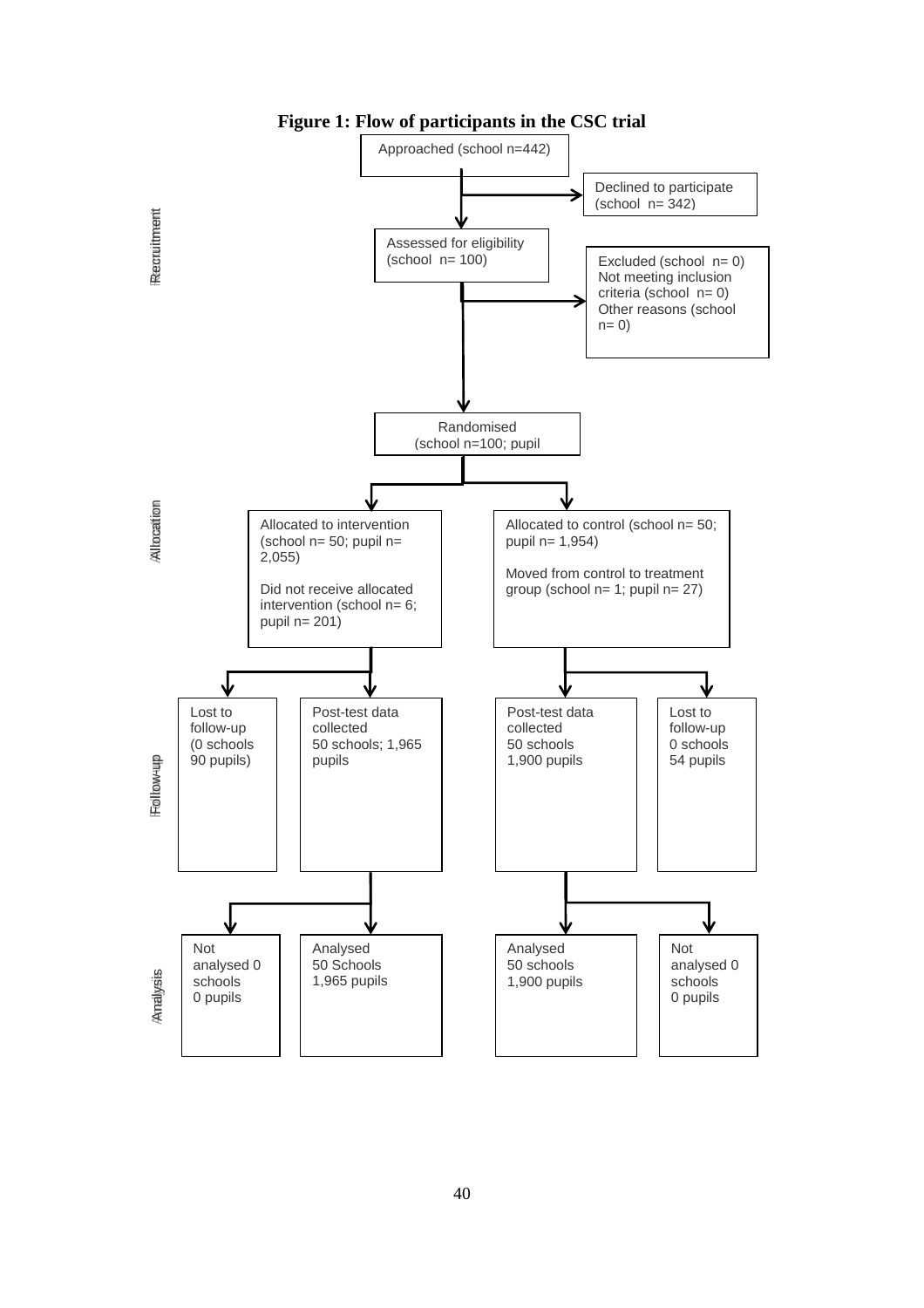



**Figure 3. Estimated effect sizes across 1,000 simulations of different sample sizes**

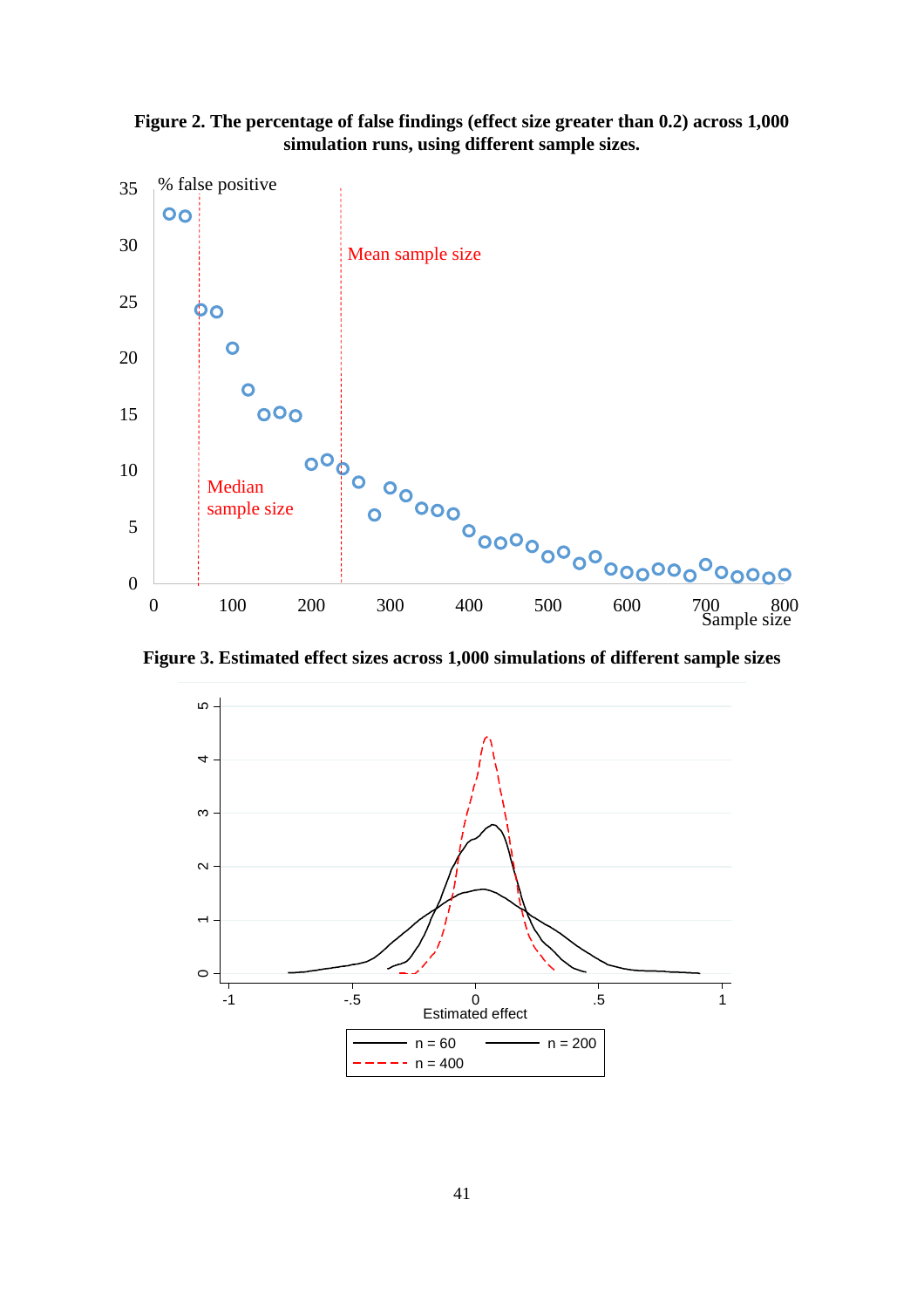# **Appendix A. Power calculations**

We calculated 100 schools as the minimum necessary number to detect an effect of approximately 0.18 of a standard deviation in Key Stage 2 mathematics test scores. This calculation assumed:

- (i) An intra-cluster correlation (ICC) of 0.15 at the school level<sup>11</sup>
- (ii) Equal cluster sizes of 60 year 5 pupils per school<sup>12</sup>
- (iii) 40 percent of the variation in KS2 maths test scores would be explained by baseline covariates $^{13}$
- (iv) 80 percent power for a 95 percent confidence interval

Table A1 provides estimates of the ICC for the actual sample of schools/pupils that took part in the study. Estimates are presented for baseline (KS1 average points score) and follow-up (KS2 maths) tests, when using either a fixed or random school level effect. The ICC for KS1 Average Point Scores (APS) was 0.08 when using a fixed effects model. The analogous ICC for KS2 maths was 0.13. In the results section, we illustrate that 45 percent of the variance in KS2 maths test scores can be explained by the baseline covariates. Using these figures in place of (i) and (iii) above, we calculate the minimum detectable effect in this trial was approximately 0.16.

|                   | <b>Fixed effect</b> | <b>Random effect</b> |
|-------------------|---------------------|----------------------|
| Key Stage 1 APS   | 0.08                | 0.05                 |
| Key Stage 2 Maths | 0.13                | 0.11                 |

**Table A1. Estimated inter-cluster correlation** 

Note: Figures refer to the proportion of the variation in pupils' test scores occurring between school

 $\overline{a}$ 

<sup>&</sup>lt;sup>11</sup> A value of 0.15 for the ICC was chosen after the team conducted an analysis of within and between school variation in key stage 2 test scores within the National Pupil Database.

 $12$  The figure of 60 pupils was based on the assumption of most recruited schools being two form entry, with each form containing 30 pupils.

 $13$  A value of 0.4 was chosen after the team conducted an analysis of the association between key stage 1 and key stage 2 test scores within the National Pupil Database.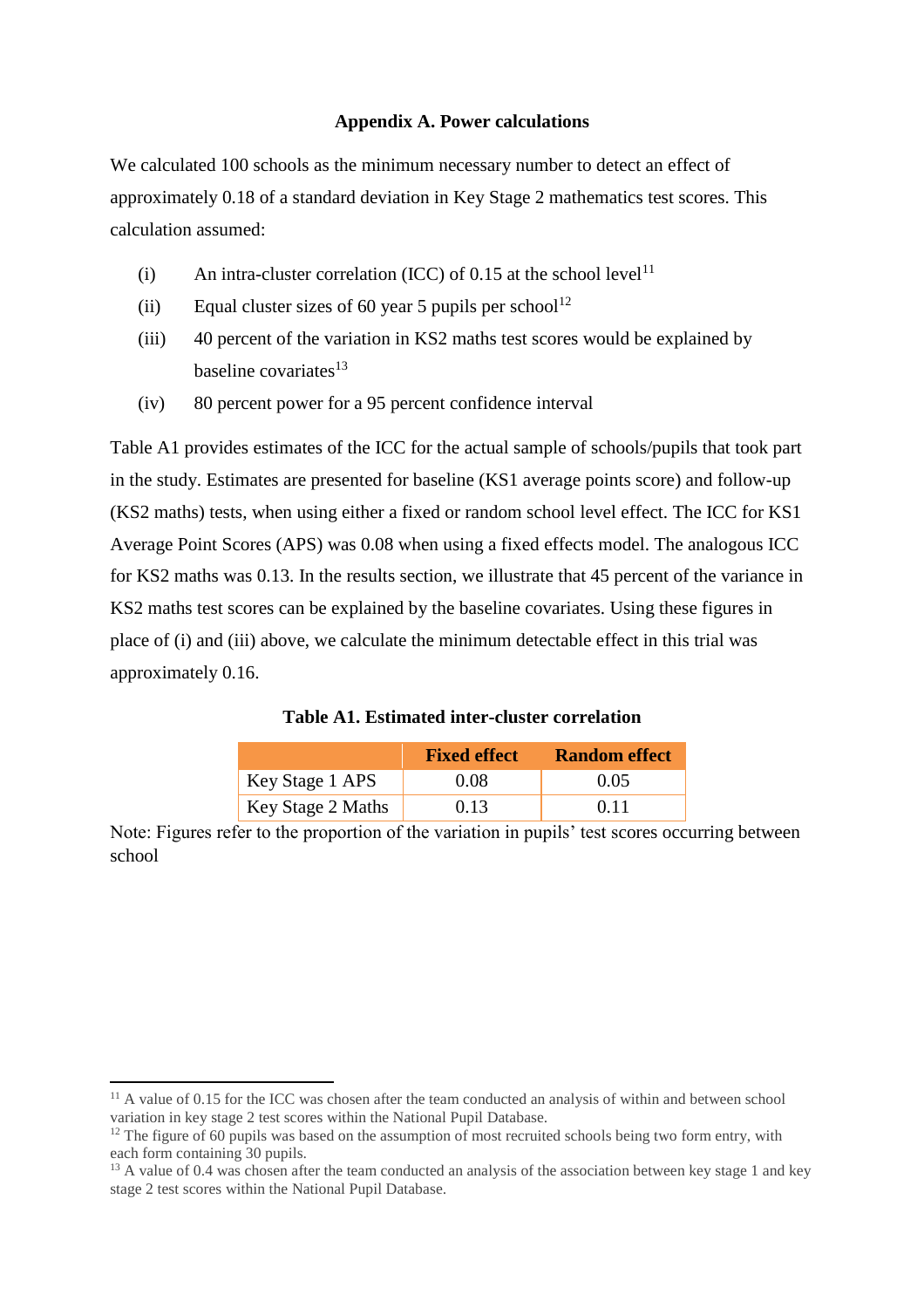# **Appendix B. Estimated effect of the Chess in Schools intervention upon children's Key Stage 2 mathematics scores, by chess lesson 'quality'**

Given differences in the size of our trial compared to others, one possible reason for differences in findings is the fact that it is harder to implement high-quality interventions to scale. We therefore investigate whether the impact of our trial varies by quality of the intervention. This information was captured within the qualitative process evaluation, with a basic 'tutor quality' measure created based upon children's reports of their enjoyment and engagement in the lessons. Children taught by 'low quality' tutors achieved Key Stage 2 scores slightly below the control group (-0.05 standard deviations) while children with 'medium quality' tutors scored a little higher than the control group  $(+0.11)$  standard deviations). However, there is no clear pattern of a 'dose-response' relationship, as the effect of having a high quality tutor was essentially zero. Moreover, none of the estimates reach statistical significant at conventional levels. There is hence no evidence that the effect of the CSC intervention varied significantly by this particular measure of Chess lesson quality.

|                  | <b>Effect size</b>             | p-value |
|------------------|--------------------------------|---------|
| <b>Outcome</b>   | $(95\% \text{ CI})$            |         |
| 'low quality'    | $-0.05$ ( $-0.26$ to $+0.15$ ) | 0.63    |
| 'medium quality' | $+0.11$ (-0.07 to $+0.29$ )    | 0.25    |
| 'high quality'   | $0.00$ (-0.27 to +0.26)        | 0.99    |

Notes: Low, medium and high quality lessons based upon the proportion of pupils who enjoyed the chess tutors lessons. Effect sizes reported are relative to the reference group.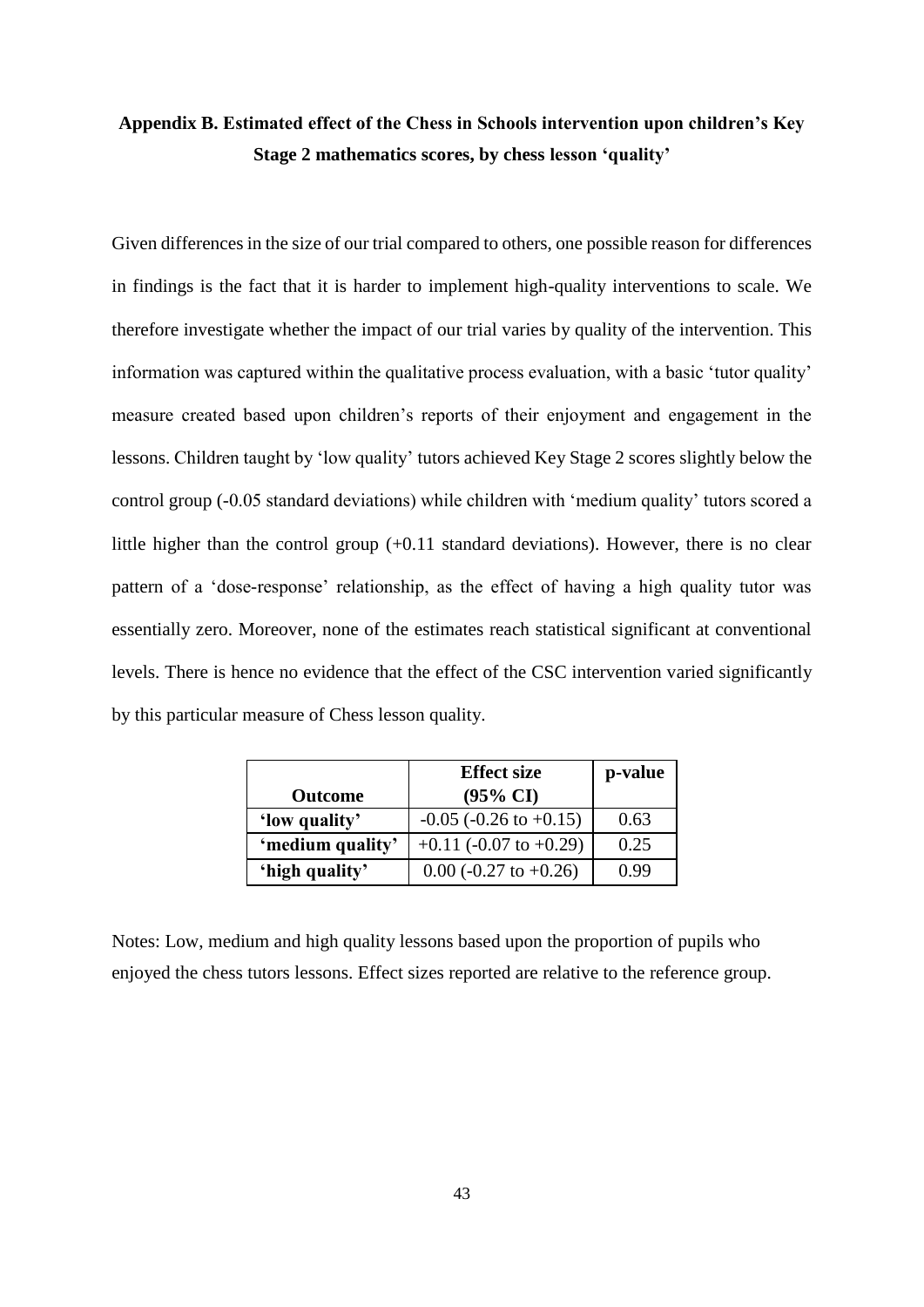# **Appendix C. Estimated effect of the Chess in Schools intervention upon children's Key Stage 2 mathematics scores, by measures of school quality**

It may be the case that we did not find an impact of chess on attainment because our defined sample was particularly disadvantaged. We therefore investigate whether there was any differential impact of chess on attainment across school quality in our sample, using two different measures of school quality.

First, as noted in section 3, schools that participated in the trial were initially divided into ten separate strata based upon historical achievement data and the proportion of children eligible for Free School Meals. We have investigated how the estimated treatment effect varies across these strata, and whether there is any evidence of greater effects observed in higher-achieving, more affluent schools. We find little evidence that this is the case, with no consistent pattern of larger effect sizes within higher-achieving or less-deprived schools.

| <b>Strata</b>                          | <b>Number of pupils</b><br>(schools) | <b>Effect size</b> | <b>SE</b> |
|----------------------------------------|--------------------------------------|--------------------|-----------|
| Low achieving, high deprivation        | 406(12)                              | $-0.21$            | 0.13      |
| Low achieving, average deprivation     | 487 (12)                             | 0.15               | 0.21      |
| Low achieving, low deprivation         | 294(7)                               | $-0.32**$          | 0.12      |
| Average achieving, high deprivation    | 305(7)                               | $-0.05$            | 0.20      |
| Average achieving, average deprivation | 447(11)                              | 0.15               | 0.21      |
| Average achieving, low deprivation     | 561 (13)                             | $0.29*$            | 0.15      |
| High achieving, high deprivation       | 346(9)                               | $-0.09$            | 0.20      |
| High achieving, average deprivation    | 537(10)                              | $-0.17$            | 0.14      |
| High achieving, low deprivation        | 420(11)                              | $-0.10$            | 0.10      |
| Late recruitment                       | 178(7)                               | 0.00               | 0.14      |

**Estimated effect of the Chess in Schools intervention upon children's Key Stage 2 mathematics scores, by randomisation strata**

Notes: \* and \*\* indicate effect size statistically significant at the 10% and 5% levels respectively.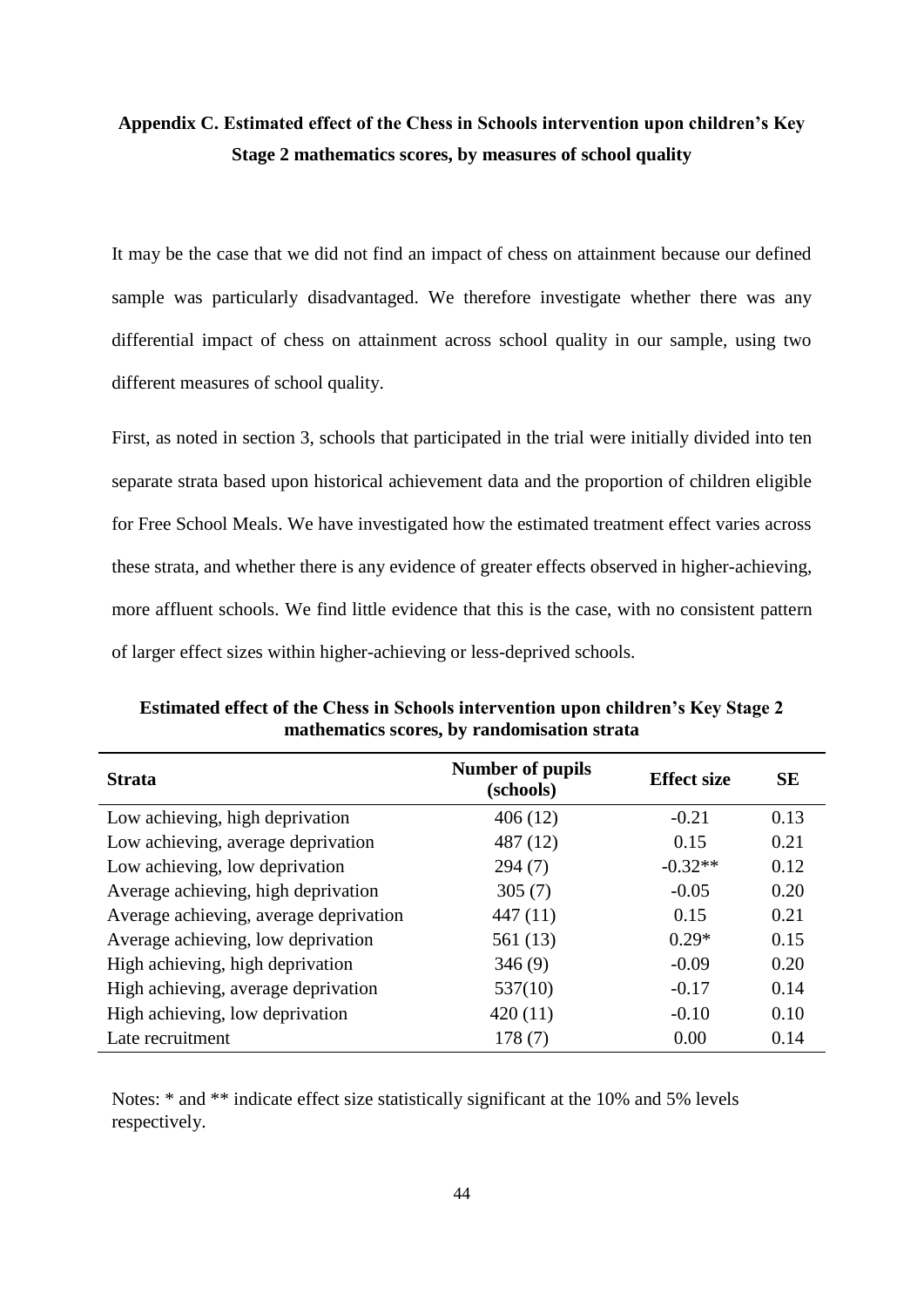Second, in England, schools are regularly externally inspected and rated on a four-point scale (Outstanding, good, requires improvement and inadequate). These ratings are in part based upon inspectors' judgements of pupils behaviour, with previous research finding the impact of school-based interventions to vary by this factor (Jerrim and Vignoles 2016). It is thought that this likely to be due to the challenges of successfully implementing interventions within challenging schools.

| <b>Ofsted rating</b>       | Sample size<br>pupils (schools) | <b>Effect</b><br>size | <b>Standard</b><br>error |
|----------------------------|---------------------------------|-----------------------|--------------------------|
| <b>Overall</b> grade       |                                 |                       |                          |
| Outstanding                | 493 (14)                        | $-0.17$               | 0.14                     |
| Good                       | 2579(65)                        | 0.04                  | 0.09                     |
| Requires improvement       | 646 (17)                        | 0.01                  | 0.13                     |
| Missing data               | 120(3)                          | $-0.59$               | 0.32                     |
| <b>Quality of teaching</b> |                                 |                       |                          |
| Outstanding                | 405(12)                         | $-0.06$               | 0.15                     |
| Good                       | 2667(67)                        | 0.02                  | 0.09                     |
| Requires improvement       | 646 (17)                        | 0.01                  | 0.13                     |
| Missing data               | 120(3)                          | $-0.59$               | 0.32                     |
| <b>Behaviour of pupils</b> |                                 |                       |                          |
| Outstanding                | 1098 (30)                       | 0.03                  | 0.11                     |
| Good                       | 2395 (60)                       | 0.03                  | 0.11                     |
| Requires improvement       | 225(6)                          | 0.11                  | 0.11                     |
| Missing data               | 120(3)                          | $-0.59$               | 0.32                     |

**Estimated effect of the Chess in Schools intervention upon children's Key Stage 2 mathematics scores, by school inspection rating**

Notes: None of the estimates are statistically significant at the five per cent level.

Even in outstanding schools, with excellent teaching and well-behaved pupils, we still find no evidence that the CSC intervention had a positive impact upon pupil outcomes. Indeed, in contrast to Jerrim and Vignoles (2016), we find no evidence of heterogeneity in the effect by school inspection rating. We therefore believe that our focus upon lower-achieving schools is unlikely to be responsible for our failure to detect a positive treatment effect.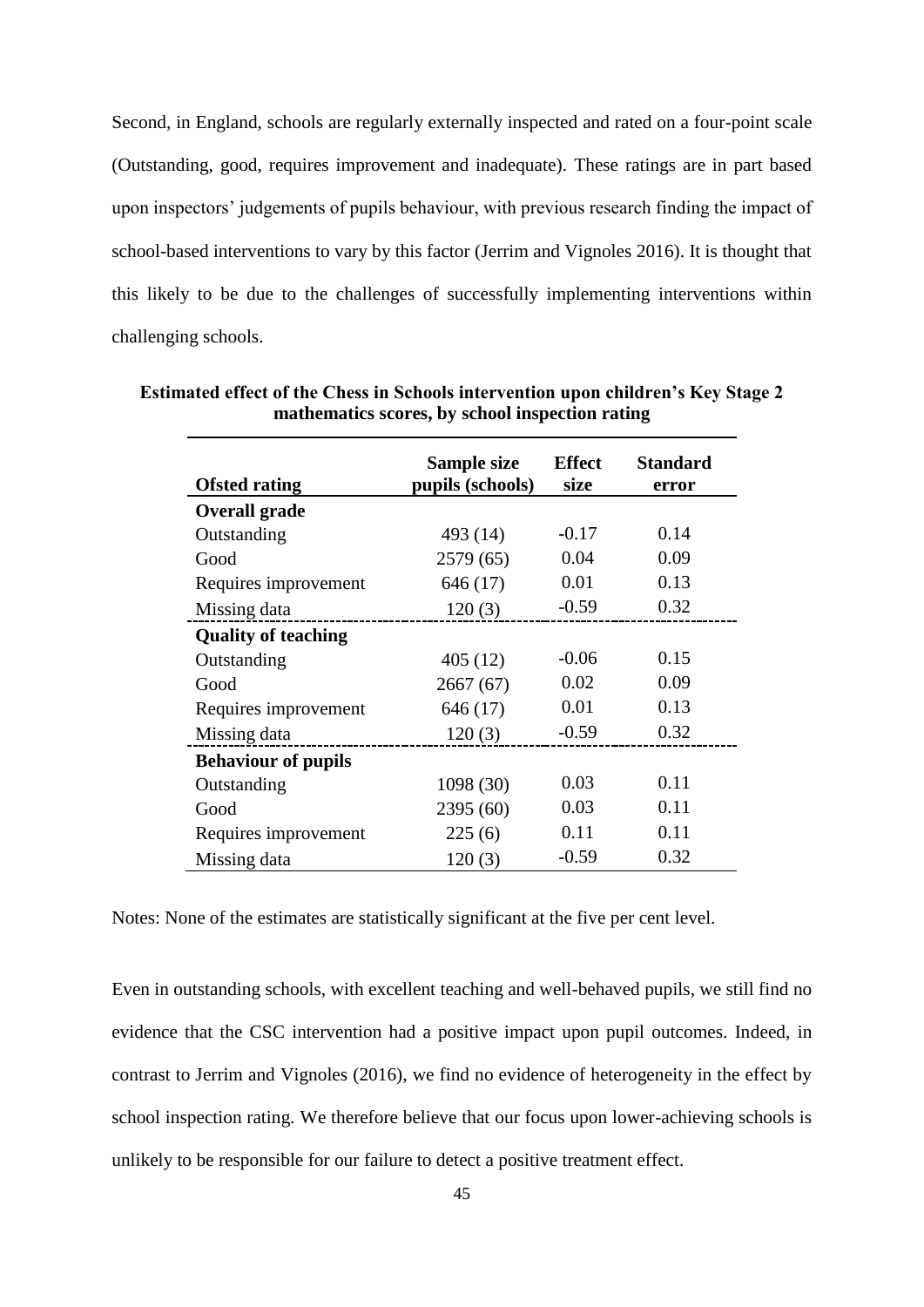# **Appendix D. Estimated effect of the Chess in Schools intervention upon children's Key Stage 2 scores, by subject dropped to make way for the chess lessons**

In our study, schools were allowed to choose how the hour of chess instruction would fit into their weekly timetable, though with the expectation this would be an art or humanities subject. Given this decision, 15 schools chose to drop an arts or humanities lessons, 13 used a mix of different (though not mathematics) lessons, nine were categorised as 'other' (including science, ICT, and physical education), seven dropped a mathematics lesson, while six did not receive the chess intervention (recall Figure 1).

Due to the small sample size within each category, most estimated treatment effects are statistically insignificant. However, the general direction of the point estimates suggests that schools which chose to drop an arts or humanities lessons tended to do slightly worse than the control group, while schools in the 'other' category tended to do slightly better. Moreover, there is no evidence that schools which replaced a mathematics lesson with a chess lesson did worse than the control groups.

|                                          |                                    | <b>Mathematics</b><br>overall |           | <b>Mental</b><br>arithmetic |           |  |
|------------------------------------------|------------------------------------|-------------------------------|-----------|-----------------------------|-----------|--|
|                                          | Sample size<br>pupils<br>(schools) | <b>Effect</b><br>size         | <b>SE</b> | <b>Effect</b><br>size       | <b>SE</b> |  |
| <b>Intervention Group (Ref: Control)</b> | 1926(50)                           |                               |           |                             |           |  |
| Dropped mathematics                      | 333(7)                             | 0.11                          | 0.134     | 0.05                        | 0.12      |  |
| Dropped arts/humanities                  | 683 (15)                           | $-0.13$                       | 0.09      | $-0.15*$                    | 0.08      |  |
| Dropped a mix of subjects                | 542(13)                            | $-0.01$                       | 0.09      | 0.08                        | 0.08      |  |
| Dropped 'other'                          | 311(9)                             | $0.26*$                       | 0.14      | $0.19**$                    | 0.09      |  |
| Crossed-over                             | 201(6)                             | $-0.18$                       | 0.12      | $-0.19$                     | 0.12      |  |

|                  | <b>Reading</b> |           | <b>Science</b> |    |
|------------------|----------------|-----------|----------------|----|
| Sample size      | <b>Effect</b>  | <b>SE</b> | <b>Effect</b>  | SE |
| pupils (schools) | size           |           | size           |    |